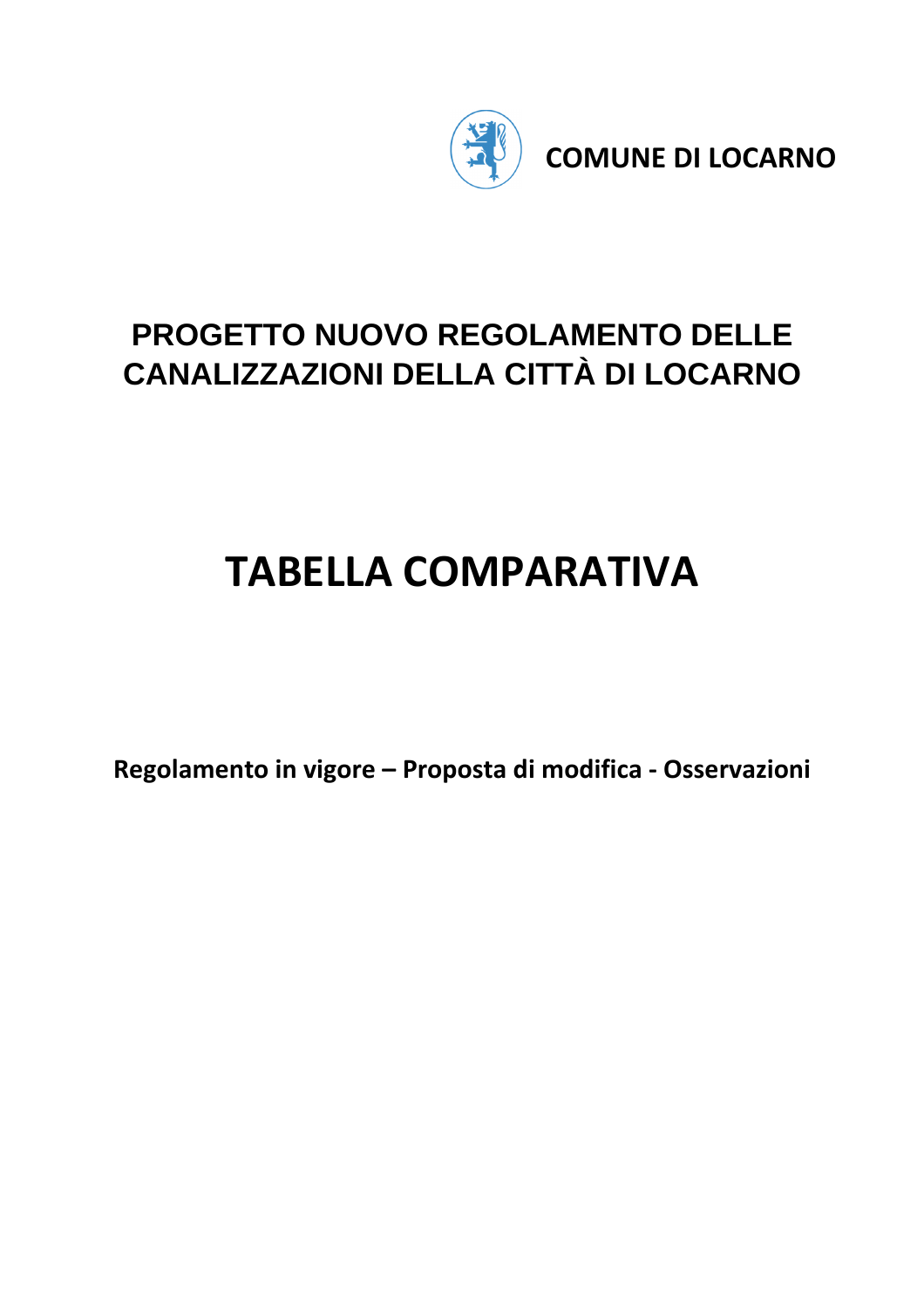# A. GENERALITÀ

# **Art. 1 Scopo**

Il presente regolamento disciplina la costruzione e la manutenzione degli impianti e delle canalizzazioni che immettono le acque di rifiuto provenienti da un fondo privato nella pubblica canalizzazione, o in un ricettore naturale (lago, fiume, riale, falda).

# **Art. 2 Basi** legali

Il presente regolamento ha le sue basi legali nella legislazione federale e cantonale in materia di protezione delle acque.

# Art.  $3$ **Applicazione**

1 Il presente regolamento si applica in tutto il territorio giurisdizionale del Comune.

2 L'applicazione del regolamento compete al Municipio.

Proposta di modifica

# A. GENERALITÀ

# **Art. 1**

# **Scopo**

Il presente regolamento disciplina la costruzione, la manutenzione e il prelievo di contributi e tasse degli impianti e delle canalizzazioni destinati all'immissione delle acque di scarico nella canalizzazione pubblica (comunale o consortile), nelle acque superficiali (ricettore naturale) e all'infiltrazione nel suolo (dispersione superficiale o pozzo perdente).

# Art. 2 **Basi** legali

Il presente regolamento ha le sue basi legali nella legislazione federale e cantonale in materia di protezione delle acque. Sono pure da considerare le norme, direttive e istruzioni settoriali (v. l'allegato con l'attuale tipologia).

#### Art. 3 **Applicazione**

1 Il presente regolamento si applica in tutto il territorio giurisdizionale del Comune di Locarno.

2 L'applicazione del regolamento compete al Municipio, riservate eventuali deleghe ai suoi Servizi.

Formulazione dello scopo più precisa e completa secondo l'aggiornato Regolamento tipo cantonale. (V. Art. 1 Ti)

Modifica con aggiunta del richiamo alle altre normative applicabili. Secondo l'aggiornato Regolamento tipo cantonale.  $(V. Art. 2 Ti)$ 

Aggiunta specificazione al cpv. 2 secondo l'aggiornato Regolamento tipo cantonale. (V. Art. 3 Ti)

#### Art. 4 Canalizzazioni pubbliche e private

1 Sono considerate canalizzazioni pubbliche quelle costruite su sedime pubblico e quelle previste tali (collettori, canalizzazioni secondarie, allacciamenti). Come pure le canalizzazioni che per motivi di interesse pubblico sono costruite su fondi privati. I rapporti tra le parti derivanti dal diritto di

# Art. 4

# Costruzione e manutenzione delle canalizzazioni comunali

1 Il Comune provvede alla costruzione della rete delle canalizzazioni comunali, conformemente ai progetti approvati dal Legislativo comunale e dall'Autorità cantonale competente, e alla sua manutenzione.

Migliorie nella formulazione e nella terminologia. Aggiunta del cpv. 4. Secondo l'aggiornato Regolamento tipo cantonale (V Art. 4 Ti)

# Osservazioni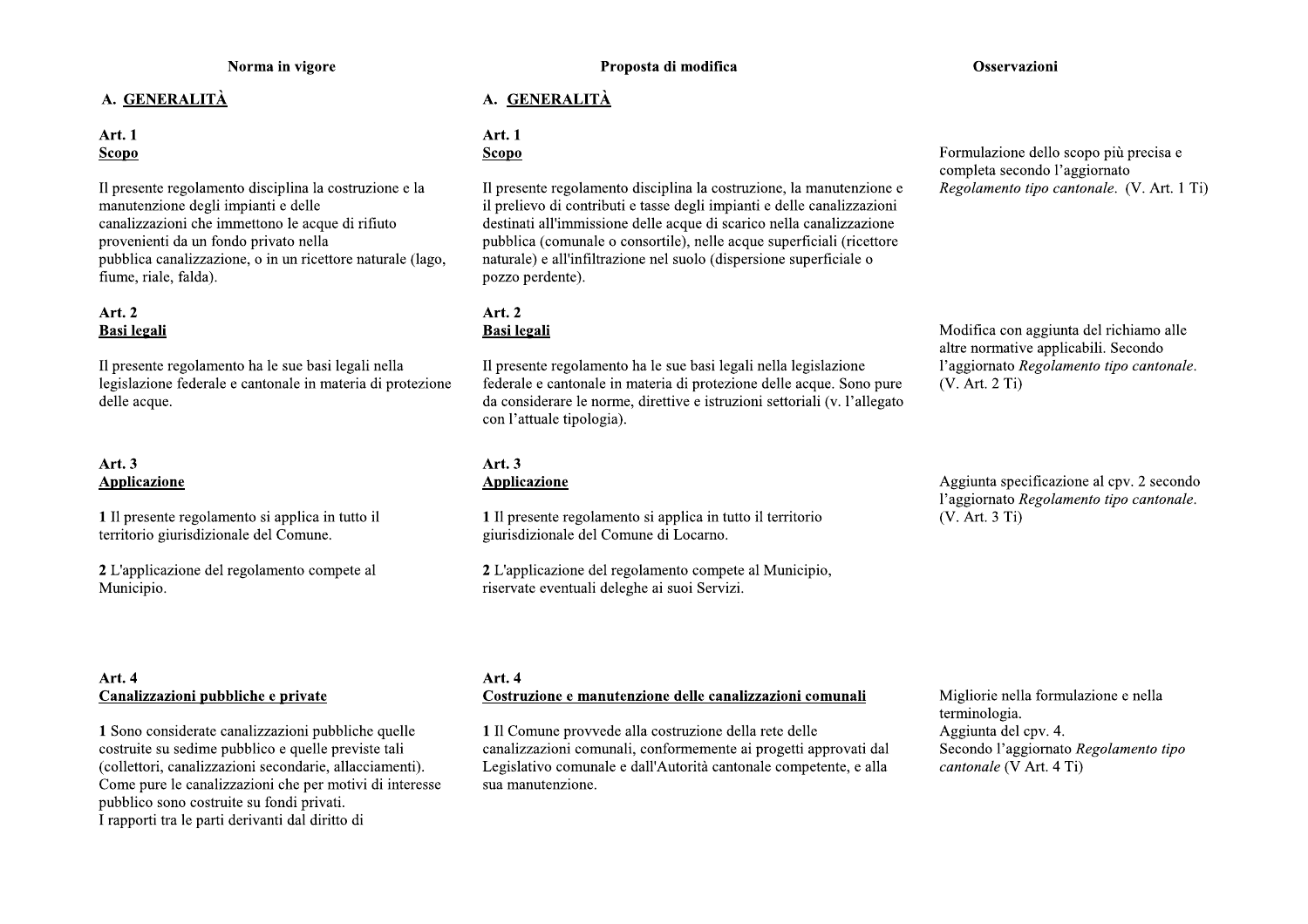attraversamento sono regolati dal vigente CCS e dalla legge di espropriazione.

2 La rete delle canalizzazioni pubbliche è costruita dal Comune che ne cura pure la manutenzione e l'esercizio in conformità della legislazione federale e cantonale. La depurazione delle acque di rifiuto avviene tramite impianti propri o consortili.

3 Tutte le canalizzazioni costruite all'interno dei fondi privati, sono considerate di proprietà privata, riservate le eccezioni di cui al cpv. 1.

# Art. 5 Impianti privati

1 Sono considerati impianti privati le canalizzazioni e tutte le istallazioni accessorie alla canalizzazione che permettono: il sollevamento, la dispersione o la chiarificazione delle acque di rifiuto quali: pompe, pozzi perdenti, fosse di decantazione meccanica, fosse biologiche o meccanico-biologiche, separatori in genere, ecc.

2 Non sono considerati impianti:

- i manufatti per la trattenuta dei liquidi provenienti da stalle e letamai:

- i serbatoi per liquidi e materie diverse quali:

combustibili, carburanti, materie viscose, concimi, ecc.

#### Proposta di modifica

2 Qualora le canalizzazioni, per motivi di interesse pubblico, vengano costruite su fondi privati, i rapporti tra le parti derivanti dal diritto di attraversamento, sono regolati dal vigente Codice Civile Svizzero (CCS) e dalla Legge di espropriazione.

3 Il Comune provvede a sue spese all'iscrizione presso l'Ufficio del registro fondiario degli oneri/diritti di passaggio di condotte per lo smaltimento.

4 Al gravato viene corrisposto un indennizzo stabilito dal Municipio.

# Art.  $5$ Impianti privati e impianti comuni

#### 1 Impianti privati

I dispositivi d'evacuazione delle acque all'interno e all'esterno di una costruzione fino alla canalizzazione pubblica, compresi gli allacciamenti, sono considerati impianti privati (rif. SIA 190 Capitolo 1.1 Termes généraux).

1.1 In particolare sono considerati impianti privati le canalizzazioni e tutte le installazioni accessorie alla canalizzazione che permettono il sollevamento, l'infiltrazione, la ritenzione, la chiarificazione, il pretrattamento delle acque di scarico, quali: pompe, pozzi perdenti, bacini d'accumulo, fosse di chiarificazione e di digestione, separatori, ecc.

1.2 Nel caso di collettori privati che attraversano fondi di proprietà altrui, tutti i rapporti di diritto circa la proprietà, l'attraversamento, la costruzione, la manutenzione e la pulizia devono essere regolati per convenzione in base al CCS. Le convenzioni devono essere iscritte a registro fondiario. Rimangono riservate le disposizioni del presente regolamento.

1.3 La posa di condotte private esclusivamente su suolo pubblico non è di regola concessa, salvo dimostrazione dell'impossibilità di attuare altre soluzioni tecnicamente sostenibili. Le spese d'iscrizione presso l'Ufficio del registro fondiario degli oneri/diritti di passaggio di condotte per lo smaltimento sono a carico del

#### Osservazioni

Ripresa della formulazione e della terminologia dell'aggiornato Regolamento tipo cantonale. Differenziazione tra "impianti comuni" e "impianti privati". (V. Art. 5+6 Ti)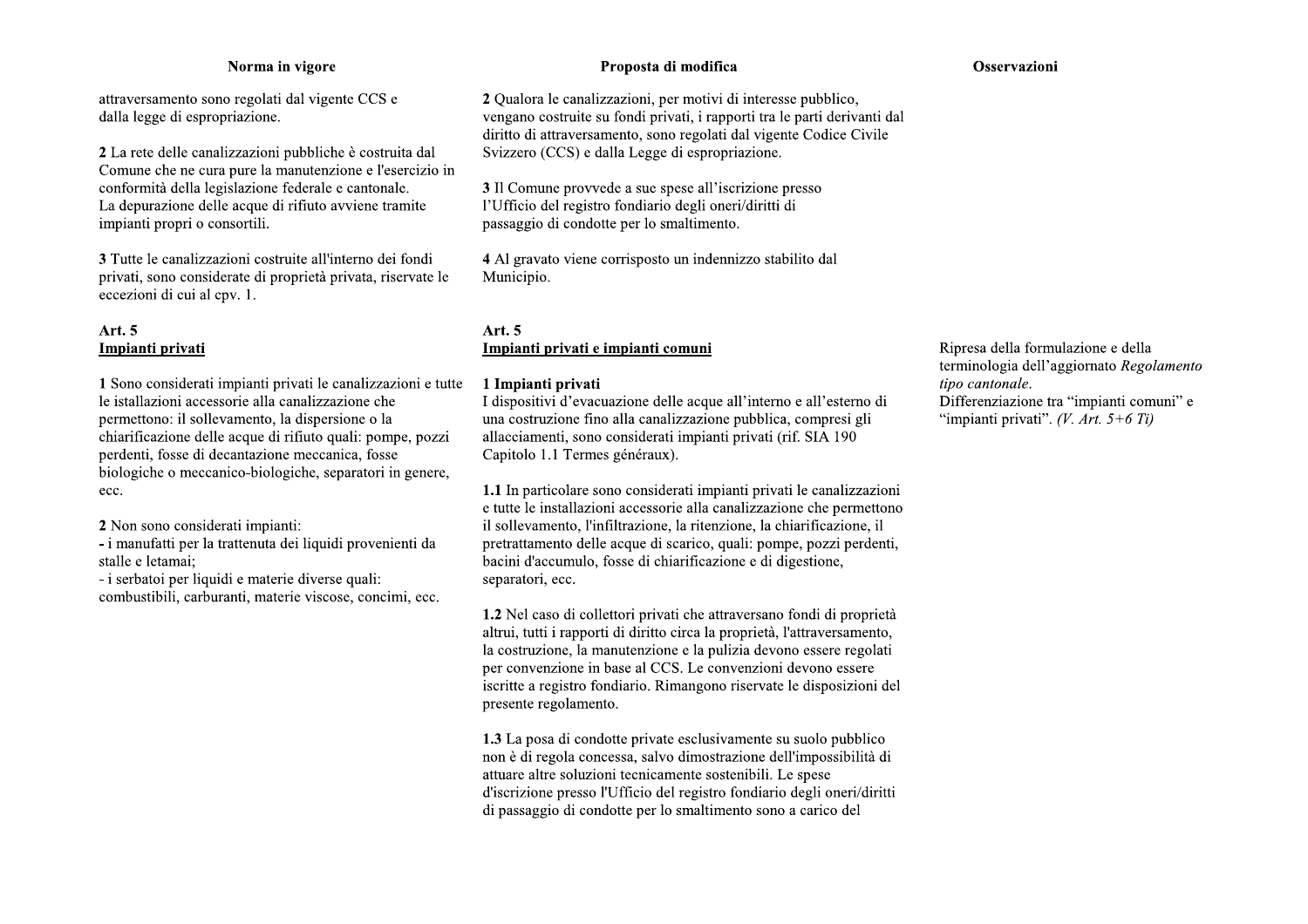# Art. 6 Acque di rifiuto

1 Sono considerate acque di rifiuto tutte quelle acque che devono essere evacuate dalle zone edificate. Appartengono a questa categoria le acque provenienti dalle economie domestiche, dall'artigianato e dall'industria, comprese le acque di raffreddamento, le acque piovane, le acque risultanti dallo scioglimento delle nevi e quelle d'infiltrazione, inquinate o non inquinate.

2 A seconda della loro natura e origine, le acque di rifiuto sono definite come segue:

a) acque luride: quelle provenienti dalle economie domestiche, dall'industria, dall'artigianato e simili, b) acque bianche: le acque meteoriche, di raffreddamento, di climatizzazione, dei drenaggi, gli scarichi delle fontane, ecc.

# Proposta di modifica

#### Osservazioni

richiedente. La responsabilità dell'infrastruttura è del beneficiario così come l'onere per l'eventuale spostamento nel caso di lavori per la posa d'infrastrutture pubbliche.

# 2 Impianti comuni

Quando non sia possibile l'allacciamento razionale o diretto di più stabili alla canalizzazione pubblica, i privati interessati procederanno alla costruzione e alla manutenzione di un'unica canalizzazione di allacciamento alla canalizzazione pubblica. Restano riservati gli art. 59 e 60 LALIA.

#### Art.  $6$ Acque di scarico

1 Sono considerate acque di scarico, le acque alterate dall'uso domestico, industriale, artigianale, le acque meteoriche che scorrono da superfici edificate o consolidate, come pure le acque chiare.

2 A seconda della loro natura e origine le acque di scarico sono definite come segue:

- acque luride o di rifiuto: sono le acque provenienti dall'economia domestica, dall'industria, dall'artigianato, dalle piscine, ecc.

- acque meteoriche: sono le acque provenienti dai tetti, dalle strade, dai piazzali, ecc.

- acque chiare: sono le acque di raffreddamento, di climatizzazione, di pompe di calore, dei drenaggi, di scarico di fontane, di ruscelli, di sorgenti, di troppo pieno di serbatoi d'acqua potabile, ecc. - acque miste: acque luride miscelate con acque meteoriche.

#### Art. 6 bis

#### Acque di scarico di tipo industriale e artigianale

1 Lo scarico di acque di tipo industriale e artigianale nelle canalizzazioni è ammesso soltanto se chi le genera dispone di un'autorizzazione cantonale (art. 7 OPAc). Il grado di inquinamento di queste acque deve essere caratterizzato in termini di Abitanti Equivalenti industriali (AEi), calcolati sulla base della Raccomandazione VSA "Gebürensystem und Kostenverteilung bei Modifica della formulazione, della terminologia e aggiunta di maggiori dettagli. Secondo l'aggiornato Regolamento tipo cantonale. (V. Art. 7 Ti)

Nuovo articolo Nel regolamento in vigore non erano citate le "acque di scarico di tipo industriale e artigianale".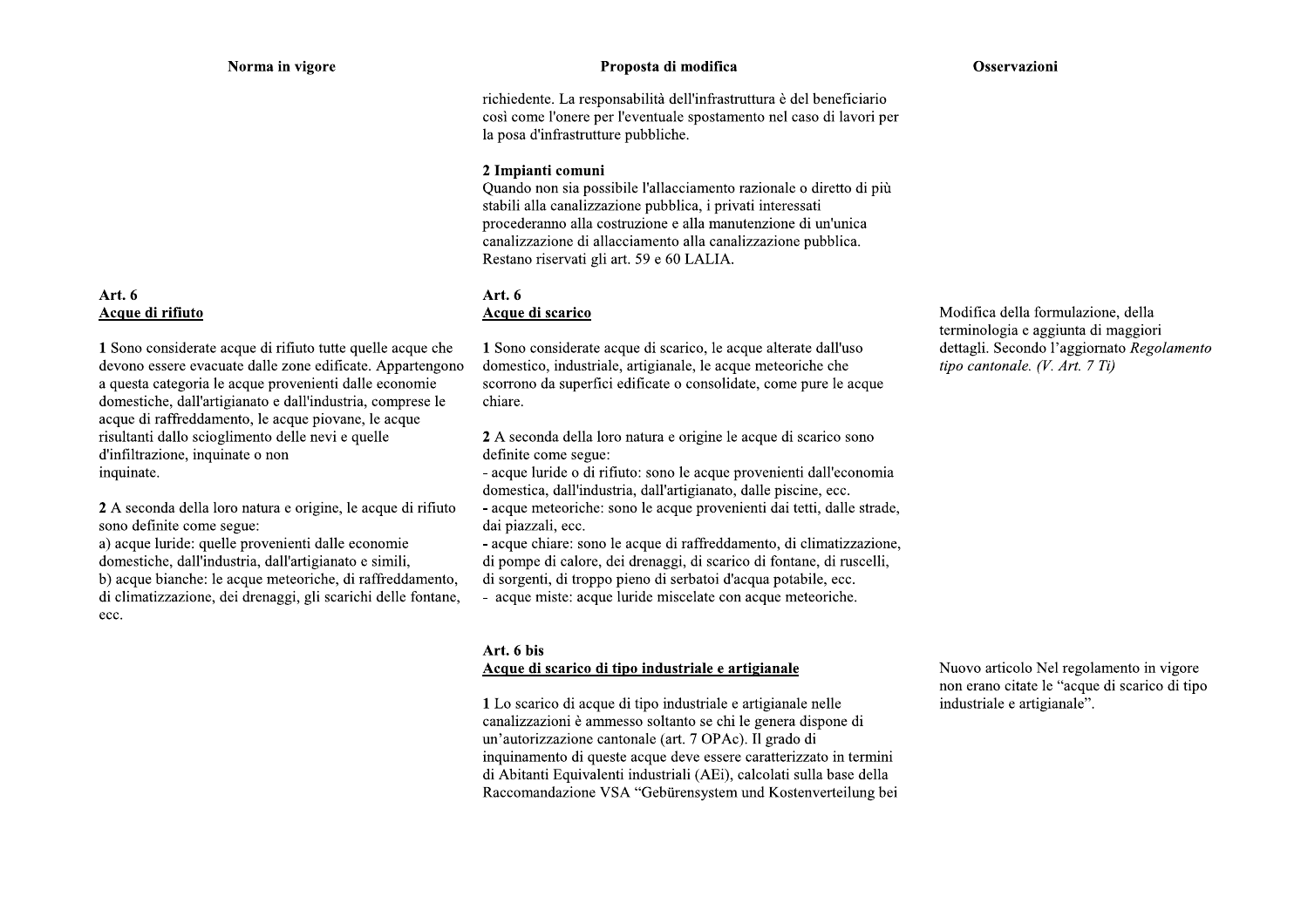#### Art. 7 Obbligo di immissione delle acque di rifiuto nelle pubbliche canalizzazioni

1 Le acque di rifiuto provenienti dalle costruzioni, impianti, nonché quelle delle sistemazioni di fondi, devono essere immesse nelle canalizzazioni pubbliche, se conformi all'ordinanza federale sull'immissione delle acque di rifiuto.

Si richiamano le eccezioni previste dalla legislazione federale e cantonale in materia.

2 Le acque provenienti da attività artigianali speciali o industriali, quali officine meccaniche, laboratori, lavanderie, lavorazioni di metalli, ecc, devono essere trattate all'origine prima della loro immissione.

3 L'obbligo d'immissione esiste anche qualora l'evacuazione può avvenire solamente tramite impianto di sollevamento.

4 L'obbligo dell'immissione esiste dal momento della messa in esercizio della canalizzazione pubblica.

#### Proposta di modifica

Osservazioni

Abwasseranlagen; Anhang C, Berechnung der Abwassergebühren für Industrie und Gewerbe, 2018).

2 Per la determinazione del numero di AEi, gli utenti con carichi superiori a 300 AE idevono disporre di un misuratore di portata e di un campionatore che assicuri prelievi di campioni proporzionali alla portata. Le caratteristiche tecniche del misuratore, la loro ubicazione e il sistema di gestione sono definiti dal Consorzio di depurazione delle acque (CDV) d'intesa con la Sezione della protezione dell'aria, dell'acqua e del suolo (SPAAS). L'utente, in accordo con CDV e SPAAS, può rinunciare alla posa del campionatore se il carico in AEi può essere validato sulla base di altri dati.

#### Art. 7 Obbligo di allacciamento alla canalizzazione pubblica

1 Tutte le costruzioni e gli impianti devono essere allacciati alla rete delle canalizzazioni pubbliche, riservate le eccezioni previste dalla legislazione federale e cantonale in materia.

2 Le acque di rifiuto provenienti da attività artigianali, industriali o simili che non soddisfano le esigenze per l'immissione nella canalizzazione pubblica, conformemente all'Ordinanza sulla protezione delle acque (OPAc), devono essere pretrattate all'origine.

3 L'obbligo di allacciamento esiste anche quando l'evacuazione possa avvenire solamente tramite un impianto di sollevamento.

4 L'obbligo di allacciamento nasce al momento della messa in esercizio della canalizzazione pubblica.

5 L'ordine di allacciamento delle costruzioni e impianti esistenti entro il perimetro del PGS e delle zone di risanamento è di competenza del Municipio. Per le costruzioni e gli impianti esistenti fuori dal perimetro del PGS e dalle zone di risanamento, decide l'Autorità cantonale competente.

6 Adeguamento del sistema di smaltimento delle acque meteoriche esistente nei sedimi privati.

Modifica della formulazione, della terminologia e aggiunta di maggiori dettagli secondo l'aggiornato Regolamento tipo cantonale. (V. Art. 8 Ti) Differenziazione tra costruzioni esistenti e nuove.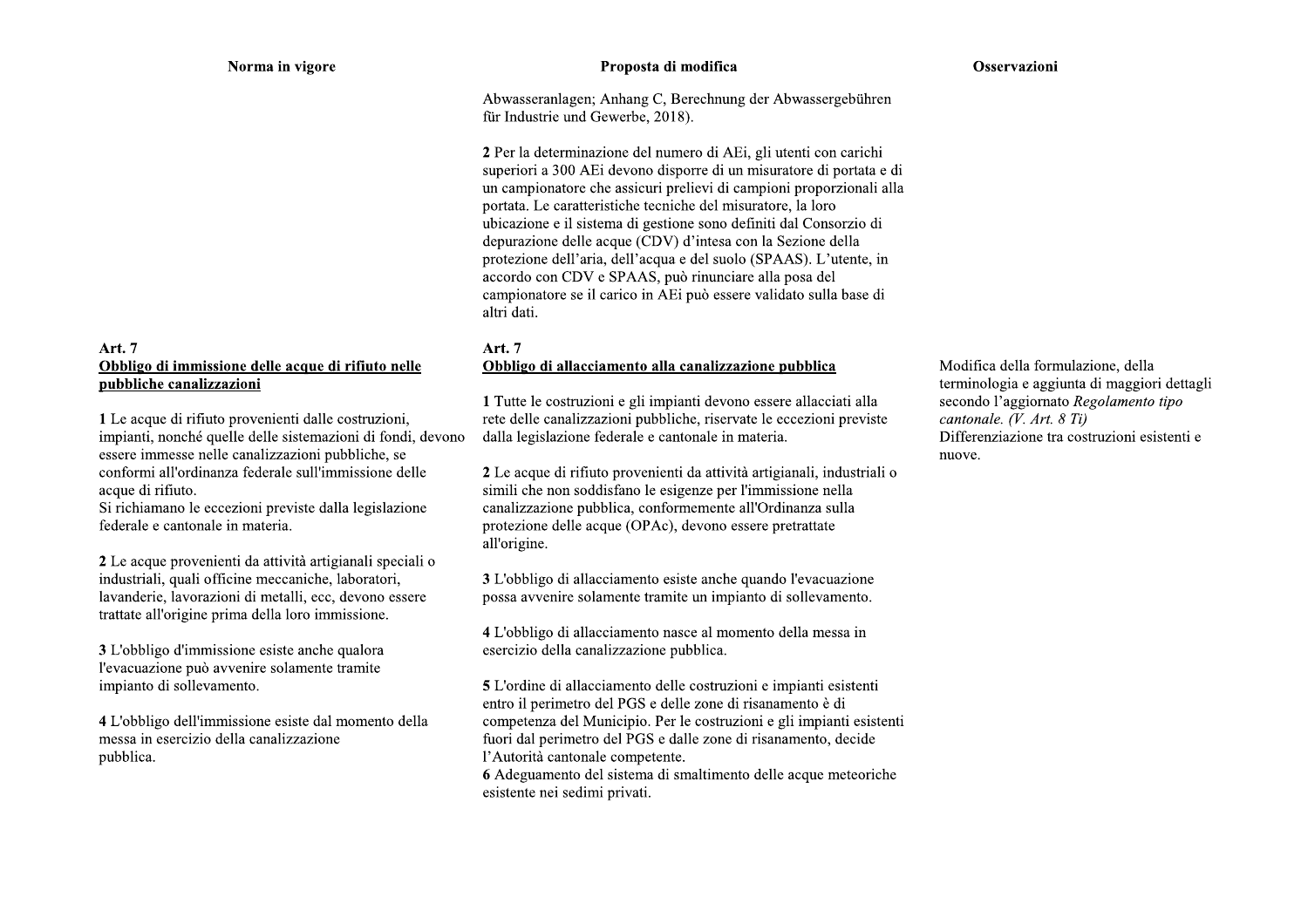#### Proposta di modifica

6.1 Per le costruzioni esistenti è tollerato il sistema di smaltimento attuale fino a quando non sia prevista una sistemazione edilizia importante, sempre che le acque smaltite non causino inconvenienti ai sedimi adiacenti o problemi d'inquinamento delle acque. Fanno eccezione le costruzioni esistenti che si trovano in una zona dove il PGS prescrive lo smaltimento delle acque a sistema separato integrale. In questo caso l'adeguamento dovrà essere eseguito prima della messa in servizio del collettore sul quale è previsto l'allacciamento.

6.2 Nel caso di accertata presenza di acque chiare il privato dovrà procedere alla separazione delle stesse entro breve termine, da stabilire singolarmente, al più tardi entro 1 anno dalla notifica al proprietario della presenza delle stesse.

#### **Art. 8** Divieto d'immissione

1 Le sostanze che non possono essere immesse nelle canalizzazioni devono essere smaltite secondo le disposizioni emanate dall'autorità competente.

Le stesse devono essere trattenute alla fonte onde evitare disfunzioni negli impianti di depurazione delle acque.

2 In tal senso, è proibito immettere nelle canalizzazioni, direttamente o indirettamente, le seguenti sostanze:

- gas e vapori:

- sostanze velenose, infettive, infiammabili, esplosive e/o radioattive;

- sostanze maleodoranti;

- colaticci provenienti da letamai, silos e piazze di compostaggio;

- sostanze che potrebbero compromettere il funzionamento delle canalizzazioni e degli impianti di sollevamento pubblici come sabbia, ghiaia, detriti, rifiuti, ceneri, scorie, scarti di cucina, lettiere per gatti, pannolini, materie plastiche, scarti di macelli e macellerie, materiali tessili, ecc:

- depositi d'impianti di separazione, d'impianti di pretrattamento, di piccoli depuratori, ecc:

- sostanze dense e fangose, come bitumi, calcare, fanghi cementizi, ecc;

Modifica della formulazione, della terminologia, aggiunta di maggiori dettagli secondo l'aggiornato Regolamento tipo cantonale. (V. Art. 9 Ti)

**Art. 8** Divieto d'immissione

E' vietato scaricare direttamente o indirettamente nelle canalizzazioni:

- gas e vapori;

- sostanze velenose o incendiarie, esplosive o radioattive;

- scoli di latrine senza scarico d'acqua, di stalle e di letamai:

- sostanze solide che potrebbero ostruire le canalizzazioni, come sabbia, ceneri, scorie, rifiuti di cucina e macelleria, stracci, depositi provenienti da fosse di decantazione e da separatori di olii e grassi;

- materie viscose come asfalto, catrame, ecc.;

- olii, grassi, emulsioni di catrame e bitume;

- quantità importanti di liquidi aventi una temperatura superiore a  $40^{\circ}$  c:

- soluzioni alcaline o acide in concentrazioni nocive (superiore al  $1/2 \%$ o);

- ecc..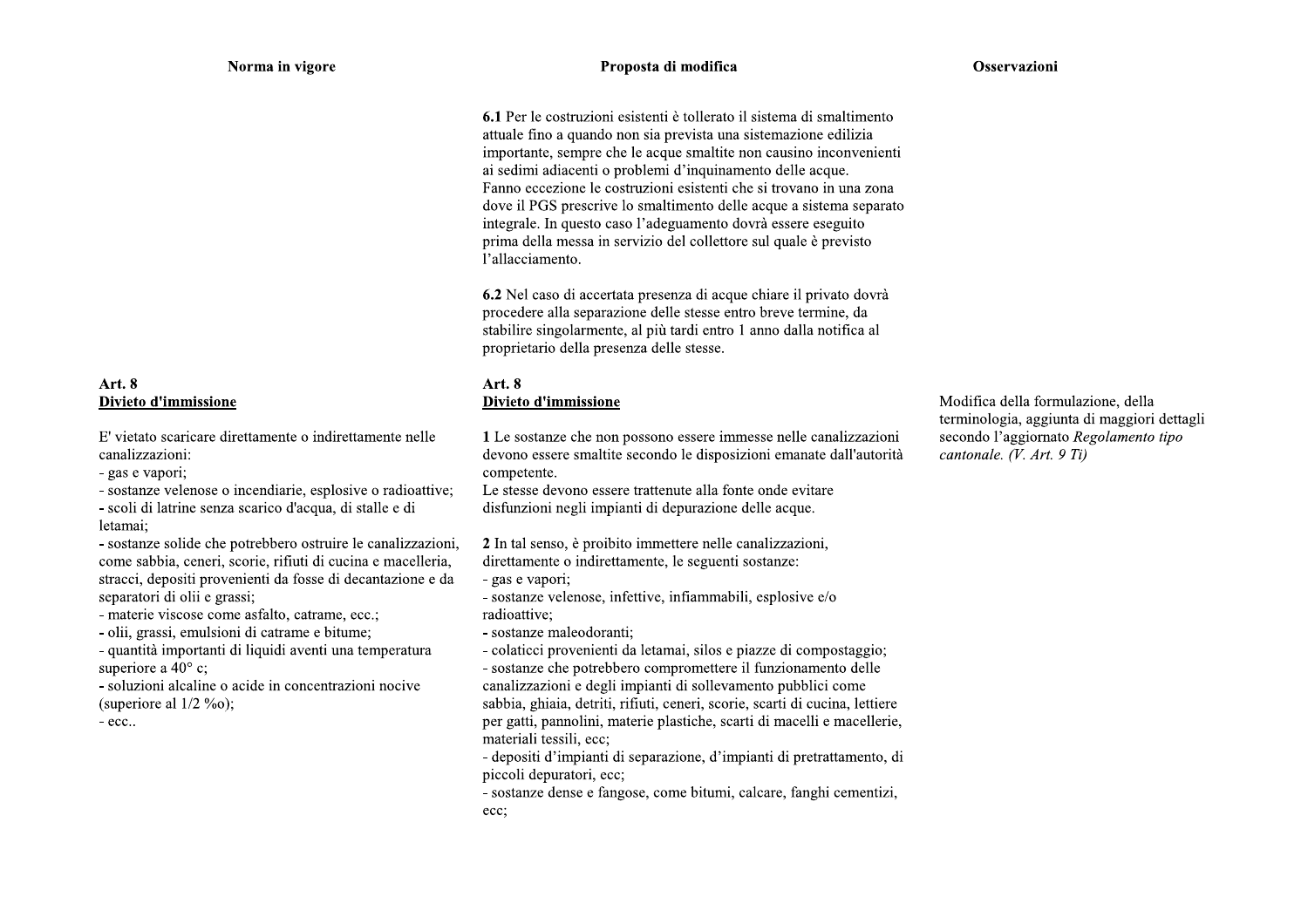#### Proposta di modifica

#### Osservazioni

- oli, grassi, benzina, benzolo, gasolina, petrolio, solventi, sostanze alogene, ecc:

- acque di scarico aventi una temperatura superiore ai  $60^{\circ}$ C,

rispettivamente oltre i 40°C dopo la miscelazione di tutti i deflussi nella canalizzazione:

- acidi e basi in concentrazioni dannose.

3 L'impiego di apparecchi di sminuzzamento dei rifiuti e di resti di cucine, come pure di presse per rifiuti bagnati in impianti di smaltimento delle acque di scarico è proibito, dato che gli stessi non rispettano le disposizioni legali che vietano lo smaltimento dei rifiuti attraverso le canalizzazioni. Anche i concentrati di rifiuti pressati non possono essere eliminati attraverso gli impianti di smaltimento delle acque di scarico.

4 È vietata l'immissione di acque residuali inquinate (in particolare) acque di lavaggio di vetrine, facciate ed automobili) direttamente nei pozzetti di raccolta (tipo caditoie o griglie stradali) ubicati su suolo pubblico. Lo stesso vale nelle griglie ubicate su proprietà private allacciate ad un sistema separato.

# Art. 9 Fondi non edificati

Le acque bianche e quelle meteoriche provenienti da fondi non edificati, il cui stato naturale è stato modificato, non possono defluire sull'area pubblica.

Le stesse, esistendo le premesse tecniche, devono essere immesse in un ricettore naturale, oppure ad esclusivo giudizio del Municipio, nella canalizzazione comunale.

# Art. 10 Allacciamento alla pubblica canalizzazione

1 L'immissione delle acque residuali nella canalizzazione pubblica o nel ricettore naturale avviene tramite una o due condotta/e d'allacciamento, a dipendenza del sistema di smaltimento, a partire dal/i pozzetto/i privato/i, ubicato/i nelle adiacenze del confine con il suolo pubblico, sino al punto d'innesto nel collettore pubblico. rispettivamente al punto di immissione nel ricettore.

Nessuna modifica; non previsto dal Regolamento tipo cantonale. Beninteso la regolamentazione vincolante resta la LALIA.

Modifica della formulazione, della terminologia e aggiunta di maggiori dettagli seguendo anche l'aggiornato Regolamento tipo cantonale (V. Art. 10 Ti)

# Art. 9 Fondi non edificati

Le acque bianche provenienti da fondi non edificati, il cui stato naturale è stato modificato, non possono defluire sull'area pubblica.

Le stesse, esistono le premesse tecniche, devono essere immesse in un ricettore naturale, oppure ad esclusivo giudizio del Municipio, nella canalizzazione comunale.

#### **Art. 10** Allacciamento alla pubblica canalizzazione

1 L'immissione delle acque di rifiuto nella canalizzazione pubblica avviene tramite una condotta di allacciamento a partire dal pozzo di controllo a confine del fondo privato, sino al punto d'innesto nel collettore comunale.

2 Il Comune provvede all'esecuzione dell'allacciamento direttamente o per il tramite di imprese da esso designate o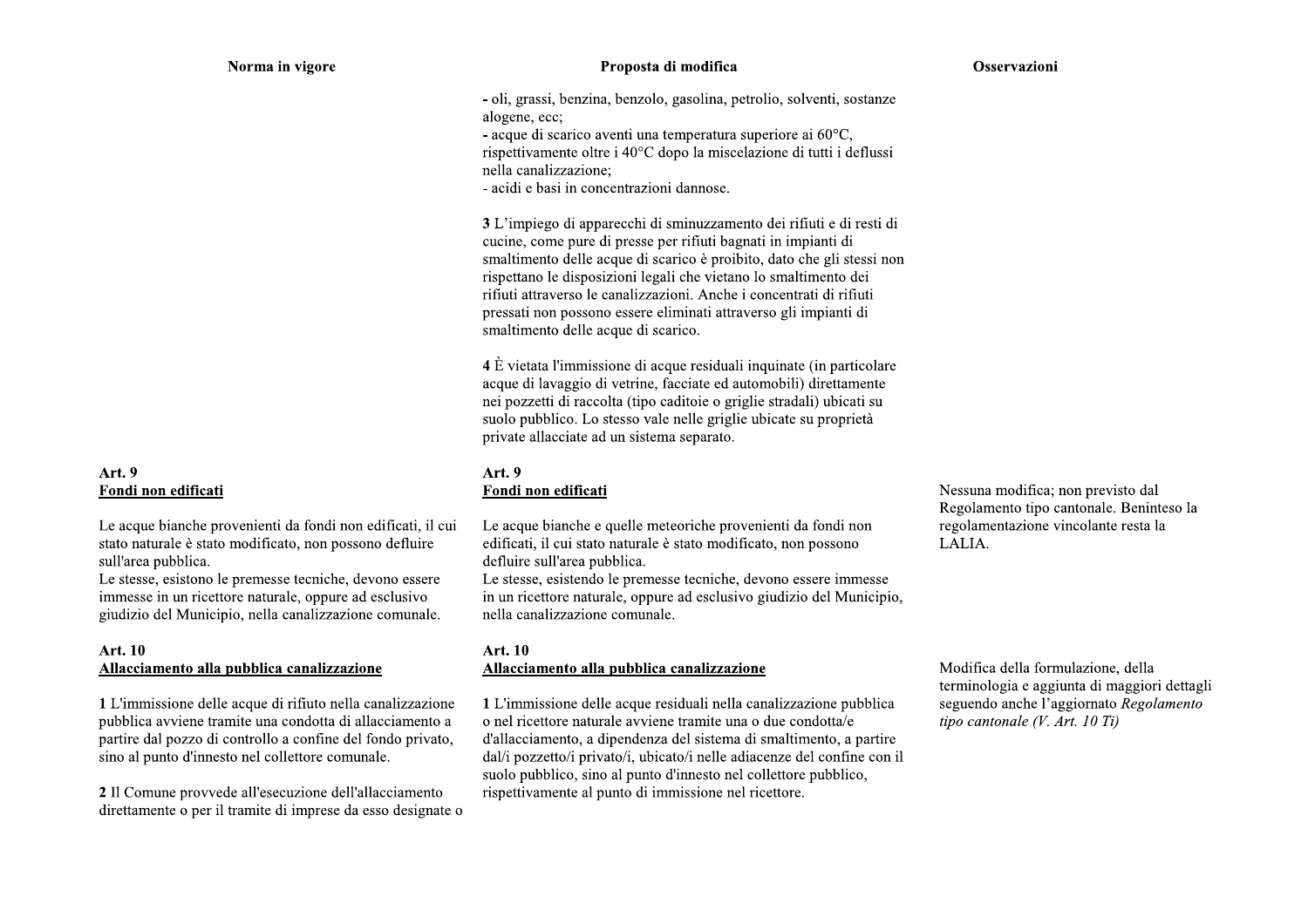#### Proposta di modifica

#### Osservazioni

autorizzate. Le spese sono a carico del proprietario del fondo. 2 In zone di smaltimento a sistema misto si deve prevedere un solo allacciamento per ogni particella, due in zone a sistema separato.

3 L'esecuzione della condotta di allacciamento ad una canalizzazione esistente o a una nuova canalizzazione è effettuata dal Comune o per il tramite di imprese da esso designate o autorizzate.

Eccezionalmente sono concesse deroghe qualora vi siano condizioni per una esecuzione secondo le regole dell'arte.

4 Per i fondi non edificati il Comune, in occasione di lavori pubblici per la posa d'infrastrutture, può predisporre l'/gli allacciamento/i nella posizione tecnicamente migliore, a cui il proprietario del fondo è tenuto a far capo al momento dell'edificazione. Dove le condizioni tecniche dei fondi privati lo consentono occorre eseguire un pozzetto d'accesso prima dell'innesto nella canalizzazione pubblica.

5 Le spese di esecuzione della condotta di allacciamento sono a carico del proprietario, anche quando il fondo non è ancora edificato.

6 Nel caso d'interventi su suolo pubblico, le condotte d'allacciamento esistenti non conformi alle prescrizioni del presente Regolamento devono essere adeguate a spese del proprietario, al massimo fino al confine di proprietà tra Comune e privato o fino a primo pozzetto d'ispezione privato se questo si trova su sedime pubblico, ed eseguite di principio nell'ambito del cantiere e dall'impresa in loco. Il proprietario viene preventivamente avvisato ed orientato sull'entità della spesa, che gli viene direttamente fatturata dall'impresa. Il Comune garantisce l'esecuzione a regola d'arte e la correttezza del costo. Le condotte private in buono stato e conformi alle prescrizioni del presente regolamento manomesse durante i lavori, verranno

ripristinate dal Comune.

7 L'esecuzione del/degli allacciamenti al collettore pubblico o al ricettore naturale è soggetto ad una tassa di cui all'art. 46 del presente Regolamento.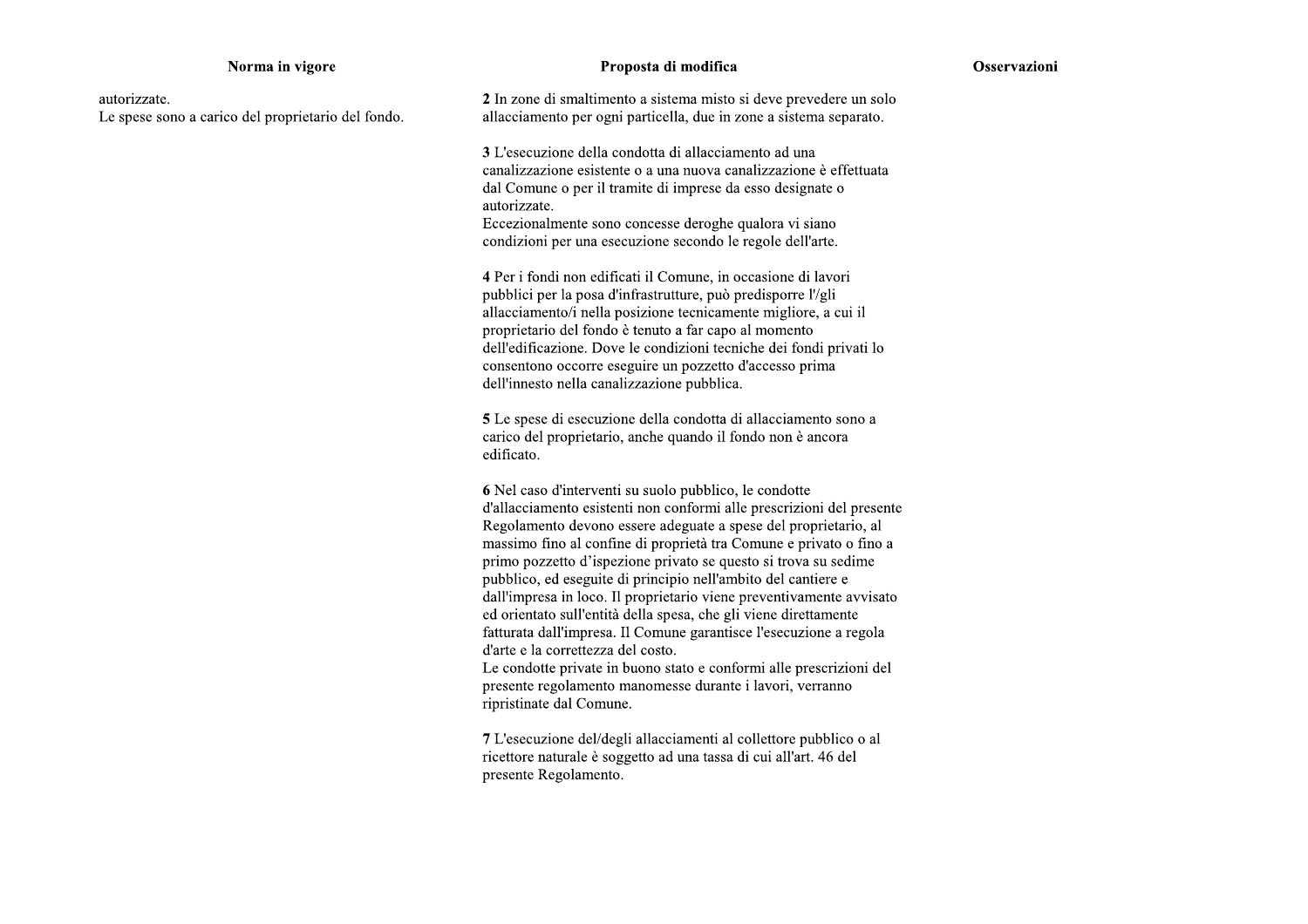# **B. PROCEDURA**

# Art. 11 Obbligo della licenza

1 La costruzione e la modifica delle canalizzazioni e degli impianti sui fondi privati è soggetta alla procedura per il rilascio dei permessi di costruzione, conformemente agli articoli 11 e segg. della LE e all'art. 6 del RALE.

2 La licenza di costruzione è pure richiesta qualora per cambiamento dell'esistente attività, si verifichi un sostanziale mutamento della qualità e quantità delle acque di rifiuto.

3 Le domande di allacciamento entro il perimetro delle canalizzazioni sono approvate dal Municipio con la procedura di notifica (vedi art. 6 RALE).

4 Ad esecuzione completa delle opere private di canalizzazione, l'interessato chiederà per tempo al Comune il permesso per l'esecuzione dell'allacciamento alla canalizzazione pubblica

# Art. 12 Requisiti dei piani

La domanda di costruzione deve contenere le indicazioni concernenti il genere e la provenienza, la qualità e la quantità delle acque di rifiuto ed essere corredata dai seguenti

# **B. PROCEDURA**

#### Art. 11 Domanda

1 Il progetto di smaltimento delle acque di scarico dei fabbricati esistenti deve essere approvato dal Municipio, osservata la procedura della notifica prevista dall'art. 6 del Regolamento di applicazione della legge edilizia (RLE).

2 La licenza di costruzione è pure richiesta qualora per cambiamento dell'esistente attività, si verifichi un sostanziale mutamento della qualità e quantità delle acque di rifiuto.

3 In fase di valutazione sull'idoneità all'infiltrazione il Comune si riserva la facoltà di richiedere una perizia idrogeologica.

4 L'allacciamento ad un collettore consortile deve essere approvato dal Municipio, secondo la procedura indicata al punto 1, previo preavviso del Consorzio.

5 Nel caso di allacciamenti di più abitazioni (impianti comuni, ecc.) la domanda deve essere presentata secondo la procedura indicata al  $c$  pv.  $1$ .

6 Nel caso in cui, per allacciare una proprietà, è necessario il passaggio su sedime/i di terzi, la domanda di costruzione deve comprendere copia dell'accordo preventivo o della convenzione tra le parti interessate.

7 Il progetto di smaltimento delle acque di scarico di nuovi fabbricati viene approvato nell'ambito della procedura prevista dalla LE per il rilascio della licenza di costruzione.

# Art. 12 Requisiti dei piani

1 Il progetto, in 3 copie, deve contenere le indicazioni concernenti il genere, la provenienza e il sistema di evacuazione delle acque di scarico ed essere corredato dai seguenti piani (rif. Dir-TI), oltre a quanto previsto dall'art. 13 RALE:

Migliore regolamentazione secondo l'aggiornato Regolamento tipo cantonale.  $(V. Art. II cov. 2 Ti)$ 

# Migliore regolamentazione secondo l'aggiornato Regolamento tipo cantonale.  $(V. Art. II Ti)$

#### Osservazioni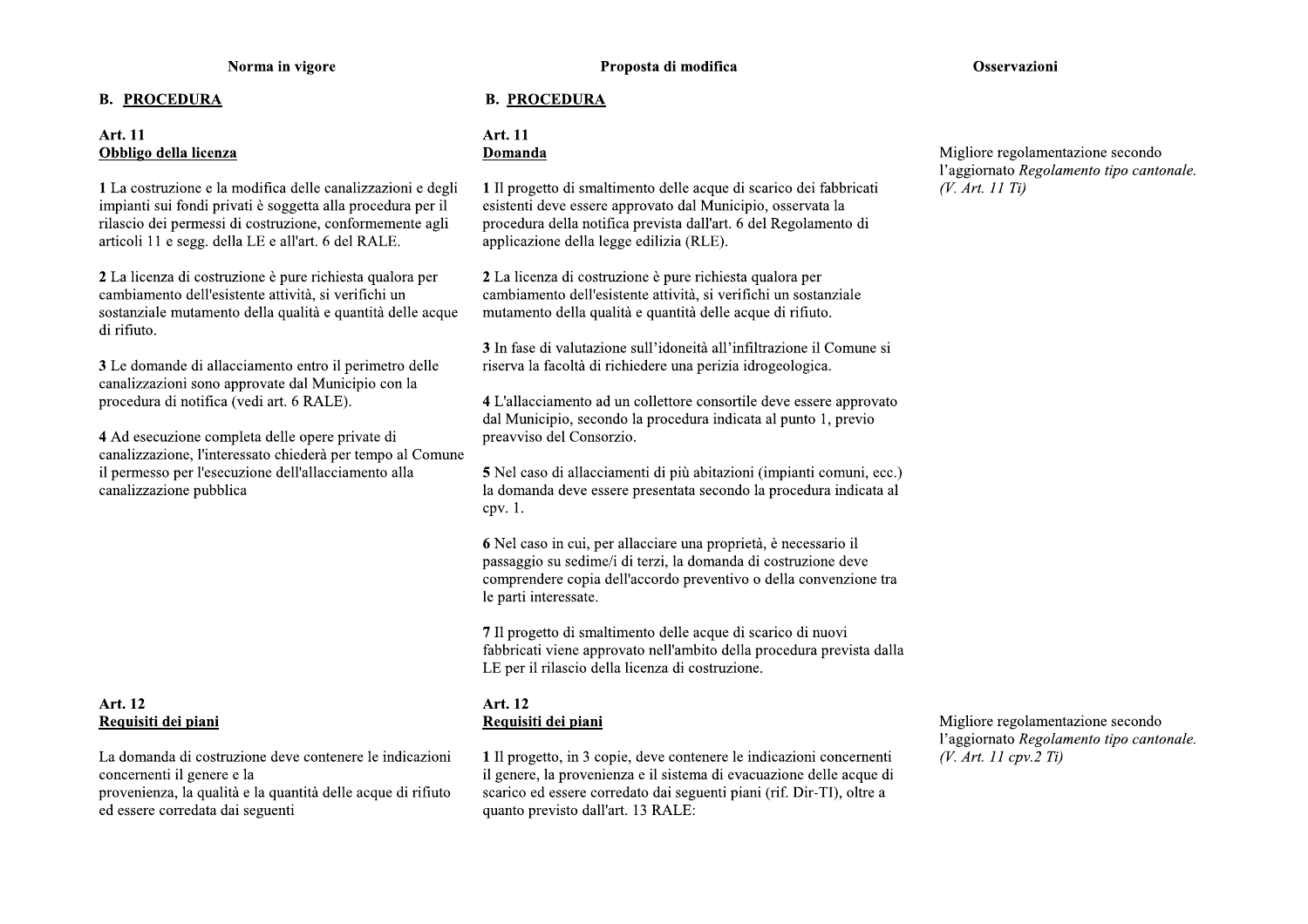pubblico:

Art. 13

canalizzazione pubblica

1 Nel caso di messa in esercizio di un nuovo collettore comunale, sarà dato avviso ai proprietari interessati e

#### Proposta di modifica

piani, oltre a quanto previsto dall'art. 13 RALE: a. piano di situazione 1:500 (1:1000) rilasciato dal geometra a) l'estratto della mappa rilasciato dal geometra revisore revisore con l'indicazione sull'ubicazione del collettore pubblico al con l'indicazione dell'ubicazione quale ci si deve allacciare, la condotta di allacciamento, l'ev. del collettore pubblico, del tracciato della canalizzazione ricettore naturale: d'allacciamento, come pure b. pianta 1:100 delle canalizzazioni dello stabile e degli impianti delle canalizzazioni private nuove e esistenti: d'infiltrazione e di ritenzione con l'indicazione delle caratteristiche b) pianta delle canalizzazioni in scala 1 : 100 con tecniche (diametri, pendenze, quote, materiali, ecc.). l'indicazione delle quote, dei diametri, Sul piano devono figurare pure le superfici di diversa utilizzazione delle pendenze e del tipo di materiale impiegato nonché i e relative indicazioni sull'evacuazione delle acque di scarico. A punti di raccolta, del genere seconda delle esigenze il piano deve pure contenere tutti i punti di e numero degli apparecchi raccordati (WC, bagni, pluviali, raccolta e indicare il genere e il numero degli apparecchi raccordati (WC, bagno, lavatoio, pluviali, ecc.). lavatoio, ecc.); Il piano deve pure specificare gli impianti di depurazione esistenti c) profilo longitudinale pure in scale  $1:100$  delle condotte che dovranno essere eliminati; e altre istallazioni, a partire dal perimetro esterno della costruzione fino al collettore c. piano di smaltimento delle acque, 1:200 (ev. 1:500), con le indicazioni circa il d) dettaglio degli impianti, dei pozzetti, dei raccordi, ecc. e modo in cui vengono evacuati i diversi generi di acque di scarico, del profilo normale di posa. segnatamente: - superfici di circolazione con autoveicoli - superfici destinate al posteggio - piazzuole di lavaggio - viali - superfici coperte - aree verdi: d. profilo longitudinale (nella medesima scala prevista sotto lettera b) delle canalizzazioni e manufatti); e. particolari costruttivi 1:10 (1:20) dei manufatti speciali (pozzetti, profilo normale di posa, impianti di infiltrazione, ecc.); f. relazione tecnica; g. ev. perizia idrogeologica ed ev. altre perizie. 2 Gli atti devono pure comprendere tutte le altre infrastrutture presenti posizionate e dimensionate conformi alla realtà secondo i dettagli forniti dai rispettivi enti (SES, SWISSCOM, UPC, ecc.). Art. 13 Termine per l'esecuzione dell'allacciamento alla

# Termine per l'esecuzione dell'allacciamento alla canalizzazione pubblica

1 Nel caso di messa in esercizio di un nuovo collettore comunale. sarà dato avviso ai proprietari interessati e fissato un termine di due Nessuna modifica, regolamentazione specifica poiché oltre al presente regolamento non è prevista l'adozione di un'ulteriore specifica ordinanza d'esecuzione.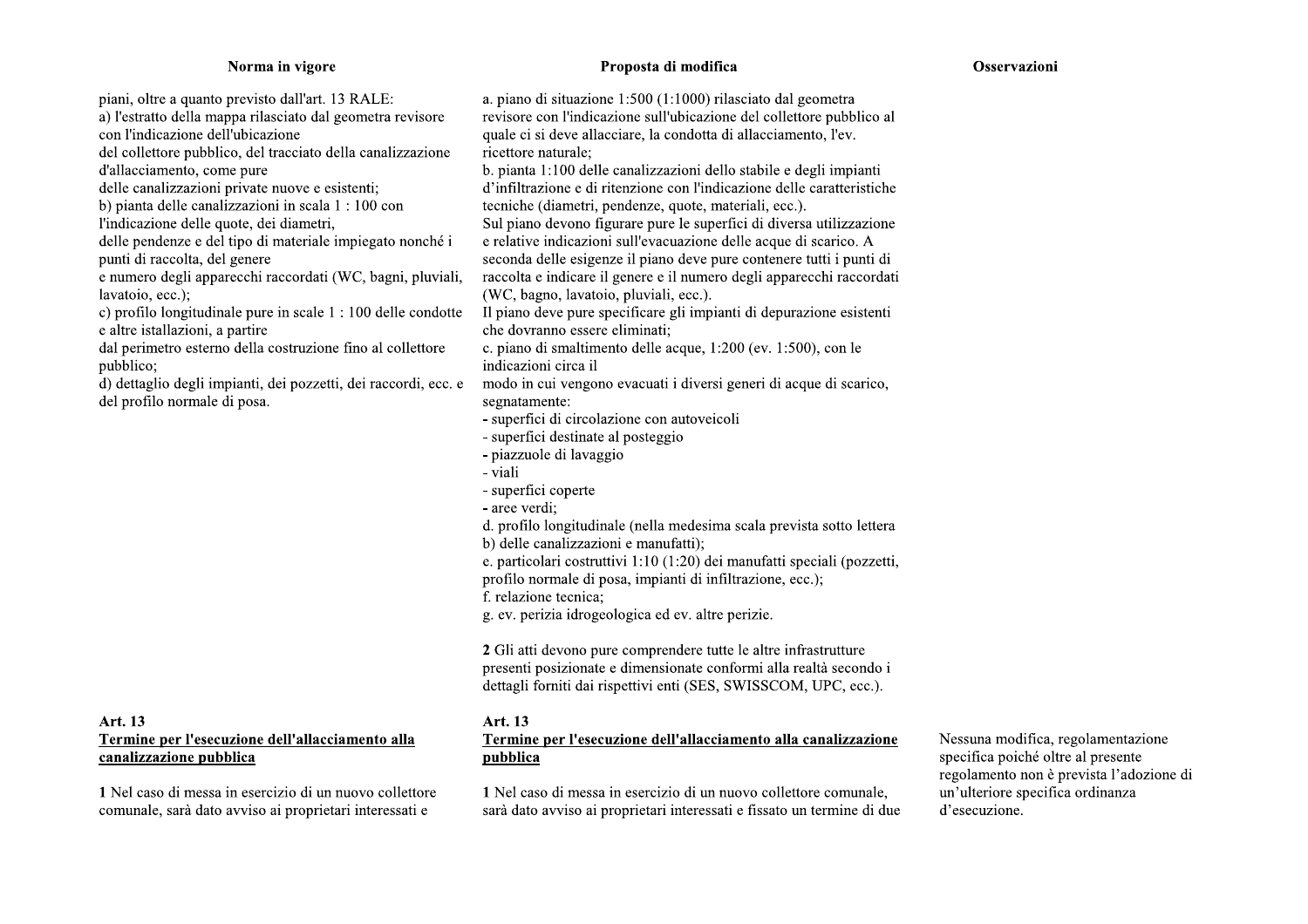fissato un termine di due mesi per provvedere alla presentazione della domanda di allacciamento con la procedura di notifica.

2 L'esecuzione delle opere private di canalizzazione dovrà avvenire al più tardi entro 4 mesi dal rilascio dell'autorizzazione comunale.

3 In caso d'inadempimento dei proprietari e previa diffida, dette opere saranno eseguite dal Comune e a spese del proprietario.

4 Il Comune provvederà a' sensi dell'art. 11 cifra 3 e 4 all'esecuzione dell'allacciamento entro un mese dalla data d'inoltro della richiesta.

# Art. 14 Permessi per immissioni provvisorie

1 L'immissione provvisoria di acque di rifiuto provenienti da cantieri di costruzione, prosciugamento di falda freatica, drenaggi, ecc. nella pubblica canalizzazione, può essere autorizzata dal Comune se sono rispettate le prescrizioni dell'ordinanza federale sull'immissione delle acque di rifiuto e se i quantitativi d'acqua possono essere assorbiti dalle canalizzazioni.

2 La domanda d'immissione provvisoria deve essere accompagnata da una relazione tecnica che documenti le necessità d'evacuazione delle acque e i provvedimenti adottati per il loro trattamento.

3 L'immissione provvisoria è soggetta al pagamento di una tassa d'uso, che sarà stabilita dal Comune in proporzione dell'intensità dell'uso delle canalizzazioni.

# Proposta di modifica

mesi per provvedere alla presentazione della domanda di allacciamento con la procedura di notifica.

2 L'esecuzione delle opere private di canalizzazione dovrà avvenire al più tardi entro 4 mesi dal rilascio dell'autorizzazione comunale.

3 In caso d'inadempimento dei proprietari e previa diffida, dette opere saranno eseguite dal Comune e a spese del proprietario.

4 Il Comune provvederà ai sensi dell'art. 11 cifra 3 e 4 all'esecuzione dell'allacciamento entro un mese dalla data d'inoltro della richiesta.

# **Art. 14** Permessi per immissioni provvisorie di acque di scarico provenienti da cantieri

1 Con lo smaltimento delle acque dei cantieri, nonché nel trasporto, il deposito ed il travaso di liquidi nocivi per le acque, non si devono inquinare il suolo e le acque di falda. Inoltre, il corretto funzionamento delle canalizzazioni e dei depuratori non deve essere impedito.

1.1 Le acque luride di cantieri (WC, mense, ecc.) vanno immesse nella canalizzazione pubblica. Quando non è possibile, le stesse devono essere raccolte e quindi eliminate seguendo le indicazioni dell'autorità cantonale.

1.2 L'immissione di acque di cantiere di qualsiasi genere nelle canalizzazioni pubbliche oppure in acque sotterranee o di superficie deve essere autorizzata dal Municipio.

1.3 La domanda d'immissione deve essere accompagnata da una relazione tecnica che documenti le necessità d'evacuazione delle acque e i provvedimenti adottati per il loro trattamento.

1.4 L'immissione provvisoria è soggetta al pagamento di una tassa d'uso e di una tassa d'allacciamento.

#### Osservazioni

(L'aggiornato Regolamento tipo cantonale citava il rinvio ad ordinanza municipale art.  $12$  Ti)

Modifica della formulazione, della terminologia e aggiunta di maggiori dettagli secondo l'aggiornato Regolamento tipo cantonale. (V. Art. 13 Ti)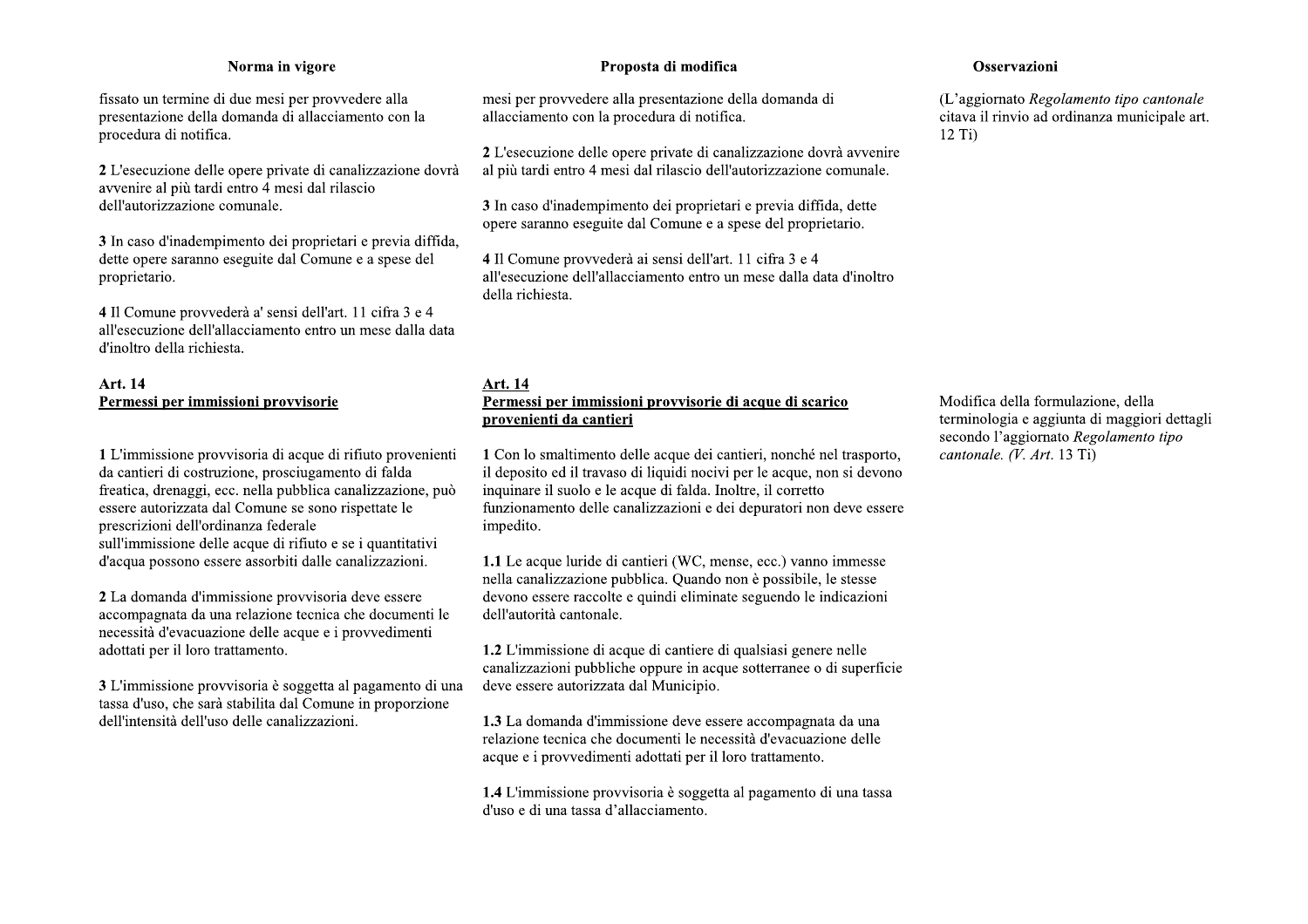#### Proposta di modifica

1.5 Se durante i lavori il livello delle acque sotterranee deve essere abbassato, è necessario ottenere preventivamente l'autorizzazione da parte dell'autorità cantonale.

Se, nel corso dei lavori, sono individuate delle acque sotterranee non previste o se il cantiere deve essere liberato da acque provenienti da terreni in pendenza o per infiltrazione, deve essere informato il Municipio.

Tali acque vanno infiltrate nel sottosuolo o immesse in un ricettore superficiale o convogliate nella canalizzazione per acque meteoriche. L'immissione nel collettore per sole acque luride o miste può avvenire solo eccezionalmente e con il permesso del Municipio.

Prima di essere evacuate, queste acque devono attraversare un dissabbiatore sufficientemente dimensionato.

1.6 In assenza di un bacino di decantazione di sufficiente grandezza, lo scarico d'acque di risciacquo contenente cemento. proveniente da veicoli di trasporto di calcestruzzo fresco, dalle betoniere ecc., è vietato. Secondo i casi, deve essere messa in opera un'installazione di neutralizzazione.

1.7 La committenza deve, a propri costi, pulire regolarmente durante e alla fine dei lavori di costruzione, tutte le parti delle canalizzazioni pubbliche sporcate.

1.8 In casi particolari, il Municipio può richiedere la stesura di un rapporto a futura memoria del collettore pubblico interessato, comprendente se del caso l'impiego di telecamere. Ad opera terminata viene allestito un verbale, in cui vengono definite eventuali responsabilità. Tutte le spese sono a carico del proprietario del fondo.

1.9 La necessità di smaltimento di acque di falda durante lo svolgimento di un cantiere deve essere notificata in sede di presentazione del progetto; nella relazione tecnica si devono citare i presumibili quantitativi, le modalità di smaltimento previste (trattamenti, posizione dello scarico, ecc.) e la durata della fase di pompaggio. Nei piani di progetto, in particolare nelle sezioni verticali, deve essere indicato il livello della falda.

2 Fanno stato, per la progettazione, l'esecuzione e l'esercizio degli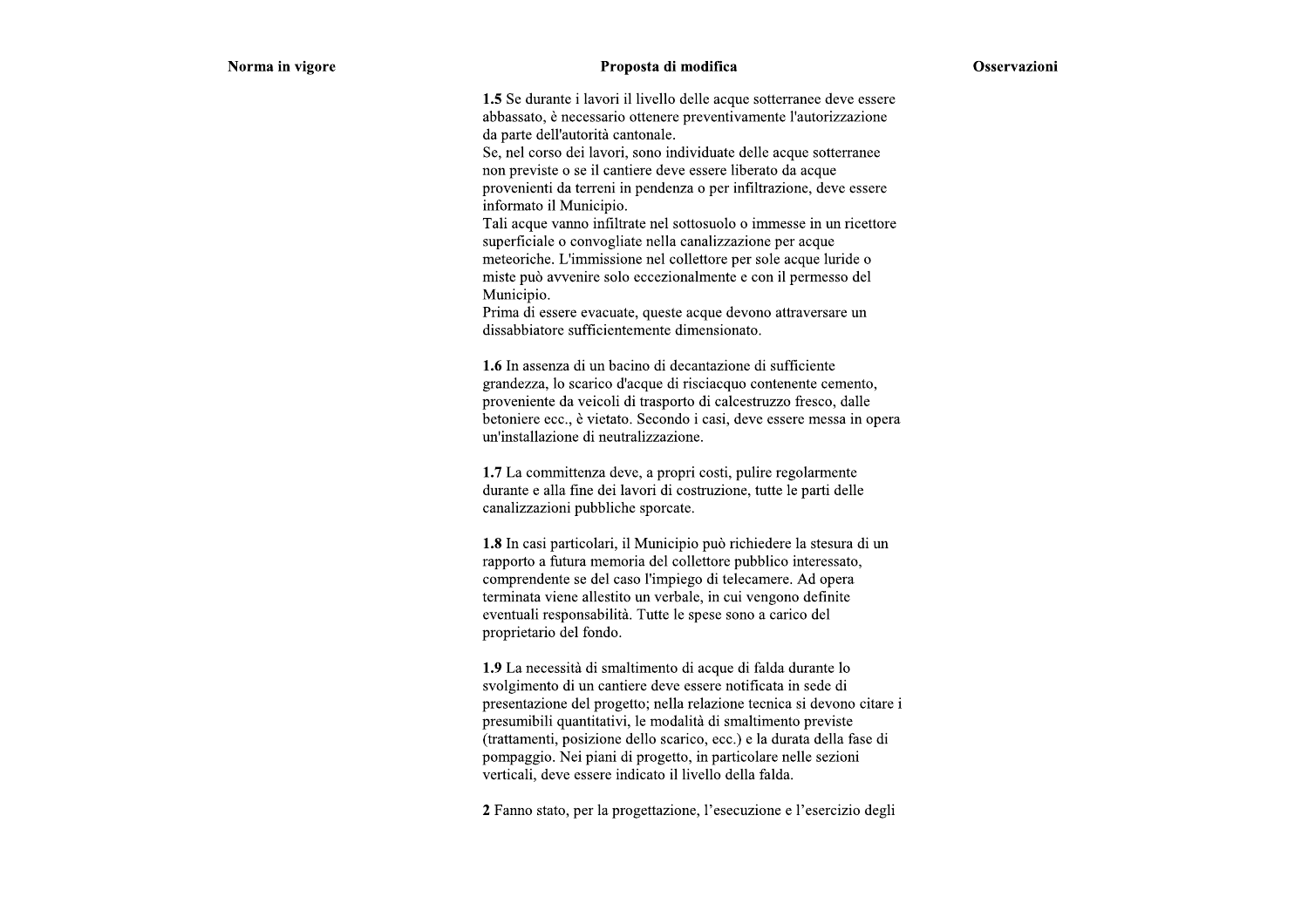# Art. 15 Immissione in un ricettore naturale

1 Può essere concessa l'immissione d'acque bianche in un ricettore naturale (fiume, lago, riale, falda), se sono rispettate le condizioni previste dall'ordinanza federale sull'immissione delle acque di rifiuto, riservata l'autorizzazione dell'autorità cantonale.

2 La domanda per il rilascio del permesso di costruzione deve essere accompagnata oltre che dai piani di cui all'art. 11, da indicazioni sulla natura e portata delle acque scaricate e sulle caratteristiche del ricettore.

# Art. 16 Acque di drenaggio

Dove esiste la possibilità tecnica e giuridica, le acque di drenaggio vanno immesse in un ricettore naturale.

# Art. 17 Diniego della licenza

1 La licenza di costruzione può essere negata nei seguenti casi:

a) grossi quantitativi di acque bianche, incompatibili con la portata del collettore pubblico:

b) acque di rifiuto non conformi all'ordinanza federale sull'immissione delle acque di rifiuto.

2 Il diniego di licenza di costruzione, motivato è

#### Proposta di modifica

impianti per lo smaltimento delle acque dei cantieri, le raccomandazioni SIA/VSA "Entwässerung von Baustellen" (Raccomandazione SIA 431).

# Art. 15 Immissione in un ricettore naturale

1 Può essere concessa l'immissione d'acque chiare e meteoriche in un ricettore naturale (fiume, lago, riale, falda), se sono rispettate le condizioni previste dall'Ordinanza sulla protezione delle acque, riservata l'autorizzazione dell'autorità cantonale.

2 La domanda per il rilascio del permesso di costruzione deve essere accompagnata oltre che dai piani di cui all'art. 11, da indicazioni sulla natura e portata delle acque scaricate e sulle caratteristiche del ricettore.

# Art. 16 Acque di drenaggio

Dove esiste la possibilità tecnica e giuridica, le acque di drenaggio vanno immesse in un ricettore naturale. La priorità assoluta per le acque di drenaggio è l'infiltrazione. L'immissione può essere autorizzata se le condizioni specifiche del terreno non consentono l'infiltrazione (comprovata da una perizia idrogeologica) o causerebbero problemi a terzi.

#### Art. 17 Diniego della licenza

1 La licenza di costruzione può essere negata per motivi tecnici, incompatibilità con i concetti espressi dal PGS, non conformità dei quantitativi o della qualità delle acque.

2 Il diniego di licenza di costruzione, motivato è comunicato all'interessato con l'indicazione dei mezzi e dei termini di ricorso.

#### Osservazioni

Nessuna modifica, ritenuto in particolare che trattasi di richiamo alla legislazione federale e cantonale applicabile.

Nessuna modifica ritenuto in particolare che trattasi di richiamo alla legislazione federale e cantonale applicabile.

Migliore e più completa formulazione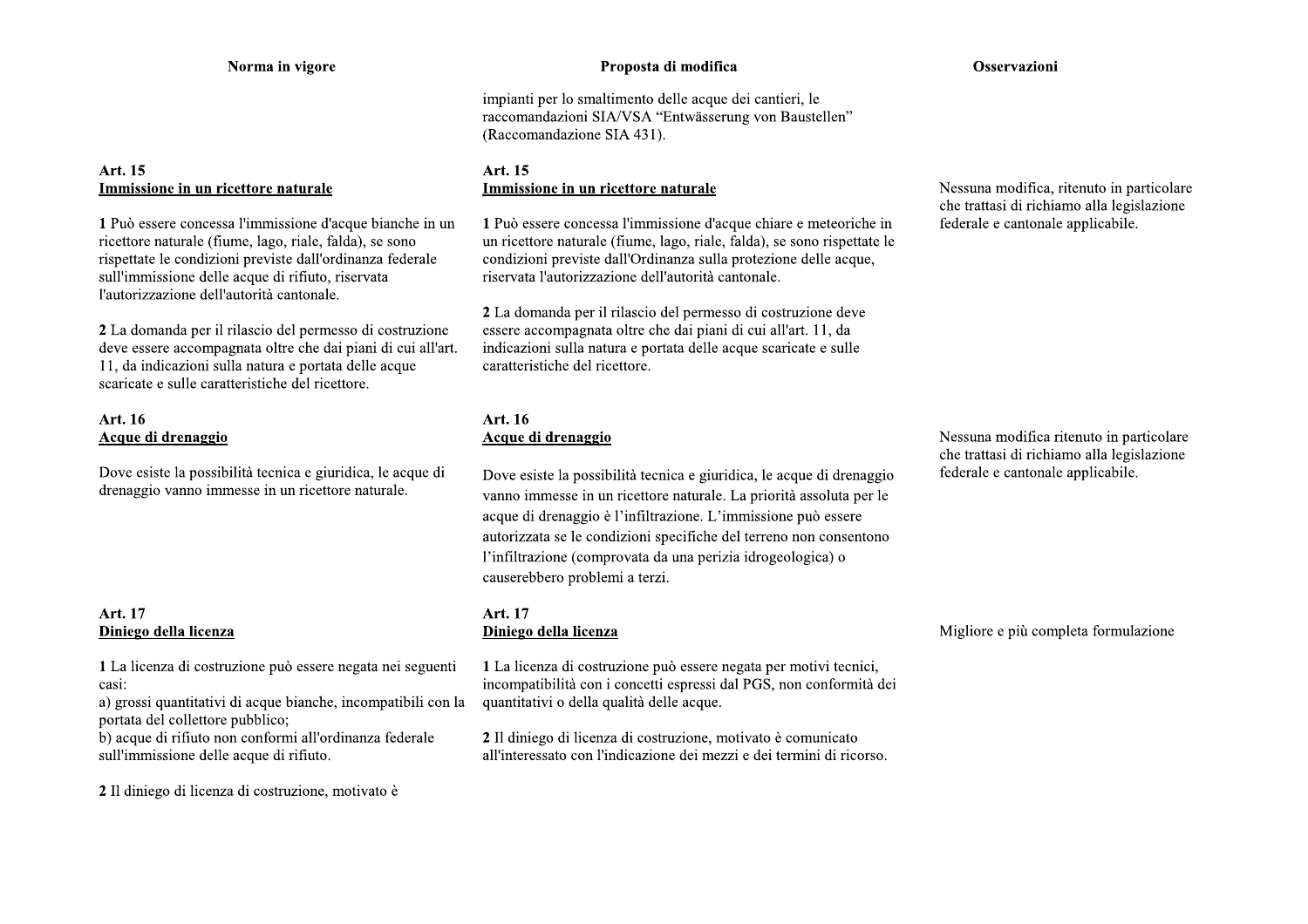comunicato all'interessato con l'indicazione dei mezzi e dei termini di ricorso.

# Art. 18 Mulinelli sminuzzatori

Conformemente all'art. 9 del Regolamento sull'igiene del suolo e dell'abitato e all'art. 9 del presente regolamento, è vietata l'istallazione di apparecchi sminuzzatori (trituratori dei rifiuti di cucina).

# Art. 19 Controllo e collaudo degli impianti

1 Prima del reinterro delle canalizzazioni e degli impianti, il proprietario darà avviso all'UT di procedere alla visita di controllo ed all'eventuale prova di tenuta. Per le opere non conformi ai piani approvati ed alle prescrizioni del presente regolamento, il Municipio può chiedere la loro rimozione.

2 Contemporaneamente alla richiesta di esecuzione dell'allacciamento di cui all'art. 11 il proprietario deve chiedere all'UT il collaudo degli impianti.

3 Per le stazioni di sollevamento, istallazioni meccanicobiologiche, ecc., il proprietario dovrà consegnare all'UT attestato che le istallazioni sono state posate e collaudate secondo le prescrizioni delle ditte fornitrici.

4 Il collaudo è pure richiesto qualora l'evacuazione delle acque di rifiuto avvenga per dispersione nel terreno o per immissione in un ricettore naturale.

5 Nelle zone di captazione d'acqua potabile (zone S) è obbligatoria la prova di tenuta delle canalizzazioni e degli impianti che dovrà soddisfare i requisiti delle Norme SIA 190.

Altrove la prova di tenuta è facoltativa a giudizio del Municipio.

# Art. 18 Mulinelli sminuzzatori

Conformemente all'art. 9 del Regolamento sull'igiene del suolo e dell'abitato e all'art. 8 del presente regolamento, è vietata l'istallazione di apparecchi sminuzzatori (trituratori dei rifiuti di cucina).

# Art. 19 Controllo e collaudo delle canalizzazioni e degli impianti

1 Prima del rinterro delle canalizzazioni e della messa in esercizio degli impianti deve essere richiesto al Municipio il collaudo degli stessi. I controlli sono eseguiti seguendo strettamente i piani approvati. Modifiche in rapporto ai piani approvati sono ammesse solo con la preventiva autorizzazione del Municipio.

2 Contemporaneamente alla richiesta di esecuzione dell'allacciamento di cui all'art. 11 il proprietario deve chiedere ai Servizi del Territorio il collaudo degli impianti.

3 Per le stazioni di sollevamento, istallazioni meccanico-biologiche, ecc., il proprietario dovrà consegnare ai Servizi del Territorio un attestato che le istallazioni sono state posate e collaudate secondo le prescrizioni delle ditte fornitrici.

4 Il collaudo è pure richiesto qualora l'evacuazione delle acque di rifiuto avvenga per dispersione nel terreno o per immissione in un ricettore naturale.

5 Nelle zone di captazione d'acqua potabile (zone S) è obbligatoria la prova di tenuta delle canalizzazioni e degli impianti che dovrà soddisfare i requisiti delle Norme SIA 190. Altrove la prova di tenuta è facoltativa a giudizio del Municipio.

6 Al proprietario verrà consegnato il certificato attestante l'esecuzione delle prove di collaudo.

Nessuna modifica

Modifica della formulazione, della terminologia e aggiunta di maggiori dettagli, in conformità all'aggiornato Regolamento tipo cantonale. (V. Art. 14 Ti)

#### Osservazioni

Proposta di modifica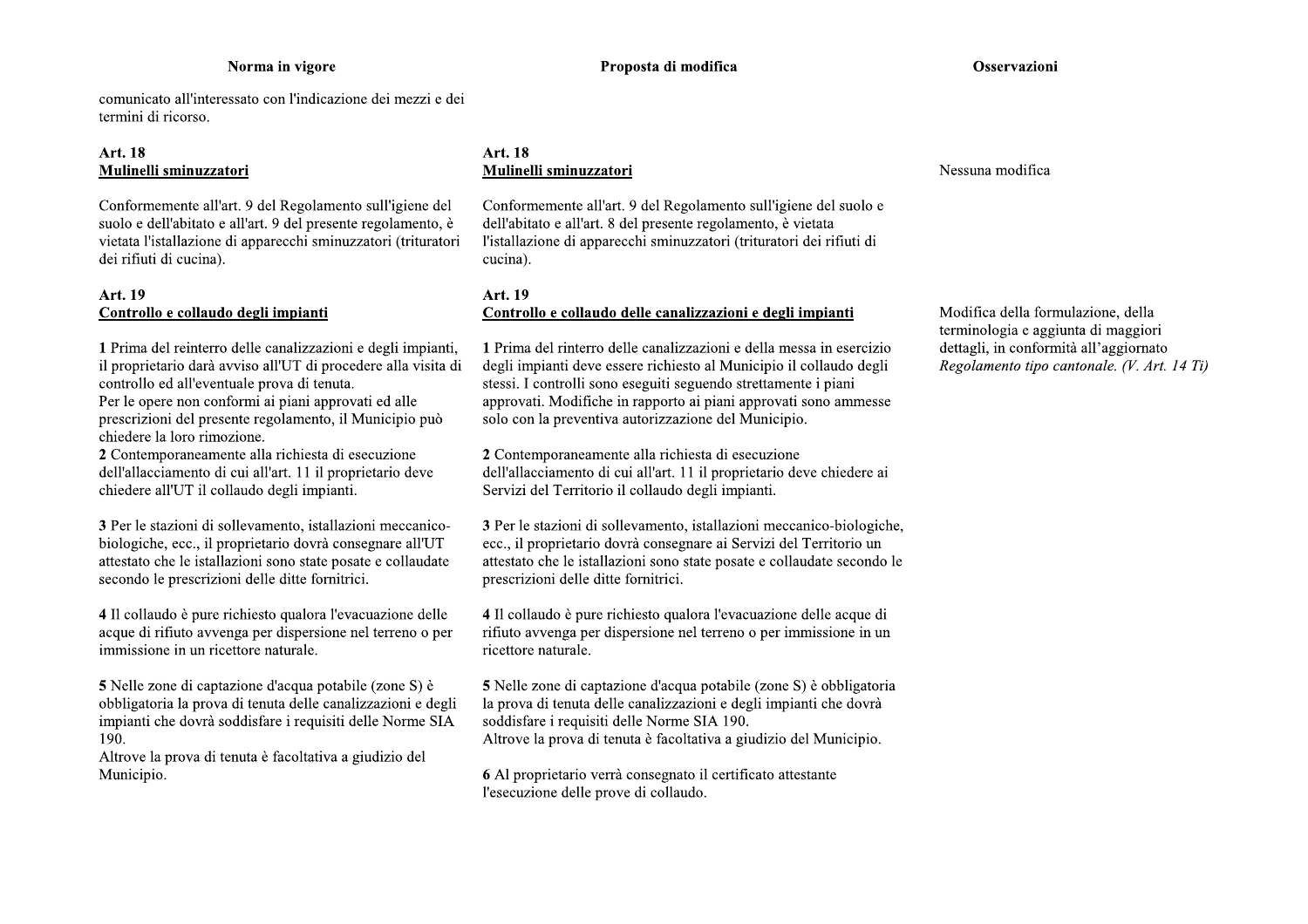6 Al proprietario verrà consegnato il certificato attestante l'esecuzione delle prove di collaudo.

7 Con il collaudo dell'impianto non viene assunta da parte del Comune alcuna responsabilità in relazione ad una eventuale difettosa esecuzione delle opere o di irregolarità d'esercizio.

8 Alle operazioni di collaudo il proprietario dovrà farsi rappresentare e prestare la necessaria assistenza con personale e attrezzi.

# Art. 20 Catasto degli impianti

Al momento del collaudo il proprietario dovrà consegnare all'UT il rilievo delle opere eseguite. Lo stesso dovrà essere allegato al catasto degli impianti giusta l'art. 4 DE 3 febbraio 1977.

#### Proposta di modifica

Osservazioni

Il collaudo non libera il proprietario del fondo e gli esecutori dal loro dovere di sorveglianza e dalle proprie responsabilità per la corretta esecuzione dei lavori. Le constatazioni del collaudo non possono in alcun modo essere interpretate come garanzia di buon funzionamento e di durata delle installazioni.

7 Con il collaudo dell'impianto non viene assunta da parte del Comune alcuna responsabilità in relazione ad una eventuale difettosa esecuzione delle opere o di irregolarità d'esercizio.

8 Alle operazioni di collaudo il proprietario dovrà farsi rappresentare e prestare la necessaria assistenza con personale e attrezzi.

9 Al momento della richiesta di collaudo il proprietario deve consegnare al Municipio i piani di rilievo conformi all'esecuzione (2 copie in formato cartaceo e in formato CAD). In caso di mancata consegna dei piani di rilievo il Municipio è autorizzato a far allestire la documentazione da terzi, addebitando le relative spese di esecuzione e quelle amministrative al proprietario inadempiente.

10 In caso d'inosservanza delle disposizioni procedurali od esecutive imputabili al progettista, alla DL o all'impresa relative all'impianto privato, il Municipio può ordinarne l'esame per mezzo d'apposita telecamera. I costi derivanti dal citato esame, nonché eventuali costi procedurali, sono a carico del proprietario.

11 Il rilievo deve essere allegato al catasto degli impianti giusta l'art. 4 DE concernente il regolamento delle canalizzazioni, i contributi e le tasse del 3 febbraio 1977.

#### Art. 20 Catasto delle canalizzazioni e degli impianti

1 L'allestimento e la tenuta a giorno del catasto degli impianti pubblici e privati è di competenza del Comune. I proprietari di costruzioni e/o di installazioni con acque di scarico devono mettere a disposizione tutta la documentazione, i dati e le informazioni necessarie, permettere l'accesso alla proprietà ed a collaborare in caso di sopralluogo (art. 52 LPAc).

Nuova regolamentazione secondo l'aggiornato Regolamento tipo cantonale.  $(V. Art. 15 Ti)$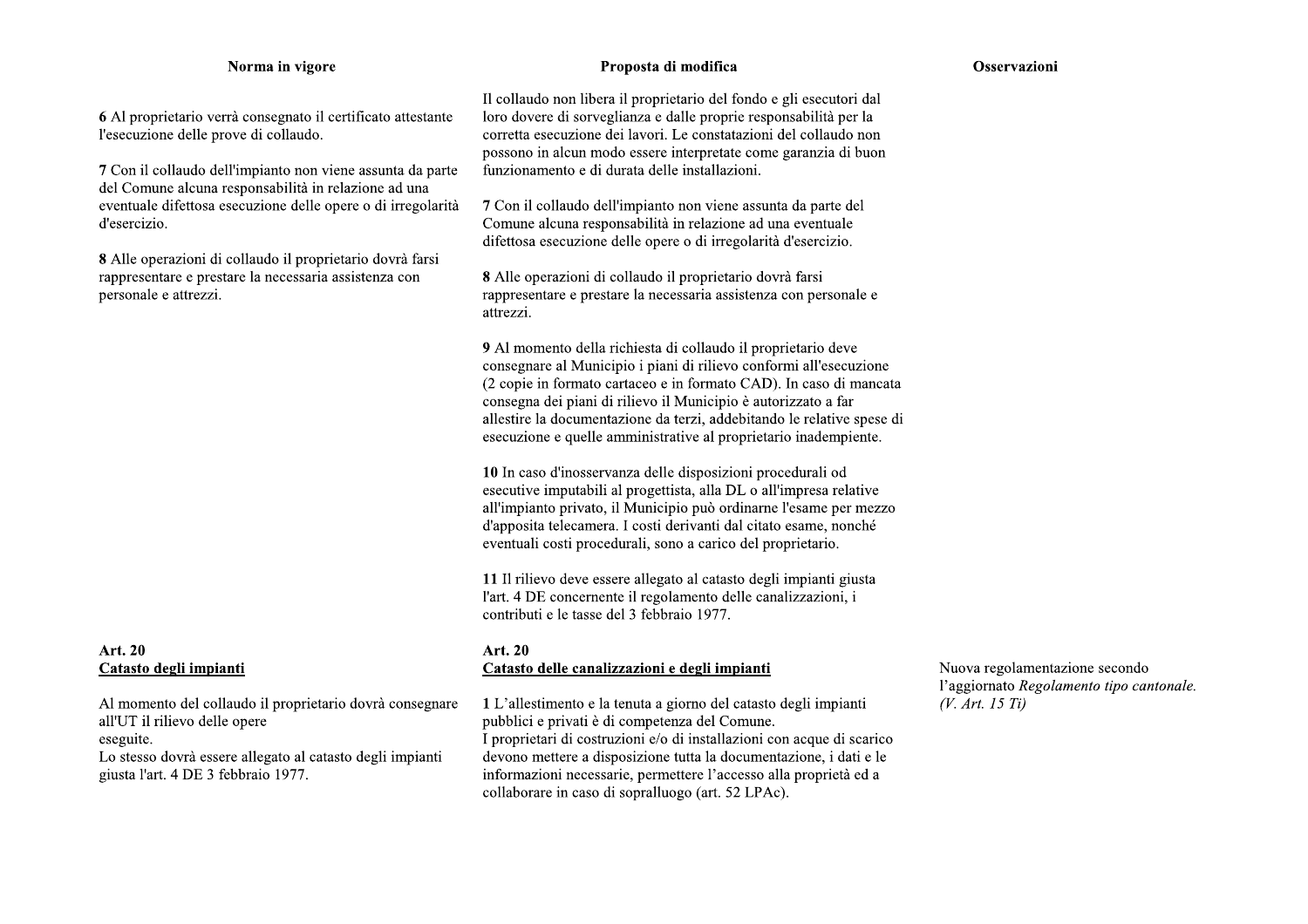#### Proposta di modifica

2 Per l'allestimento, la forma, il contenuto e il modo di rappresentazione dei singoli documenti, fanno stato le istruzioni del Dipartimento del territorio inerenti l'allestimento del catasto.

3 Allestimento catasto

3.1. Per le nuove costruzioni, riattazioni e/o risanamenti la documentazione concernente gli impianti di smaltimento delle acque di scarico va consegnata al momento del collaudo. Per la documentazione da consegnare fa stato quella definita dalle sopraccitate istruzioni cantonali al capitolo "Contenuto catasto completo".

3.2. Per le costruzioni esistenti:

Allestimento catasto parziale, rilevamento diretto dei dati da parte del Comune:

- Il rilevamento dei dati e la messa a disposizione della documentazione necessaria incombe al proprietario.

Il Municipio provvederà a verificare la documentazione ed a richiedere, se del caso, le necessarie completazioni e/o modifiche. - Per quanto attiene al contenuto della documentazione fa stato quello definito dalle istruzioni cantonali al capitolo "Contenuto catasto parziale (o ridotto)".

4 Per le costruzioni esistenti in zona di protezione di captazione di acqua potabile o in zone non ancora equipaggiate da canalizzazioni (dove vige l'obbligo di presentare la domanda di allacciamento ai sensi dell'art.11 del presente regolamento), e per le costruzioni a carattere artigianale / commerciale / industriale è pure richiesta la presentazione della documentazione in forma completa.

#### 5 Costi

- 1. I costi per l'elaborazione della documentazione sono a carico del privato.
- 2. I costi per la verifica sono assunti dal Comune. Nel caso si rendessero necessarie ulteriori verifiche, i relativi costi potranno essere addebitati al proprietario.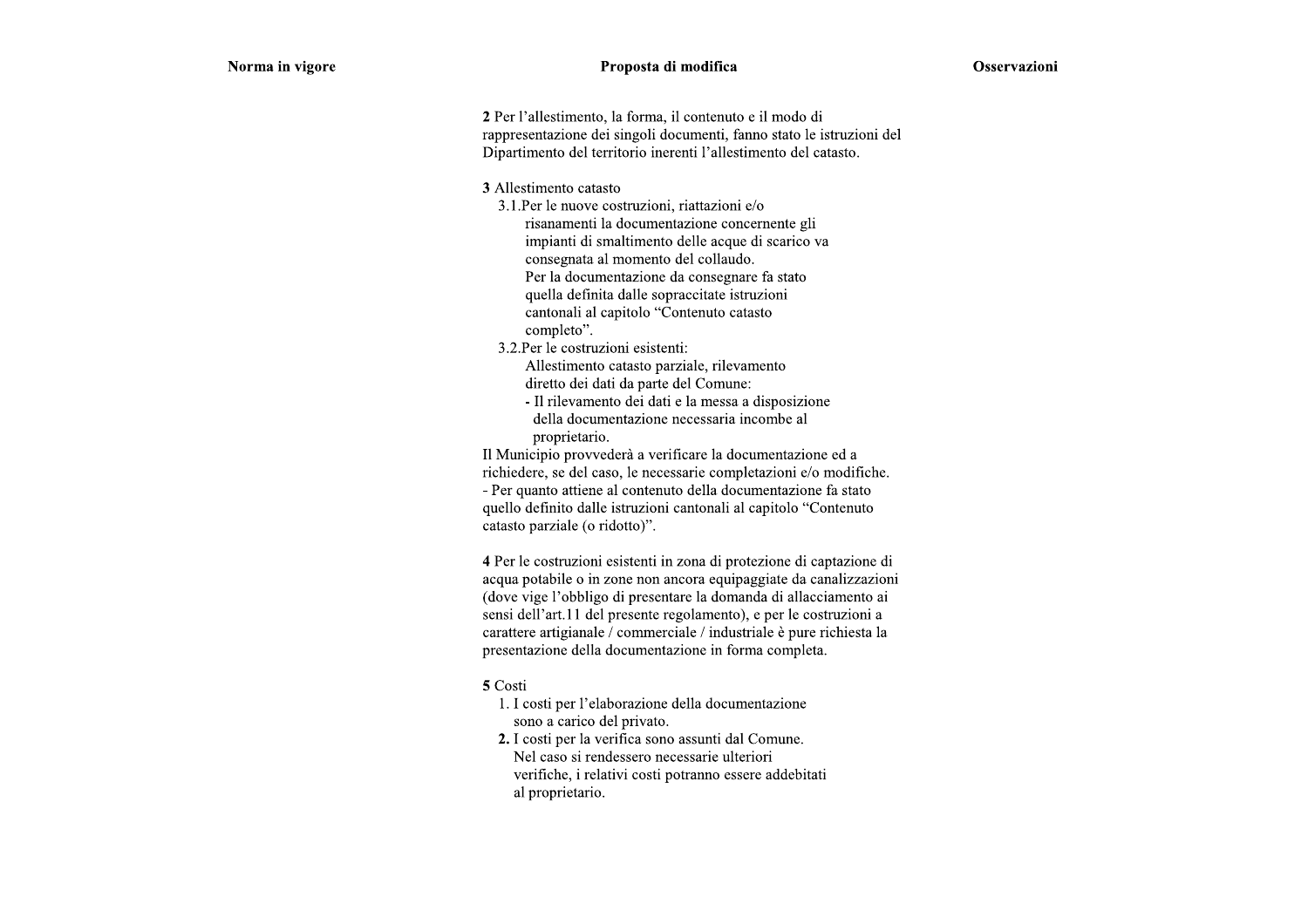# Art.21 Multe, azione penale, azione civile

Le infrazioni alle norme del presente regolamento sono punite con una multa fino a un massimo di fr. 10'000.-- riservata l'azione penale e civile. La procedura contravvenzionale è disciplinata dagli articoli 145 e ss LOC.

# **C. PRESCRIZIONI TECNICHE**

#### Art. 22 Evacuazione

- Le acque luride e le acque bianche (meteoriche, di raffreddamento, fontane, drenaggio, ecc.) devono essere evacuate separatamente:

- esse possono essere riunite in un solo pozzetto, fuori del fabbricato e prima dell'immissione nella fognatura comunale a sistema misto:

- se la fognatura è a sistema separato le acque luride e bianche dovranno essere allacciate ai rispettivi collettori.

#### Proposta di modifica

#### **C. PRESCRIZIONI TECNICHE**

#### Art. 21 Smaltimento delle acque di scarico

1 Le acque di scarico provenienti dai fondi devono essere opportunamente evacuate nelle canalizzazioni, nei ricettori o tramite infiltrazione. È vietato lasciare defluire le acque di scarico su suolo pubblico.

2 Le acque meteoriche e quelle di rifiuto devono essere smaltite separatamente.

Nelle zone con canalizzazioni a sistema misto le stesse possono essere convogliate, al di fuori della costruzione, in un unico collettore.

3 Il piano generale di smaltimento (PGS) determina il punto e le modalità di allacciamento alla canalizzazione pubblica.

4 Per ridurre le portate estreme di punta nelle canalizzazioni e nei corsi d'acqua per alleggerire gli impianti di depurazione e per alimentare le falde, devono essere adottate misure di ritenzione e/o di infiltrazione nelle acque meteoriche e chiare, da realizzare per mezzo di impianti appropriati. Il PGS dà indicazioni su dove queste tecniche, in base a specifici studi, devono di principio essere adottate.

5 Modalità di smaltimento

5.1 Acque luride o di rifiuto

- Le acque luride o di rifiuto devono essere immesse nella

#### Osservazioni

Art. 21 in vigore abrogato. La regolamentazione circa le contravvenzioni è stata inserita, con la migliore formulazione del Regolamento tipo cantonale, nel più logico sistematico capitolo F "Norme transitorie e finali" quale art. 50

Modifica della formulazione, della terminologia e aggiunta di maggiori dettagli. Secondo l'aggiornato Regolamento tipo cantonale. (V. Art. 16 Ti)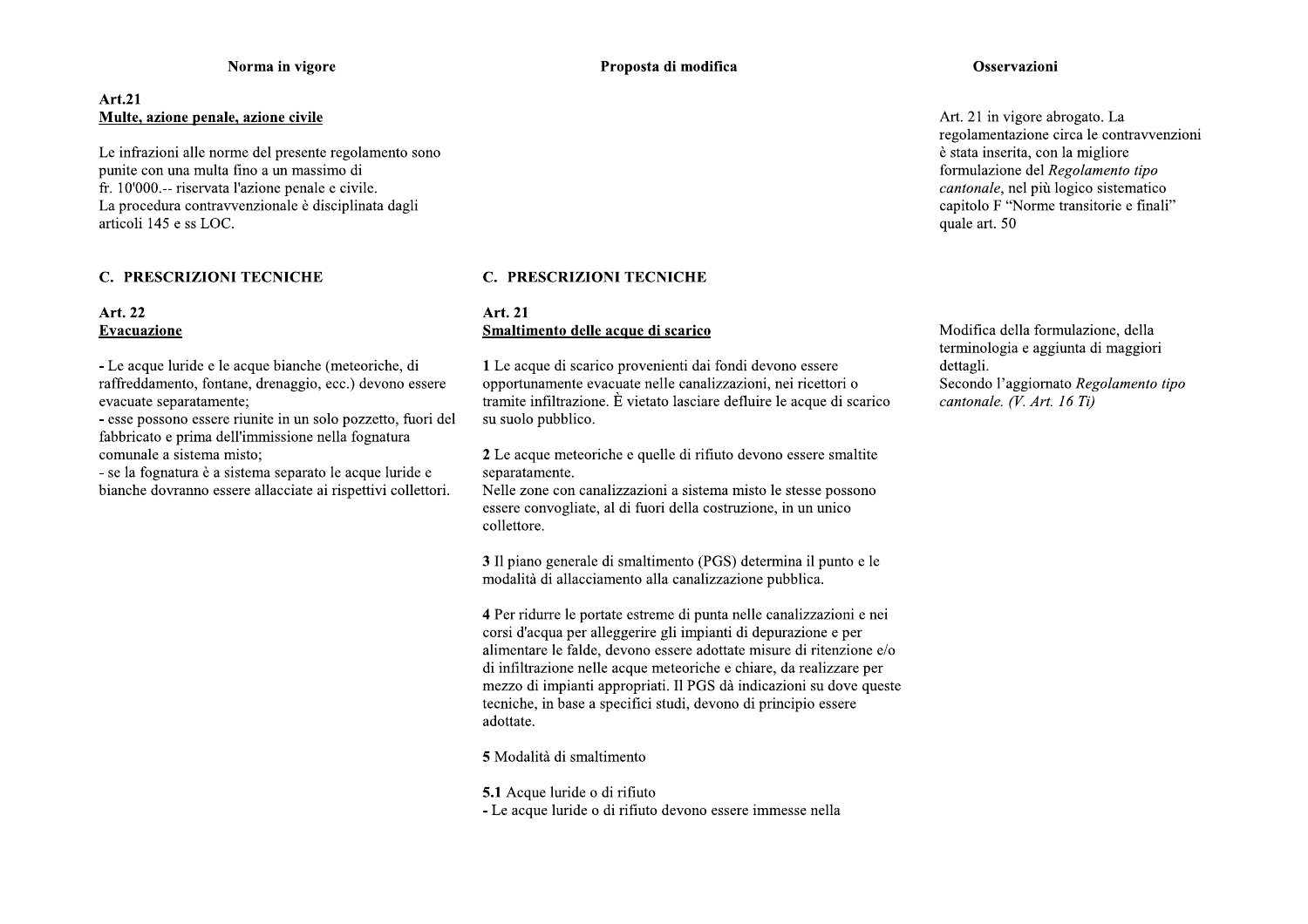#### Proposta di modifica

canalizzazione conformemente alle indicazioni del PGS; - Le acque delle piazzuole adibite al lavaggio delle autovetture vanno immesse nella canalizzazione per acque luride o miste.

5.2 Acque meteoriche

Il sistema di smaltimento delle acque meteoriche (separato, misto, con infiltrazione, tendenzialmente separato) è definito dal PGS. Per quanto riguarda le modalità di smaltimento delle acque (tipo d'infiltrazione, immissione in acqua superficiale, eventuale necessità di trattamento e/o di ritenzione) sono richiamate le Istruzioni cantonali per l'infiltrazione e la ritenzione delle acque chiare e meteoriche dei fondi e la pertinente direttiva VSA. - Nelle zone che, secondo il PGS, sono idonee all'infiltrazione, le acque meteoriche devono essere eliminate in loco tramite infiltrazione.

È ammessa l'immissione delle acque meteoriche nella canalizzazione pubblica o in un ricettore naturale, nel caso in cui il privato dimostri, con una documentazione appropriata, che la zona non è idonea all'infiltrazione.

- Nelle zone che, secondo il PGS, sono parzialmente idonee all'infiltrazione, le acque meteoriche devono essere, nella maggior misura possibile, infiltrate.

È autorizzata l'immissione in canalizzazione o in un ricettore naturale del quantitativo non eliminabile in loco.

- Nelle zone non idonee all'infiltrazione, le acque meteoriche devono essere immesse in un ricettore superficiale o nella canalizzazione per acque meteoriche o miste secondo quanto previsto dal PGS, con l'adozione, se del caso, di misure di ritenzione e trattamento.

- Non è permessa l'immissione di acque meteoriche nel collettore per sole acque luride.

5.3 Acque chiare

- Nelle zone che, secondo il PGS, sono idonee all'infiltrazione le acque chiare devono essere eliminate in loco tramite infiltrazione. È ammessa l'immissione delle acque chiare nella canalizzazione per acque meteoriche o chiare o in un ricettore naturale, nel caso in cui il privato dimostri, con una documentazione appropriata, che la zona non è idonea all'infiltrazione.

- Nelle zone che, secondo il PGS, sono parzialmente idonee all'infiltrazione, le acque chiare devono essere, nella maggior misura possibile, infiltrate.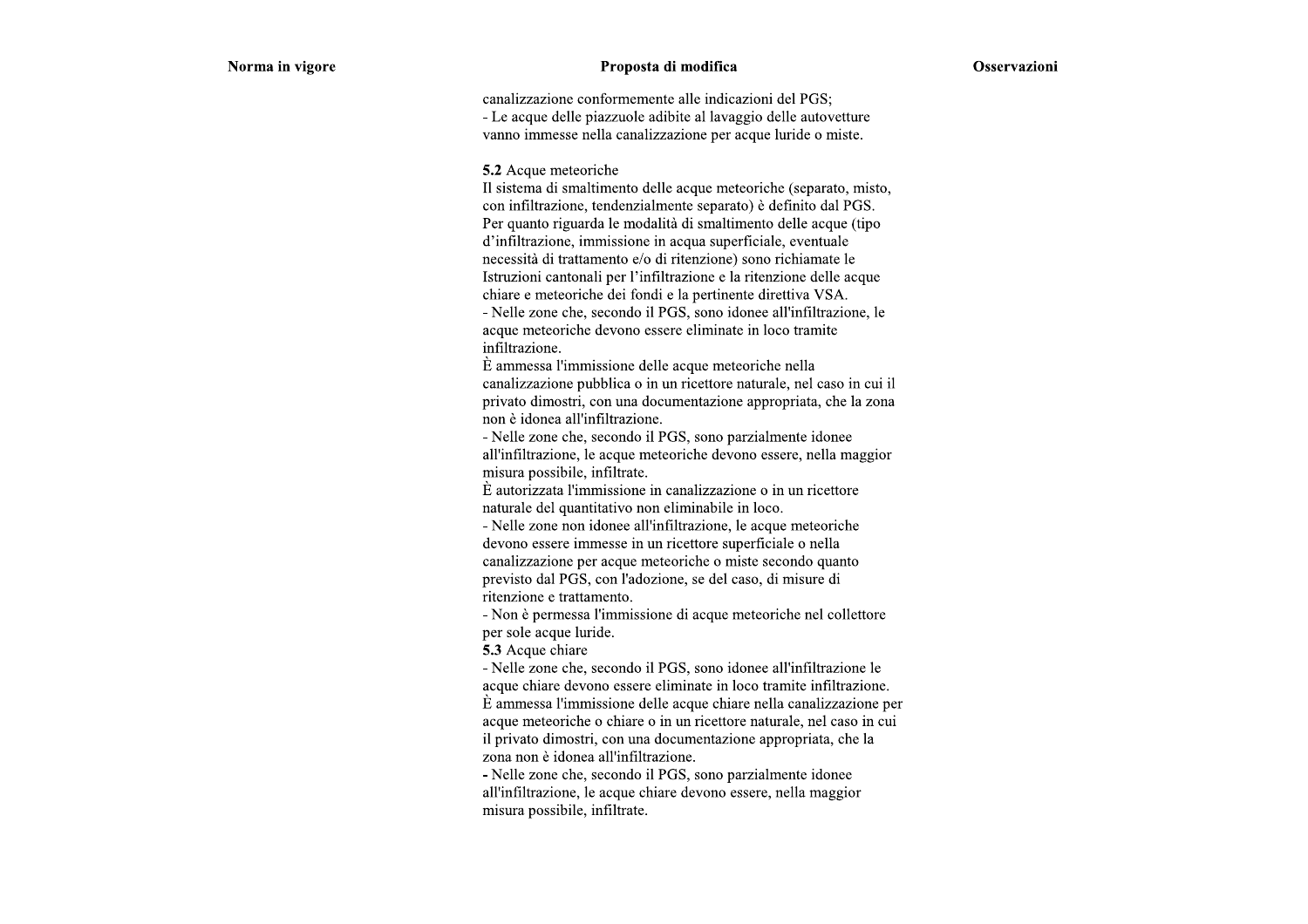#### Proposta di modifica

È autorizzata l'immissione nella canalizzazione per acque meteoriche o chiare o in un ricettore naturale del quantitativo non eliminabile in loco.

- Nelle zone non idonee all'infiltrazione, le acque chiare devono essere immesse, conformemente alle indicazioni del PGS, in un ricettore naturale o nella canalizzazione per acque meteoriche o chiare.

- Non è permessa l'immissione di acque chiare in una canalizzazione per acque luride o miste.

- Le acque chiare captate a lago, provenienti dalla rete di distribuzione di acqua industriale, sono da restituire dopo l'uso nelle canalizzazioni per acque meteoriche pubbliche. L'eventuale restituzione nel ricettore naturale necessita dell'autorizzazione cantonale.

- Le acque provenienti dalla falda usate come vettore energetico, prelevate previa concessione cantonale, devono di principio esservi reimmesse con le modalità prescritte. È vietata la loro reimmissione, dopo l'uso, nelle canalizzazioni pubbliche.

#### 5.4 Acque di falda

Di principio, le acque di falda provenienti dai cantieri devono essere smaltite nella rete per acque meteoriche. Solo in casi eccezionali è ammessa l'immissione nella rete per acque miste, riservate eventuali restrizioni o condizioni tecniche e preavviso favorevole del Consorzio competente.

#### Art. 22 Tracciato

1 Il tracciato delle canalizzazioni deve assicurare un deflusso corretto delle acque di rifiuto.

2 Condotte d'acqua potabile, dovranno avere una distanza minima di cm 50 sia orizzontalmente che verticalmente, ritenuto che le condutture di acque luride siano posate alla quota inferiore.

3 Ad ogni cambiamento di pendenza sono da prevedere pozzetti adeguati.

4 Cambiamenti di direzione sono da eseguire di regola con pozzetti o pezzi speciali di raccordo.

Nessuna modifica

# Art. 23 Tracciato

1 Il tracciato delle canalizzazioni deve assicurare un deflusso corretto delle acque di rifiuto.

2 Condotte d'acqua potabile, dovranno avere una distanza minima di cm 50 sia orizzontalmente che verticalmente, ritenuto che le condutture di acque luride siano posate alla quota inferiore.

3 Ad ogni cambiamento di pendenza sono da prevedere pozzetti adeguati.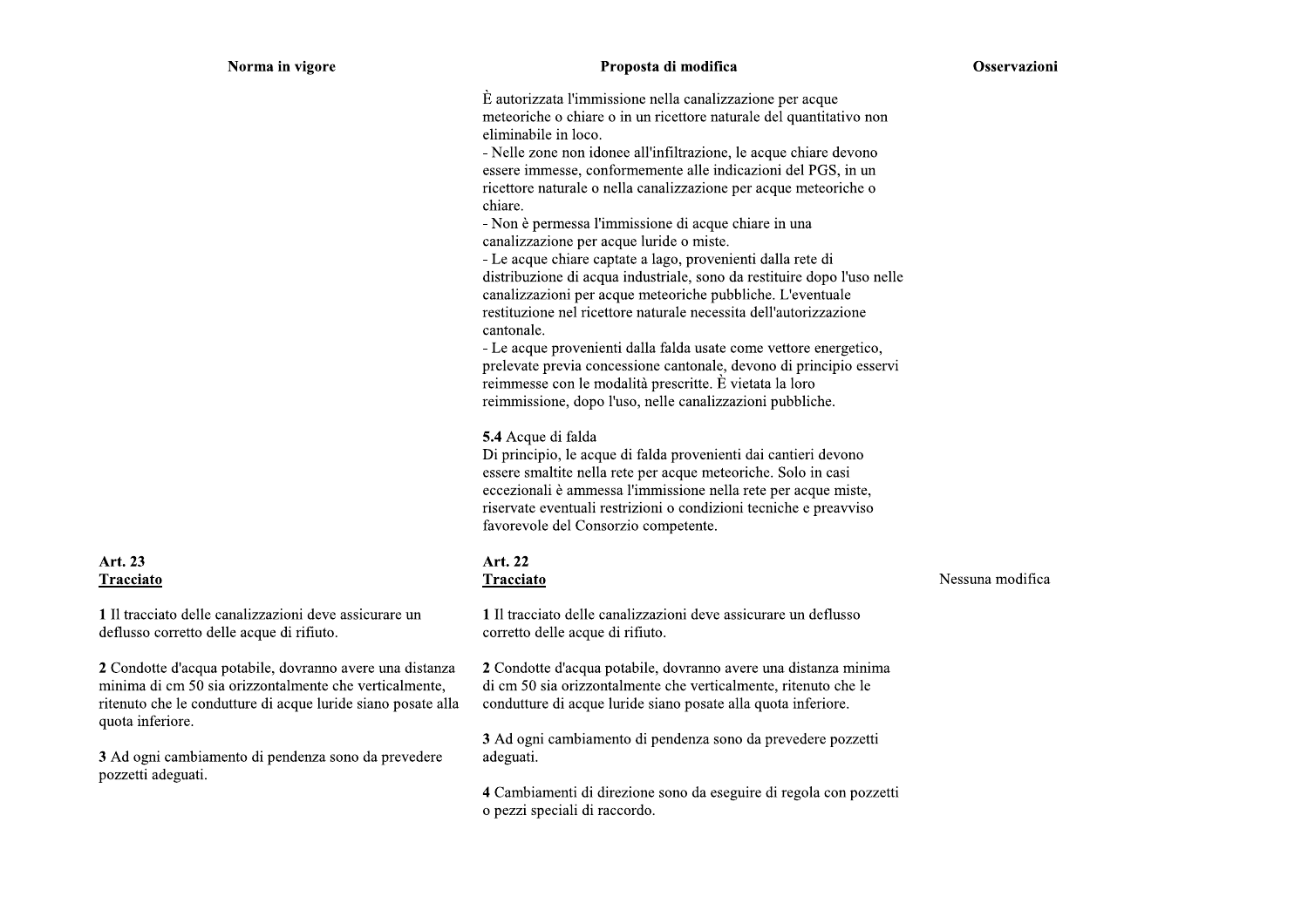#### Osservazioni

4 Cambiamenti di direzione sono da eseguire di regola con pozzetti o pezzi speciali di raccordo.

# Art. 24 Pendenze e diametri

1 Le tratte di canalizzazione devono essere rettilinee con pendenza uniforme.

2 La velocità di scorrimento dei liquami deve impedire il deposito di materiali sedimentabili per portate minime ed erosioni per portate massime.

3 Normalmente la pendenza minima delle canalizzazioni è la seguente:

- per acque luride 2%
- per acque bianche 1%

4 Il diametro minimo delle canalizzazioni è:

- per acque luride 150 mm
- per acque bianche 100 mm.

# Art. 25 Materiali

1 Per l'esecuzione delle canalizzazioni d'evacuazione delle acque luride, sono da impiegare condotte impermeabili quali tubi di cemento, PVC, cemento-amianto, gres, ghisa, ecc. con giunti a tenuta stagna (a bicchiere, manicotti, saldature, ecc.).

# Art. 23 Pendenze e diametri

1 Le canalizzazioni devono essere rettilinee con pendenza regolare. La pendenza ideale per canalizzazioni per acque luride è situata tra  $2\% - 5\%$ 

| Tipo di condotte                                  | Pendenze in % |        |         |
|---------------------------------------------------|---------------|--------|---------|
|                                                   | minima.       | ideale | massimo |
| Condotte per acque luride fino a<br><b>DN 200</b> | 25            |        | 5.      |
| Condotte per acque luride oltre a DN<br>200       | 1.5           |        |         |
| Condotte per acque meteoriche                     |               |        |         |

È indispensabile una progettazione ed un'esecuzione accurata con le pendenze minime. In questi casi è inoltre importante prevedere sufficienti possibilità d'ispezione e di pulizia.

2 Possono essere ammesse pendenze inferiori, se i valori fissati qui sopra dovessero causare delle difficoltà tecniche e/o spese sproporzionate.

3 Il diametro nominale minimo delle canalizzazioni è il seguente: - collettori di fondo: DN 100 mm (ma al minimo il diametro della

colonna di scarico allacciata)

- condotte d'allacciamento alle canalizzazioni:

DN 150 mm (per abitazioni monofam.)

DN 200 mm (per abitazioni plurifam.); fino a 10 app.

DN 250 mm (per abitazioni plurifam.); da 11 app.

#### Art. 24 Materiali

1 Per l'evacuazione delle acque dei fondi possono essere utilizzati solamente tubi e materiali che dispongono di un certificato di idoneità rilasciato dalla VSA.

2 La scelta del materiale più indicato per una condotta dipende dal tipo d'impiego, dalle condizioni locali come pure da fattori di

Modifica della formulazione, della terminologia e aggiunta di maggiori dettagli secondo l'aggiornato Regolamento tipo cantonale. (V. Art. 17 Ti)

Modifica della formulazione, della terminologia e aggiunta di maggiori dettagli secondo l'aggiornato Regolamento tipo cantonale.  $(V. Art. 19 Ti)$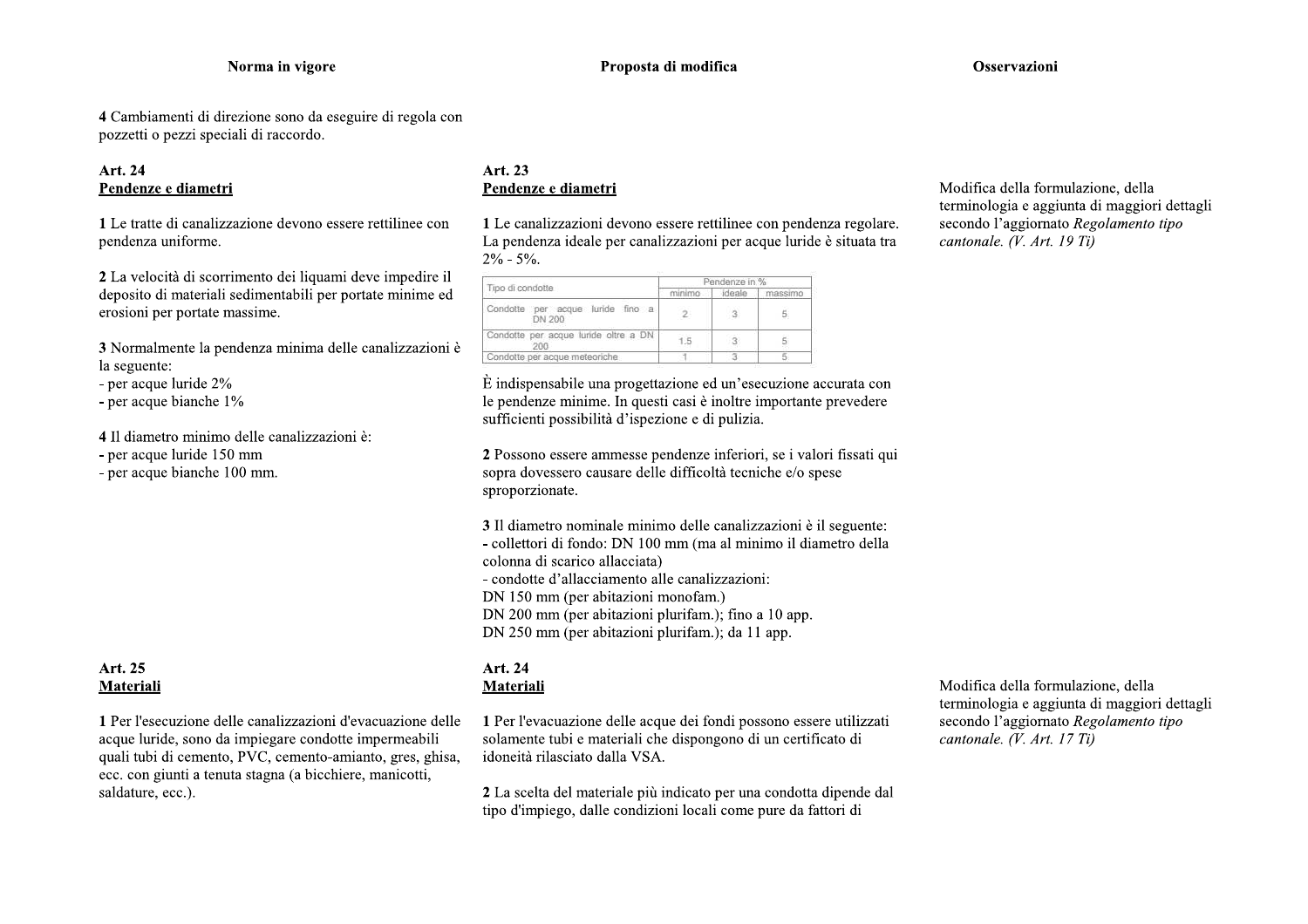2 Per l'evacuazione delle acque bianche, dette prescrizioni sono da osservare solo nel caso di posa delle condotte in zona di protezione ed in presenza di falda.

# Art. 26 Posa

1 Le canalizzazioni sono accuratamente avvolte in un bauletto di calcestruzzo CP 200.

2 Le canalizzazioni dovranno essere posate al di sotto del limite del gelo.

Generalmente le canalizzazioni sono da posare ad una profondità di almeno 60 cm.

# Proposta di modifica

#### Osservazioni

sollecitazione particolari (ad esempio acque aggressive, acque con forti sbalzi di temperatura, terreni acidi, ecc.).

3 Per l'evacuazione delle acque di scarico possono essere impiegati tubi a tenuta stagna, in fibrocemento, in materiale sintetico quali PE duro, calcestruzzo speciale, grès e ghisa. Di principio è proibito l'utilizzo di tubi in PVC. In caso di utilizzazione per scopi speciali (particolare composizione delle acque di rifiuto, temperature elevate, ecc.) ed in caso di pericoli di incrostazioni, il materiale delle canalizzazioni deve essere scelto con particolare cura. Devono essere tenuti in debita considerazione i dati forniti dai fabbricanti e dagli attestati di prova.

# Art. 25 Posa

1 Da rispettare, in tutti i lavori di costruzione, le prescrizioni della SUVA come pure quelle delle autorità competenti.

2 Da rispettare, nei lavori di posa delle tubazioni, le prescrizioni del fabbricante e delle autorità competenti.

3 Tubazioni e pezzi speciali difettati o non appropriati (crepe, manicotti difettati, ecc.) devono essere scartati.

4 A protezione durante la costruzione, a titolo di prevenzione per futuri lavori di scavo, a garanzia nei lavaggi ad alta pressione, tutte le condotte, siano esse posate sotto oppure al di fuori degli edifici, vanno avvolte con bauletto di calcestruzzo secondo i profili normalizzati U4 e V4 della Norma SIA 190 (calcestruzzo B 25/15, CEM I 42,5, 225 kg/m3).

5 Le canalizzazioni devono essere posate al di sotto del limite del gelo, generalmente con una copertura di almeno 50cm.

6 La sommità della condotta delle acque luride o miste di regola dovrebbe trovarsi ad una quota inferiore del fondo della condotta dell'acqua potabile.

Modifica della formulazione, della terminologia e aggiunta di maggiori dettagli secondo l'aggiornato Regolamento tipo cantonale. (V. Art. 20 Ti)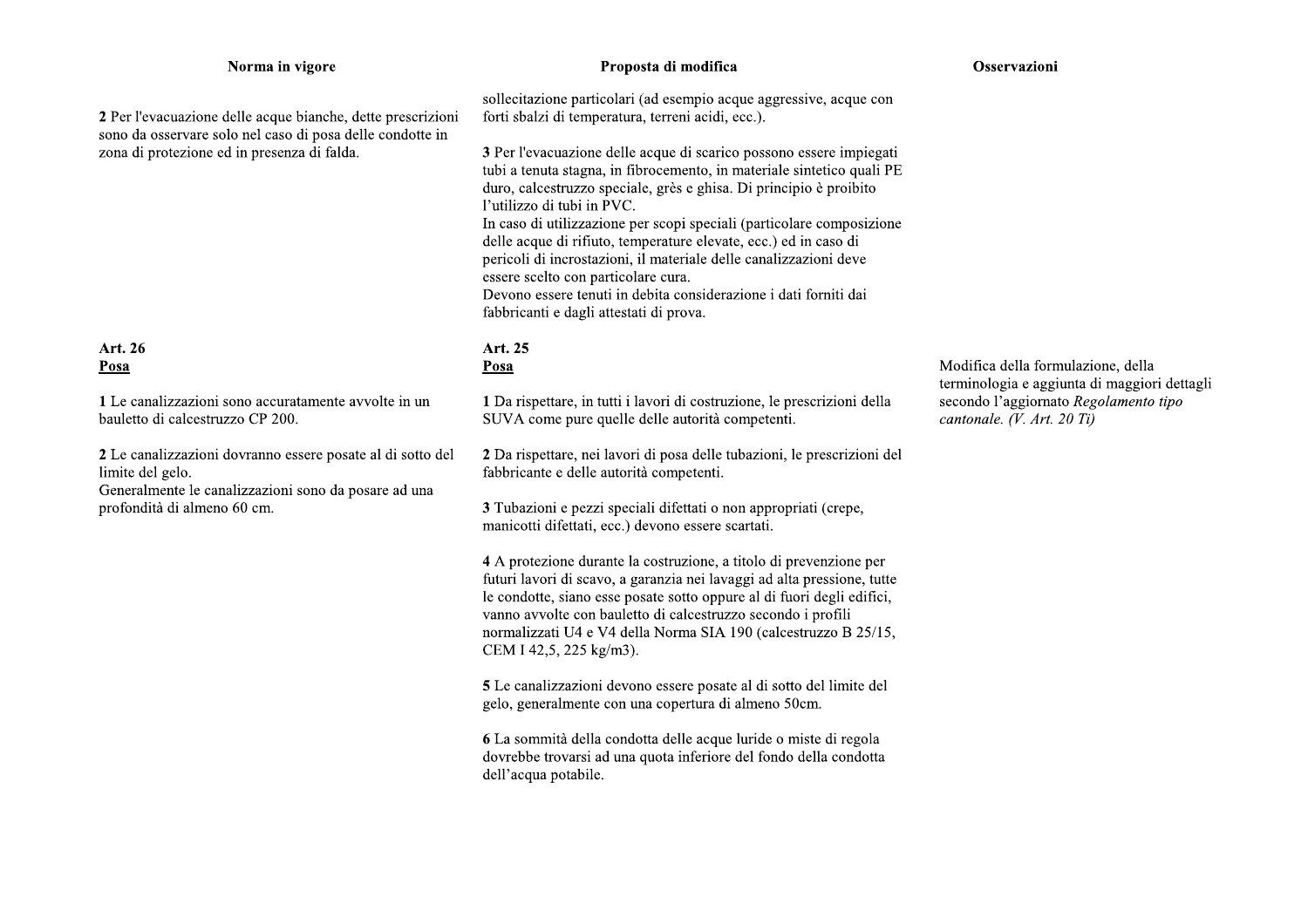# Art. 27 Riempimento dei fossi

1 Per il riempimento del fosso occorre attendere una sufficiente stagionatura del calcestruzzo di avvolgimento.

2 Lungo le strade e piazze di pubblico transito, il fosso deve essere completamente riempito con materiale alluvionale idoneo, alfine di evitare cedimenti del campo stradale.

# Art. 28 Condotta d'allacciamento

1 La condotta d'allacciamento deve formare di regola un angolo acuto rispetto alla direzione di deflusso del collettore pubblico.

Il convogliamento delle acque deve avvenire per gravità.

2 L'innesto è da eseguire con pezzi speciali e sopra l'asse della canalizzazione pubblica.

E' richiesto un pozzo d'ispezione nei seguenti casi:

- quanto la tubazione è situata in falda;

- in presenza di pendenze sfavorevoli, di collettori pubblici con piccoli diametri, di

rilevanti portate di acqua;

- in zona di protezione.

3 La condotta di allacciamento deve essere completamente avvolta con calcestruzzo CP 200.

#### Osservazioni

Art. 26 Riempimento dei fossi

1 Per il riempimento del fosso occorre attendere una sufficiente stagionatura del calcestruzzo di avvolgimento.

2 Lungo le strade e piazze di pubblico transito, il fosso deve essere completamente riempito con materiale alluvionale idoneo, alfine di evitare cedimenti del campo stradale. Lungo il tratto su suolo pubblico vige l'obbligo di utilizzare

materiale alluvionale non gelivo.

# Art. 27 Condotta d'allacciamento

1 Allacciamento alla canalizzazione pubblica senza pozzetto d'accesso.

Le condotte d'allacciamento devono essere eseguite con particolare cura. Le stesse, nel loro complesso, e per i relativi punti di allacciamento alle canalizzazioni, devono soddisfare le esigenze in materia di tenuta stagna.

Sono da rispettare le direttive di posa emanate dalle autorità competenti in materia e dei fabbricanti delle tubazioni. L'allacciamento è da effettuare con i rispettivi pezzi speciali. Le aperture per il raccordo delle condotte di allacciamento alla canalizzazione in calcestruzzo o in grès, devono essere eseguite mediante carotaggi (e non con punta e mazzotto). Le aperture nei tubi in materiale plastico devono essere eseguite, per quanto possibile, con seghetto alternativo.

Di regola, gli allacciamenti devono essere eseguiti con un'angolazione a 45° nella direzione del flusso, specie se il rapporto dei diametri tra canalizzazione e condotta di allacciamento è inferiore a 2:1. Le condotte di allacciamento devono essere raccordate nella mezzeria superiore delle canalizzazioni, con un'inclinazione di 30°, rispettivamente oltre la quota di rigurgito, qualora le pendenze di deflusso fossero sufficienti. Gli allacciamenti devono essere eseguiti nella mezzeria superiore delle canalizzazioni e, in ogni caso, sopra il livello del deflusso per tempo secco.

2 Allacciamento alla canalizzazione pubblica con pozzetto

Nessuna modifica

Modifica della formulazione, della terminologia e aggiunta di maggiori dettagli. Secondo l'aggiornato Regolamento tipo cantonale. (V. Art. 18 Ti)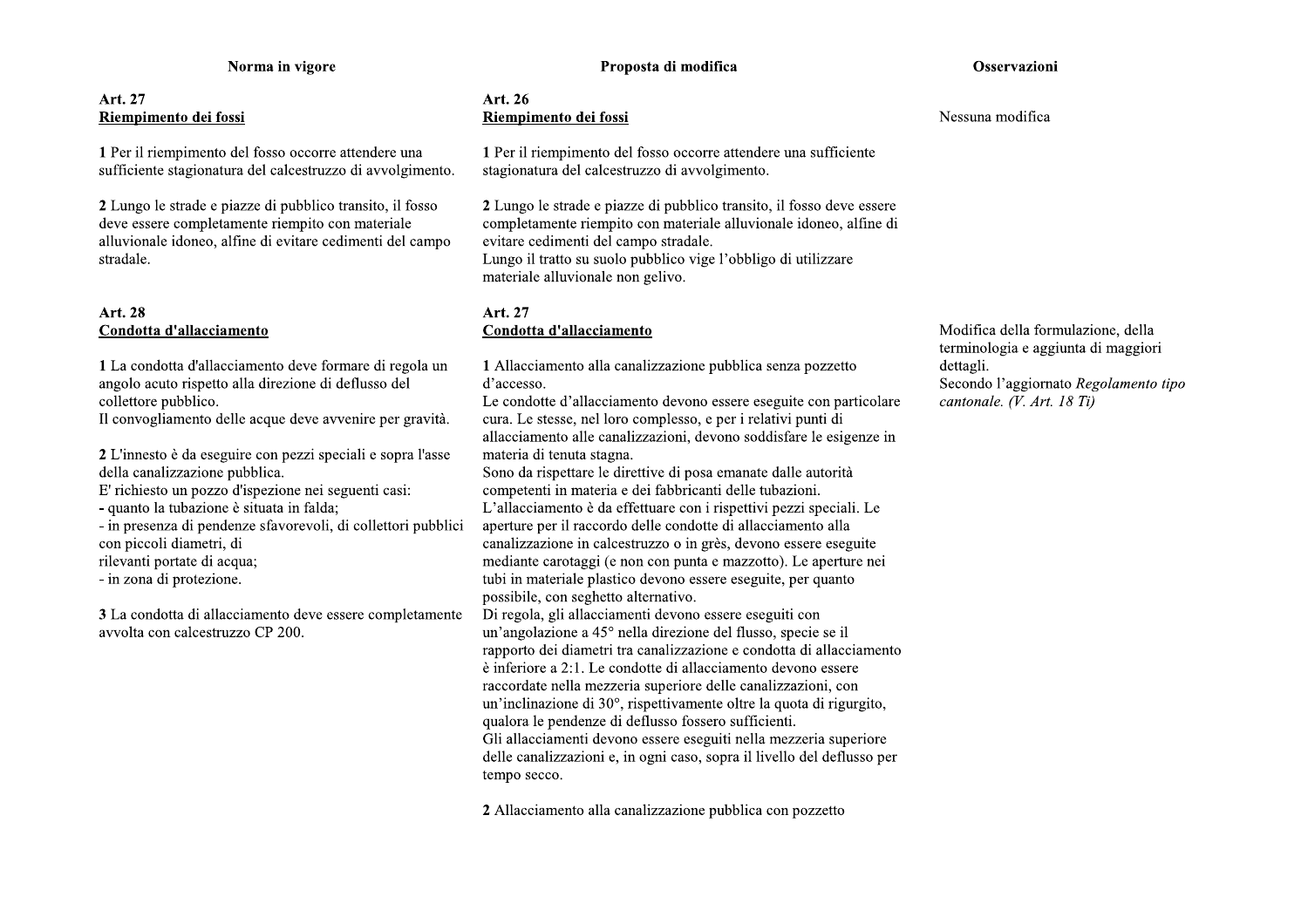#### Proposta di modifica

#### Osservazioni

#### d'accesso.

Gli allacciamenti alle canalizzazioni devono essere eseguiti con pozzetti d'accesso se non sono disponibili i pezzi speciali necessari, rispettivamente se non sono date le condizioni tecniche dei materiali per un'esecuzione a regola d'arte, oppure se gli allacciamenti devono essere eseguiti in zone o in settori di protezione delle acque sotterranee. Nel sistema separato, per evitare errori di allacciamento, occorre esaminare preliminarmente sul posto i punti di raccordo.

# Art. 28 Pozzetti

A dipendenza della loro funzione e ubicazione si distinguono i seguenti pozzetti:

a) pozzetto di raccordo: collega tratte di canalizzazione di diverso diametro, pendenza o direzione:

b) pozzetto d'ispezione: interrompe lunghe tratte di canalizzazione e favorisce la pulizia, la manutenzione ed il controllo delle condotte; c) pozzetto raccoglitore fanghi: permette la raccolta di materiale

inorganico sedimentabile:

d) pozzetto di rottura: diminuisce l'energia cinetica del liquame mediante riduzione della velocità;

e) pozzetto di controllo: è ubicato al limite della proprietà privata. La condotta d'allacciamento privata parte dal collettore pubblico,

passando per il primo pozzetto d'ispezione.

La costruzione del pozzetto di controllo è chiesta anche ove esista un impianto di sollevamento.

#### Art. 29 Pozzetti d'accesso

1 Pozzetti d'accesso sono da predisporre nei seguenti casi:

- sulla condotta d'allacciamento del sedime, prima dell'immissione nella canalizzazione pubblica;

- nei raccordi di condotte importanti;

- dopo più cambiamenti di direzione orizzontali per un complessivo di 180<sup>°</sup>, in corrispondenza di cambiamenti di pendenza/diametro.

Modifica della formulazione, della terminologia e aggiunta di maggiori dettagli secondo l'aggiornato Regolamento tipo cantonale (V. Art. 21 Ti)

A dipendenza della loro funzione e ubicazione si distinguono i seguenti pozzetti:

a) pozzetto di raccordo: collega tratte di canalizzazione di diverso diametro, pendenza o direzione:

b) pozzetto d'ispezione: interrompe lunghe tratte di canalizzazione e favorisce la pulizia, la manutenzione ed il controllo delle condotte;

c) pozzetto di deposito o caditoia: permette la raccolta di materiale inorganico sedimentabile;

d) pozzetto di rottura: diminuisce l'energia cinetica del liquame mediante riduzione della velocità;

e) pozzetto di controllo: è ubicato al limite della proprietà privata, da esso si diparte la condotta d'allacciamento che convoglia per gravità le acque al collettore pubblico. La costruzione del pozzetto di controllo è chiesta anche ove esista un impianto di sollevamento.

# **Art. 30** Pozzetti: esecuzione

Art. 29

Pozzetti

1 A seconda della profondità per i pozzetti verranno scelti i seguenti diametri:

- fino a 60 cm  $\acute{Y}$  cm 60 minimo

- fino a 150 cm  $\acute{Y}$  cm 80 minimo

- oltre 150 cm  $\acute{Y}$  cm 100 minimo.

2 Per profondità superiori a cm 120 i pozzetti devono

Nessuna modifica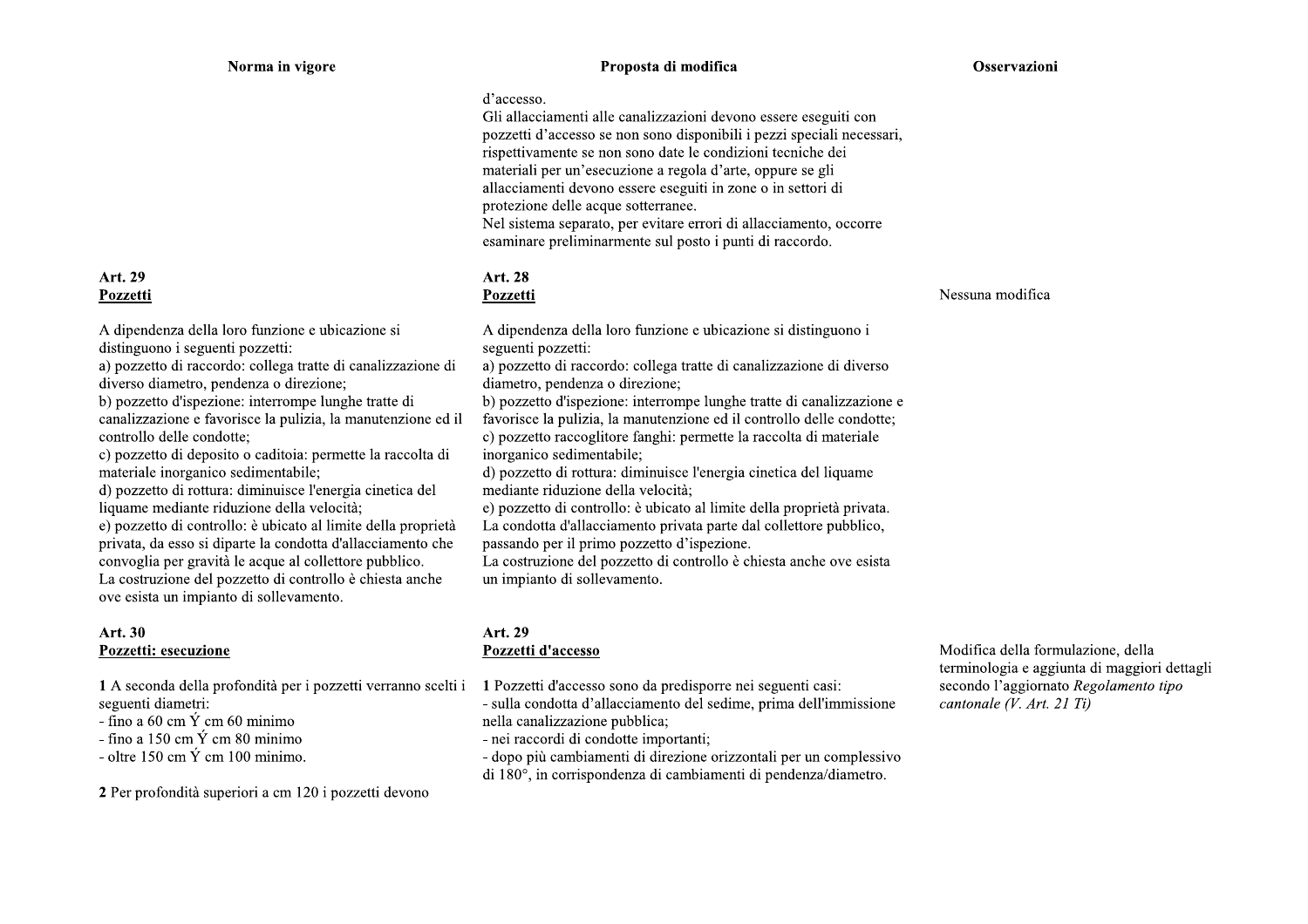essere muniti di scalini o di scale fisse non soggetti a corrosione, per l'accesso.

3 Ad eccezione dei pozzetti di deposito, il fondo deve essere modellato a forma di guscio per evitare deposito.

4 I coperchi di chiusura devono impedire esalazioni maleodoranti.

Di regola la quota di posa è superiore a quella del campo stradale sede del collettore pubblico.

5 I coperchi di chiusura hanno diametri minimi di cm 60.

#### Art. 31 Pompe

Ove l'evacuazione delle acque di rifiuto non possa avvenire per gravità, il proprietario è tenuto ad istallare un impianto di pompaggio ed i relativi accorgimenti atti ad evitare l'allagamento dei locali.

#### Art. 32 Rigurgito

1 Le acque di rifiuto provenienti da istallazioni sanitarie o da impianti posti al di sotto del livello stradale possono rigurgitare.

2 Il Municipio comunicherà al proprietario eventuali situazioni di rigurgito per gli aspetti e problemi particolari della canalizzazione comunale.

#### Proposta di modifica

Osservazioni

2 A secondo della profondità, i pozzetti devono avere i seguenti diametri interni minimi:

Profondità 1 entrata 2 entrate 3 entrate pozzetto d'accesso fino a 0.6m Ø 0.8m  $\overline{\varnothing}$  1.0m Ø 0.8m da 0.6 fino a 1.5m Ø 0.8m Ø 0.9m/1.1m  $Ø1.0m$ oltre 1.5m  $Q$  0.9m/1.1m

3 I pozzetti d'accesso di profondità superiore a 1.2 m devono essere equipaggiati con una scala o scalini metallici resistenti alla corrosione.

4 Per evitare il deposito di fanghi, il fondo dei pozzetti dovrà essere modellato a forma concava.

5 I pozzetti d'accesso dovranno essere muniti di coperchi ermetici per impedire la fuoriuscita di esalazioni maleodoranti, e con resistenza al carico adeguata alla situazione.

#### Art. 30 Pompe

Ove l'evacuazione delle acque di rifiuto non possa avvenire per gravità, il proprietario è tenuto ad istallare un impianto di pompaggio ed i relativi accorgimenti atti ad evitare l'allagamento dei locali.

#### Art. 31 Rigurgito

1 Le acque di rifiuto provenienti da istallazioni sanitarie o da impianti posti al di sotto del livello stradale possono rigurgitare.

2 Il Municipio comunicherà al proprietario eventuali situazioni di rigurgito per gli aspetti e problemi particolari della canalizzazione comunale.

Nessuna modifica secondo l'aggiornato Regolamento tipo cantonale. (V. Art. 22 Ti)

#### Nessuna modifica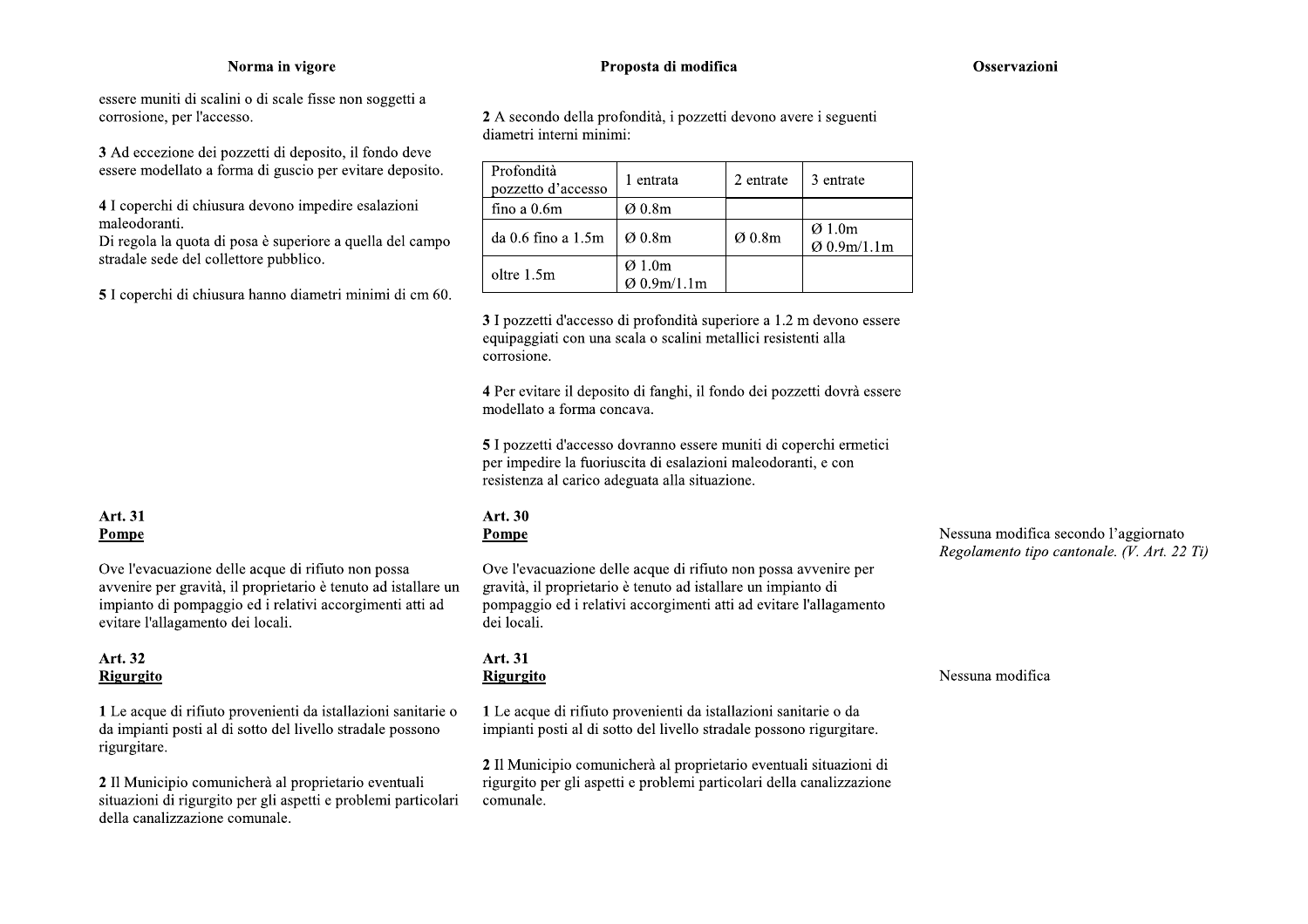#### Proposta di modifica

#### Osservazioni

3 Il Municipio declina ogni responsabilità in caso di rigurgito dovuto alle situazioni che possono crearsi con la quota del lago.

E' compito dei proprietari mettere in atto i necessari accorgimenti per evitare tali rigurgiti.

# Art. 33 Zone S di protezione delle captazioni di acqua potabile

1 Nella zona S I di protezione non è permessa la posa di canalizzazioni.

2 Nella zona S II di protezione è eccezionalmente permessa la posa di canalizzazioni, previa autorizzazione dell'autorità cantonale che fisserà le modalità di posa.

3 Nella zona S III di protezione è autorizzata la posa di canalizzazioni, rispettate le prescrizioni delle norme SIA no. 190.

La prova di tenuta, da eseguire in contraddittorio, è obbligatoria.

# Art. 34 Impianti speciali

Le prescrizioni tecniche e le modalità di costruzione degli impianti speciali quali: fosse di dispersione, istallazioni di 3 Il Municipio declina ogni responsabilità in caso di rigurgito dovuto alle situazioni, comprese quelle che possono crearsi con la quota del lago.

E' compito dei proprietari mettere in atto i necessari accorgimenti per evitare tali rigurgiti.

#### Art. 32 Zone S di protezione delle captazioni di acqua potabile

1 Nella zona S I di protezione non è permessa la posa di canalizzazioni. Sono unicamente autorizzate le costruzioni e gli impianti che fanno parte della captazione di acqua potabile.

2 Nella zona S II di protezione l'autorità competente può concedere deroghe nei casi in cui è inevitabile un attraversamento. In questi casi le canalizzazioni pubbliche e quelle di raccordo (allacciamenti) sono da eseguire con accorgimenti tecnici che rendano immediatamente percepibili le perdite e che siano in grado di trattenere le acque inquinate (ad es. cunicoli, tubi doppi, tubi a parete doppia, ecc.).

Le nuove canalizzazioni non possono essere posate sotto la soletta di base (platea, fondazioni, e simili), ma devono essere interamente visibili. Dove questo non è possibile, le canalizzazioni devono essere eseguite con tubi saldati a specchio.

3 Nella zona S III di protezione è autorizzata la posa di canalizzazioni, rispettate le prescrizioni delle norme SIA 190. La prova di tenuta, da eseguire in contraddittorio, è obbligatoria. All'interno degli edifici le condotte per lo smaltimento delle acque devono essere visibili (ad. es. sotto la soletta del piano interrato), e collegate in modo semplice e duraturo alla canalizzazione pubblica mediante un pozzetto di controllo. Gli impianti di smaltimento delle acque devono essere realizzati in modo da permettere ulteriori controlli e soddisfare la norma SIA 190.

#### Art. 33 Impianti speciali

1 Impianti di depurazione individuali e di pretrattamento

Modifica della formulazione, della terminologia e aggiunta di maggiori dettagli.

Modifica della formulazione, della terminologia e aggiunta di maggiori dettagli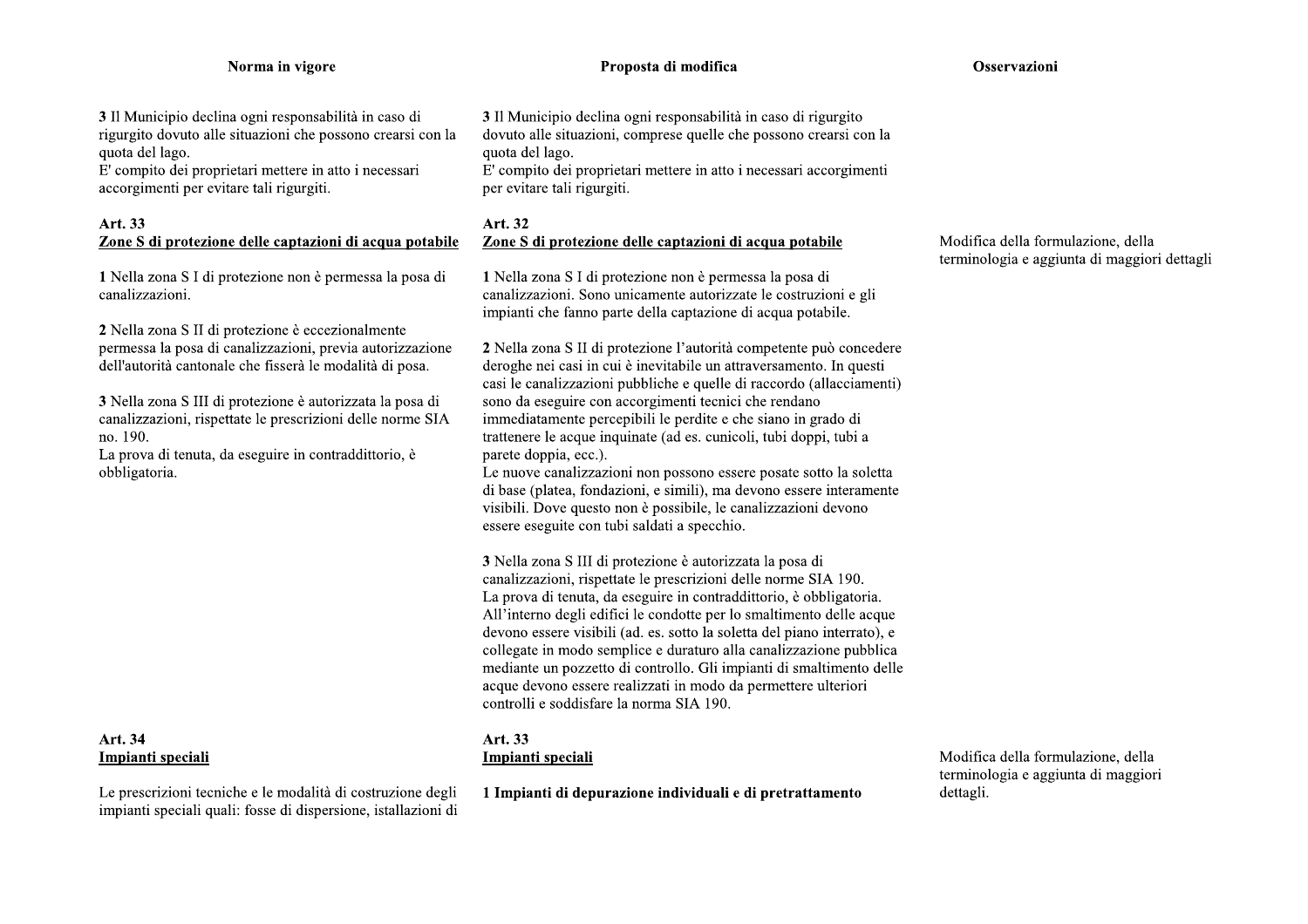#### Proposta di modifica

#### **Osservazioni**

depurazione, impianti di pretrattamento delle acque, ecc., sono fissate dalle autorità cantonali.

1.1 La costruzione di impianti di depurazione individuali deve essere autorizzata dall'autorità cantonale.

1.2 Entro il perimetro del PGS gli impianti individuali devono essere adottati, finché la rete delle canalizzazioni non è completa o fino a quando l'impianto di depurazione centrale non è in esercizio.

1.3 Fuori dal perimetro del PGS gli impianti di depurazione individuali servono per il trattamento delle acque luride di abitazioni esistenti, nonché di nuove o ristrutturate. Essi sono richiesti solo se l'allacciamento alla rete delle canalizzazioni non può essere ragionevolmente esigibile (distanza, difficoltà topografiche, costo eccessivo, ecc.).

1.4 Gli impianti di pretrattamento devono essere costruiti e gestiti conformemente all'OPAc e alle prescrizioni dell'autorità competente.

La necessità di pretrattamento esiste in particolare quando le acque di rifiuto contengono le seguenti sostanze o presentano le seguenti proprietà:

- sostanze in sospensione e/o sostanze decantabili in grandi quantità
- oli o grassi (ev. emulsionati) in grandi quantità
- veleni
- acidi o basi
- alte temperature
- punta di carico
- germi patogeni in quantità pericolose
- sostanze radioattive

1.5 Il raccoglitore fanghi posto prima di un impianto d'infiltrazione o di un pozzo perdente deve essere munito di sifone per evitare il passaggio d'elementi solidi

#### 2 Impianti di infiltrazione e ritenzione

2.1 Per ridurre le portate estreme di punta nelle canalizzazioni e nei corsi d'acqua, per alleggerire gli impianti di depurazione e per alimentare le falde, possono essere adottate misure di infiltrazione e/o ritenzione delle acque meteoriche, chiare, ecc., da realizzare a mezzo di appropriati impianti.

Secondo l'aggiornato Regolamento tipo cantonale.  $(V. Art. 24 e 25 Ti)$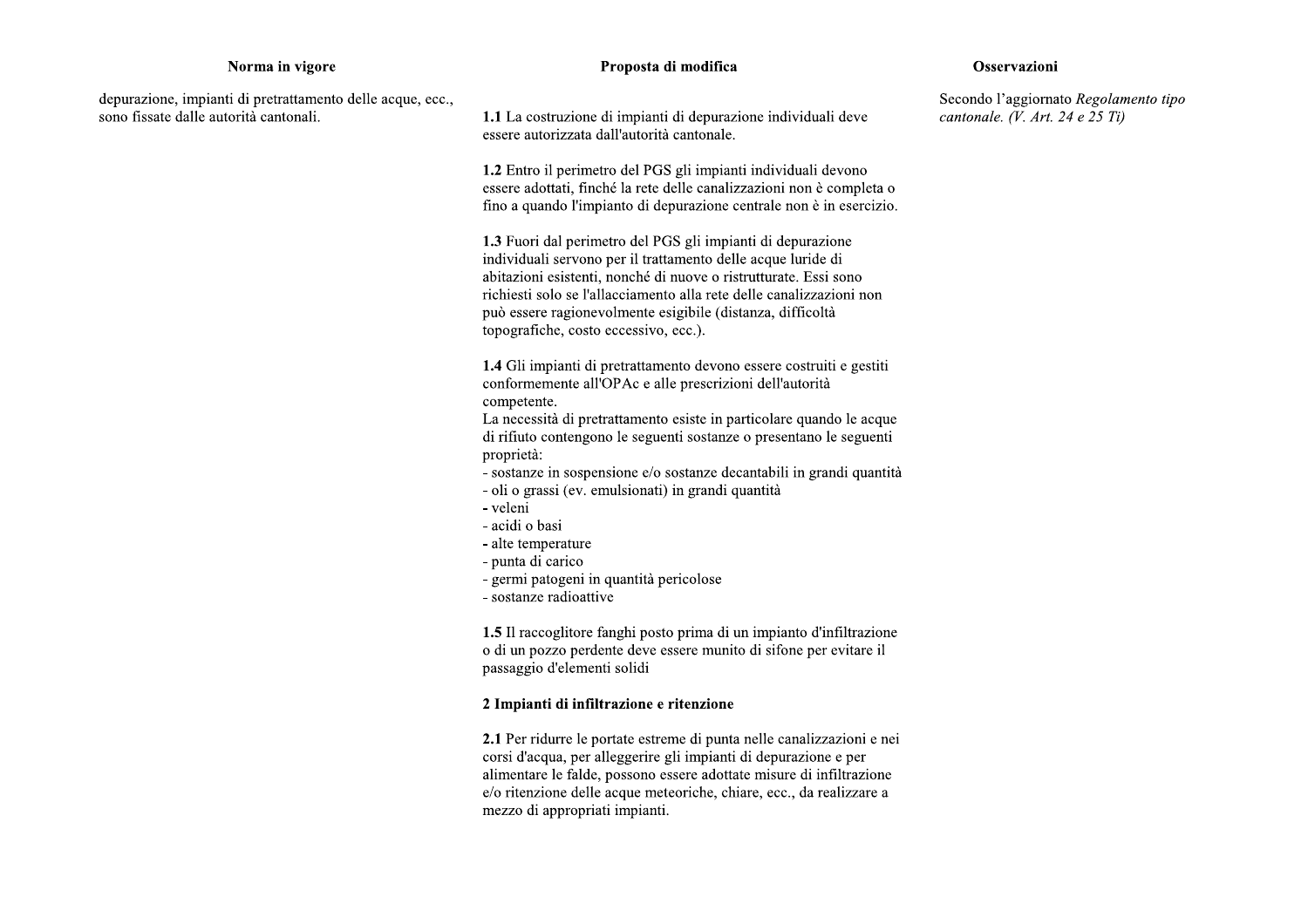2.2 Per l'impiego, la costruzione ed il dimensionamento degli impianti di ritenzione e d'infiltrazione fa stato la direttiva VSA "Smaltimento delle acque meteoriche".

Per la progettazione di impianti d'infiltrazione e di ritenzione è necessario conoscere la composizione del terreno. Lo studio idrogeologico elaborato nell'ambito del PGS fornisce

informazioni generali sulla natura del suolo e la sua idoneità all'infiltrazione.

Uno studio particolareggiato con prova d'infiltrazione effettuata in loco fornisce basi più sicure per quanto attiene alla definizione delle capacità d'infiltrazione di un terreno e i parametri per il dimensionamento dell'impianto. Lo stesso deve essere eseguito ogni qual volta sussistano dubbi riguardo alla capacità d'infiltrazione ad al corretto funzionamento dell'impianto relativo.

2.3 Impianti di ritenzione

1. Possono essere impiegati stagni di giardino, stagni, depressioni del terreno, parcheggi, o possono essere costruiti appositi bacini.

2. Occorre in particolare considerare i seguenti aspetti:

- dimensioni, forma e posizione dell'impianto devono tenere conto della situazione locale;

- eventuali conseguenze in caso di intasamenti (prevedere ad esempio uno scarico di troppo pieno nel ricettore o nella canalizzazione per acque meteoriche);

- possibili incidenti, ai quali deve essere prestata la necessaria attenzione.

2.4 Impianti di infiltrazione

1 l'impianto d'infiltrazione deve essere totalmente separato

dall'impianto di evacuazione delle acque di rifiuto;

2. Le acque meteoriche, prima dell'immissione in un impianto d'infiltrazione, devono attraversare un pozzetto raccoglitore munito

di curva immersa.

3. Per evitare che liquidi in grado di alterare le acque possano pervenire nell'impianto d'infiltrazione, i pozzetti raccoglitori e gli impianti d'infiltrazione sono da proteggere adottando i seguenti accorgimenti:

- quota coperchi pozzi superiore alla quota del terreno (min. 10 cm), coperchi avvitati;

- coperchi avvitati e stagni per pozzi alla medesima quota del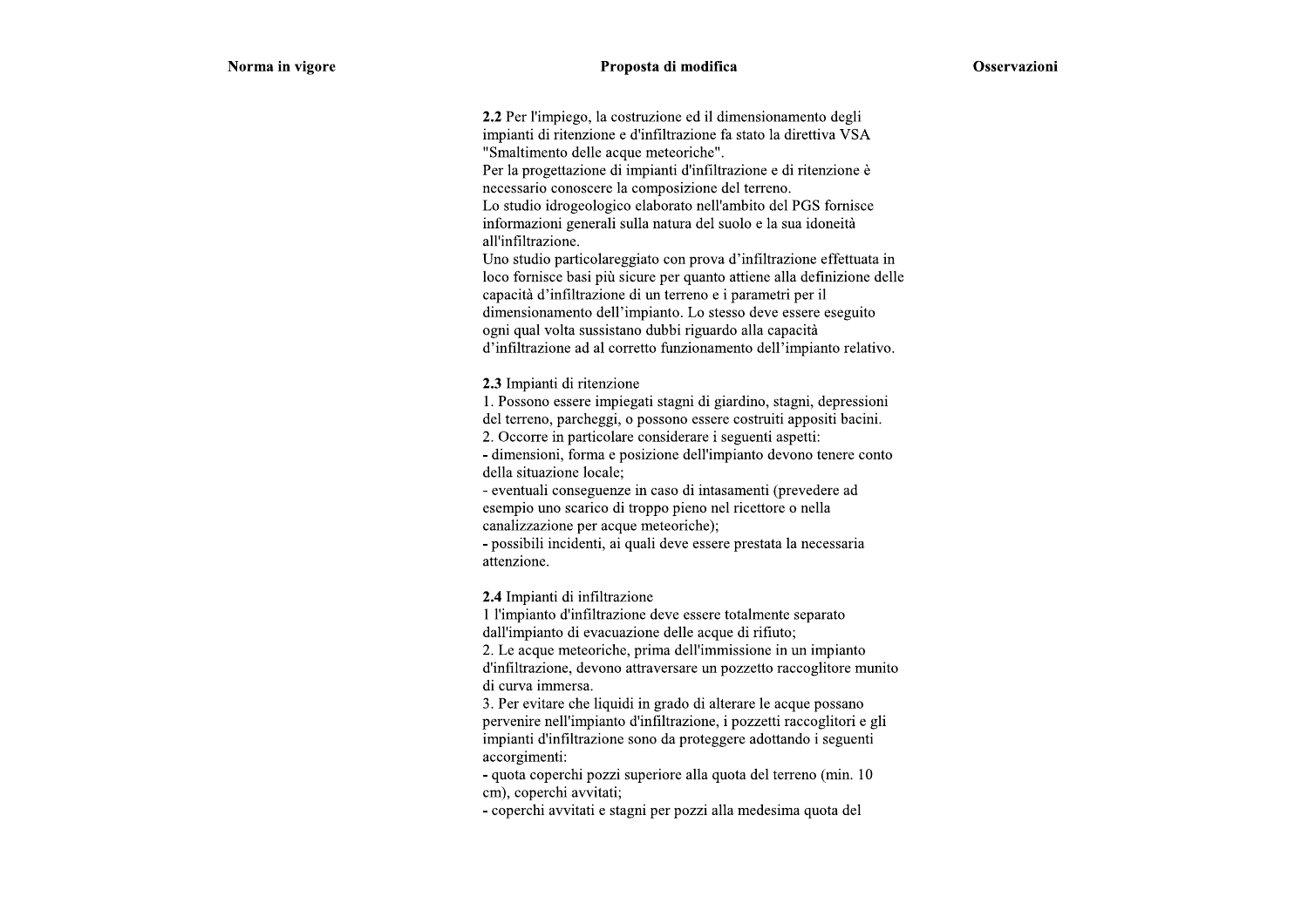#### Proposta di modifica

#### Osservazioni

#### terreno:

- contrassegnare in modo adeguato i coperchi.

4. Gli impianti di infiltrazione ed in particolare i pozzi perdenti devono essere ispezionabili.

Per l'impiego, la costruzione ed il dimensionamento degli impianti di ritenzione e d'infiltrazione fanno stato le Istruzioni cantonali per l'infiltrazione e la ritenzione delle acque chiare e meteoriche dei fondi.

#### **D. MANUTENZIONE DEGLI IMPIANTI PRIVATI**

# Art. 35 Obbligo di manutenzione

1 La rete delle canalizzazioni e gli impianti privati devono essere sempre mantenuti in buono stato di conservazione e di funzionamento.

2 L'obbligo della manutenzione compete al proprietario.

3 La manutenzione delle condotte d'allacciamento di cui all'art. 10 compete al Comune. In caso di uso inadeguato delle canalizzazioni le riparazioni sono a carico del privato.

# Art. 36 Prove di tenuta

1 La tenuta delle tubazioni posate nella zona S è da controllare annualmente durante i primi 3 anni.

# **D. MANUTENZIONE DEGLI IMPIANTI PRIVATI**

#### Art. 34 Obbligo di manutenzione

1 Il proprietario del fondo è responsabile del controllo, della pulizia e dell'efficienza dei suoi impianti di smaltimento delle acque di scarico. sino al punto di immissione nella canalizzazione comunale. Deve perciò, in caso non fosse in grado egli stesso di eseguire i lavori, affidare l'incarico ad una ditta specializzata.

2 Gli impianti devono essere accessibili in ogni momento per la loro manutenzione, pulizia, lavaggio, disinfezione e per la disinfestazione.

3 Gli impianti di smaltimento delle acque di scarico situate in zona di protezione S vanno controllati secondo le prescrizioni del regolamento della zona di protezione

4 Quando il Municipio constata delle situazioni che possono mettere in pericolo la qualità delle acque, può obbligare i proprietari ad eseguire tutte le opere necessarie per rendere il sistema di smaltimento privato, compreso l'allacciamento, conforme alle direttive.

# Art. 35 Prove di tenuta

1 La tenuta delle tubazioni posate nella zona S II va eseguita almeno ogni 5 anni, conformemente all'apposita direttiva VSA a

Modifica della formulazione, della terminologia e aggiunta di maggiori dettagli. Secondo l'aggiornato Regolamento tipo cantonale. (V. Art. 27 Ti)

#### Nessuna modifica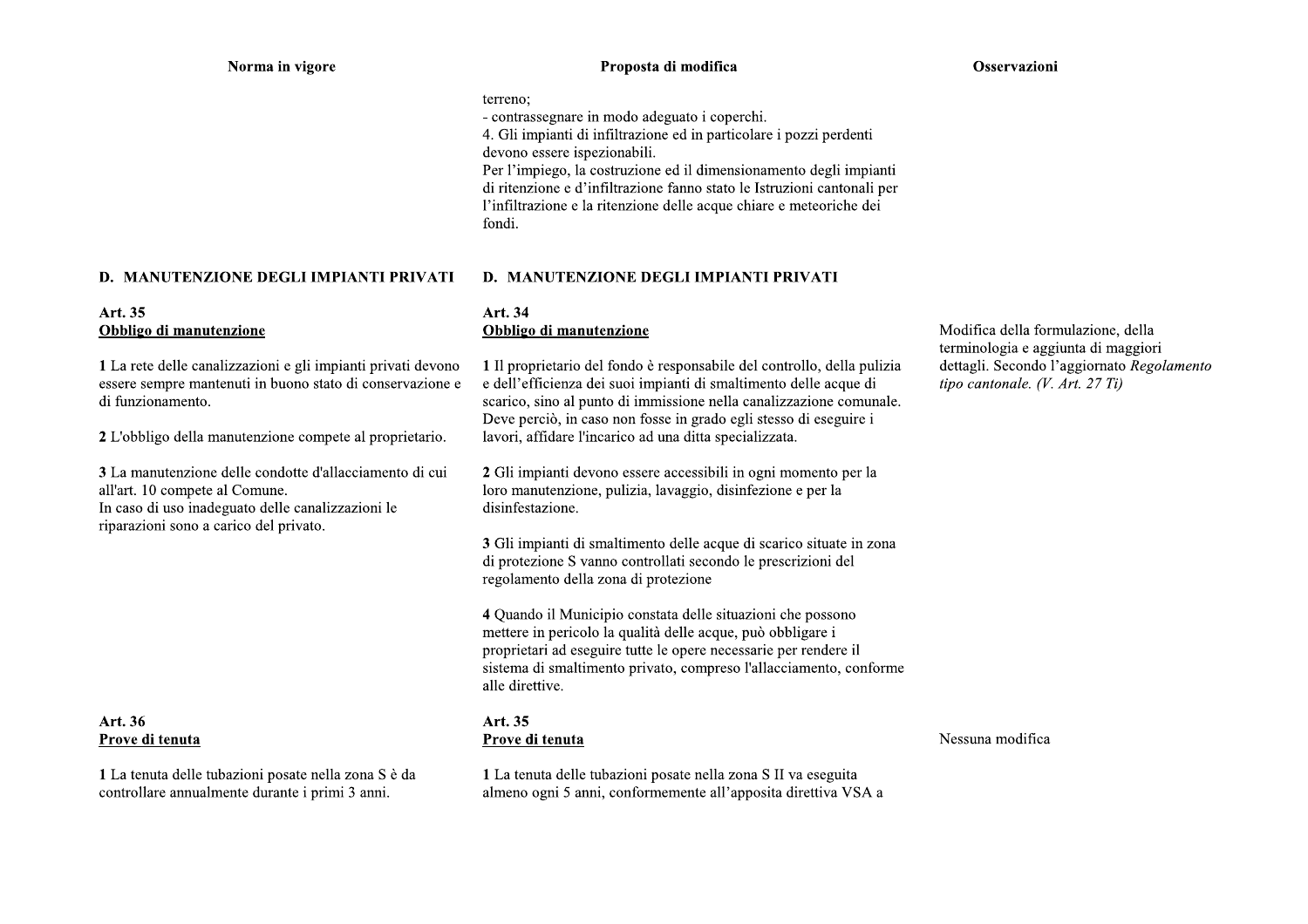#### Proposta di modifica

#### Osservazioni

2 In seguito il controllo dovrà essere eseguiti ogni 3 anni.

3 Gli interessati dovranno far pervenire al Municipio il certificato dell'avvenuto controllo.

# Art. 37 Canalizzazioni

1 Le canalizzazioni vanno regolarmente pulite per garantire un deflusso regolare delle acque.

2 Le opere di manutenzione devono assicurare una perfetta efficienza delle tubazioni e dei pozzetti, in punto alla loro impermeabilità, resistenza dei materiali e tenuta stagna.

complemento della norma SIA 190. Esami visivi vanno eseguiti almeno una volta all'anno.

2 La tenuta delle tubazioni posate nella zona S III e di qualsiasi loro elemento, deve essere verificata prima della messa in servizio. Le canalizzazioni devono essere oggetto di controlli visivi regolari del loro stato, comunque almeno ogni 5 anni. La tenuta stagna delle condotte non visibili deve essere verificata ogni 5 anni secondo la norma SIA 190. Un controllo visivo mediante video, eseguito da una ditta specializzata, è sufficiente per le canalizzazioni senza collegamenti o saldate a specchio.

3 Gli interessati dovranno far pervenire al Municipio il certificato dell'avvenuto controllo.

#### Art. 36 Canalizzazioni

1 Le opere di manutenzione devono assicurare una perfetta efficienza delle tubazioni e dei pozzetti, in punto alla loro impermeabilità, resistenza dei materiali e tenuta stagna.

2 Le canalizzazioni vanno regolarmente pulite per garantire un deflusso regolare delle acque. Se possibile devono essere usati apparecchi ad alta pressione (siluro), se necessario possono essere vuotate con apparecchi d'aspirazione.

3 Di regola la pulizia viene effettuata a partire da un pozzetto d'accesso o da un'apertura d'ispezione. Le pareti dei pozzetti d'accesso vengono pulite tramite getti d'acqua con pistola a spruzzo.

4 Nel caso in cui l'allacciamento non risultasse in prescrizione, in particolare per quanto attiene al rispetto della protezione delle acque, il Municipio può ordinarne la sostituzione. Il risanamento senza scavo sotto il suolo pubblico non è autorizzato, fatta eccezione nei casi dove un intervento con scavo sia inattuabile dal profilo tecnico.

Modifica della formulazione, della terminologia e aggiunta di maggiori dettagli con aggiunte secondo l'aggiornato Regolamento tipo cantonale (V. Art. 28 Ti)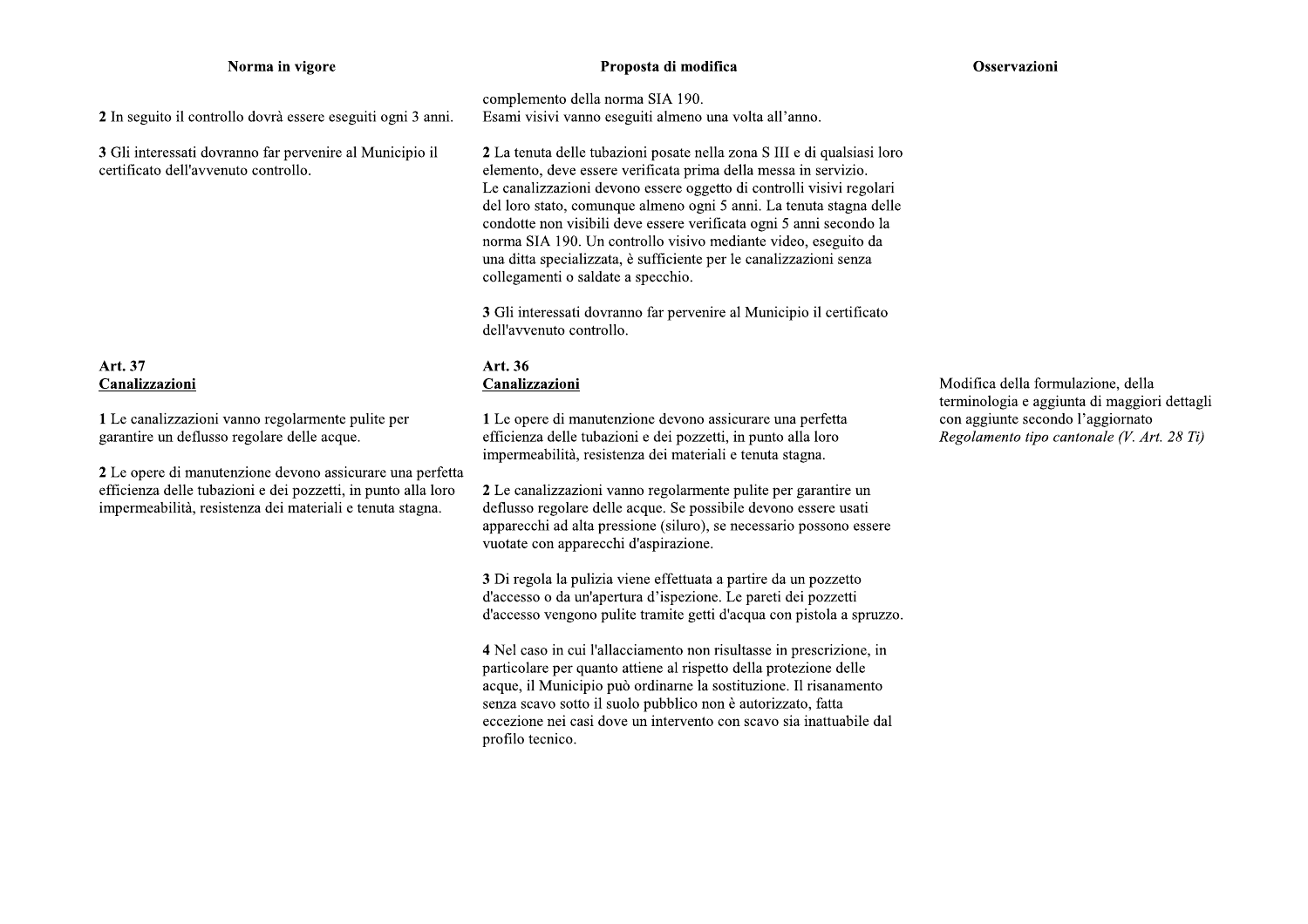# Art. 38 Separatori olii e grassi

I separatori di benzina ed olii minerali devono essere vuotati da una ditta specializzata, autorizzata dal Dipartimento, con una frequenza tale da garantire un funzionamento ineccepibile dell'impianto. A pulizia terminata il separatore deve essere riempito d'acqua.

# Art. 39 Fosse di decantazione - fosse biologiche

Le fosse di decantazione e le fosse biologiche devono essere vuotate del loro fango almeno una volta all'anno. 1/5 di fango deve rimanere e la fossa va riempita di acqua prima della messa in funzione.

# Art. 40 Impianti meccanico-biologici

1 L'esercizio e la manutenzione deve avvenire in conformità delle istruzioni date dalla ditta fornitrice.

2 La manutenzione deve garantire un funzionamento ineccepibile dell'impianto, in modo da non arrecare disturbo al vicinato per esalazioni maleodoranti, rumori molesti o per la presenza di insetti.

# Proposta di modifica

#### Art. 37 Impianti di pretrattamento

Gli impianti di pretrattamento e gli impianti di separazione idrocarburi con le loro annesse installazioni, devono essere puliti periodicamente con una frequenza tale da garantire un funzionamento ineccepibile dell'impianto e in modo confacente all'attività dell'azienda, da ditte specializzate. Si consiglia la stipulazione di un abbonamento con le ditte sopraccitate.

A pulizia terminata il separatore deve essere riempito d'acqua.

#### Art. 38 Fosse di chiarificazione e biologiche

1 Questi impianti devono essere vuotati secondo necessità, ma almeno una volta all'anno. Bisogna però lasciare nell'impianto una quantità di fango pari al 20% del contenuto utile per consentire l'attivazione dei nuovi fanghi. È consigliabile una pulizia periodica delle entrate e delle uscite,

come pure la rottura della crosta di fango superficiale.

2 I fanghi evacuati devono essere portati in un impianto di depurazione comunale o consortile.

3 Il Municipio deve essere informato tramite notifica e documentazione dell'avvenuta manutenzione.

#### Art. 39 Impianti di depurazione meccanico-biologici

1 Gli impianti meccanico-biologici devono essere collaudati dal proprietario, dalla ditta fornitrice, dal Municipio e dall'autorità cantonale. L'esercizio e la manutenzione devono avvenire in conformità alle istruzioni date dalla ditta fornitrice. I dati relativi al funzionamento dell'impianto dovranno essere raccolti nel giornale d'esercizio.

2 La manutenzione deve garantire un funzionamento ineccepibile dell'impianto, in modo da non arrecare disturbo al vicinato per esalazioni maleodoranti, rumori molesti o per la presenza di insetti.

#### Osservazioni

Modifica della formulazione, della terminologia e aggiunta di maggiori dettagli secondo l'aggiornato Regolamento tipo cantonale. (V. Art. 31 Ti)

Modifica della formulazione, della terminologia e aggiunta di maggiori dettagli secondo l'aggiornato Regolamento tipo cantonale. (V. Art. 29 Ti)

Modifica della formulazione, della terminologia e aggiunta di maggiori dettagli secondo l'aggiornato Regolamento tipo cantonale. (V. Art. 30 Ti)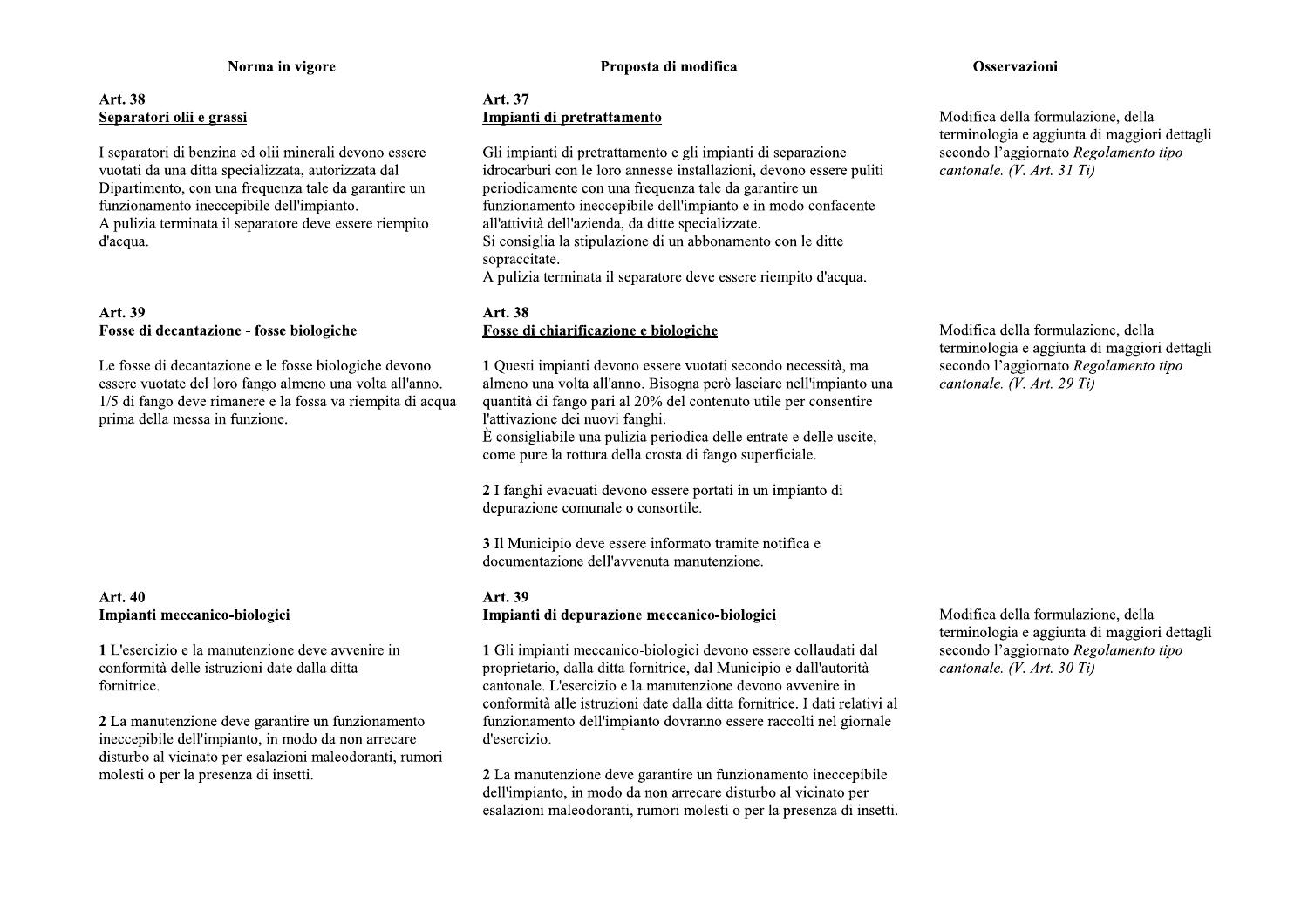#### **Osservazioni**

#### **Art. 41** Pozzi perdenti

La manutenzione dei pozzi perdenti deve garantire una dispersione dei liquami preventivamente trattati, senza arrecare disturbo a terzi per esalazioni maleodoranti, per affioramenti di liquidi o per la presenza d'insetti.

#### Art. 40 Pozzi perdenti – Raccoglitori fanghi, sifoni, impianti di pompaggio – Impianti di infiltrazione

#### 1 Pozzi perdenti

La manutenzione dei pozzi perdenti deve garantire una dispersione dei liquami preventivamente trattati, senza arrecare disturbo a terzi per esalazioni maleodoranti, per affioramenti di liquidi o per la presenza d'insetti.

I pozzi perdenti possono essere eccezionalmente concessi solo fuori zona PGS e subordinati all'approvazione cantonale.

#### 2 Raccoglitori fanghi, sifoni, impianti di pompaggio

I pozzetti raccoglitori, i sifoni, gli impianti di pompaggio, le chiusure antirigurgito, ecc., devono essere puliti sovente, poiché le sostanze che vi si depositano vanno in putrefazione oppure ostacolano il deflusso.

# 3 Impianti di infiltrazione

3.1 Gli impianti d'infiltrazione devono garantire una dispersione confacente, senza arrecare disturbi a terzi.

3.2 Se durante il controllo dell'impianto viene constatata una permeabilità insufficiente dello strato drenante, quest'ultimo deve essere sostituito parzialmente o totalmente. Il materiale filtrante asportato può essere depositato in una discarica idonea, oppure lavato in un apposito impianto e riutilizzato.

3.3 Le materie depositate nei pozzetti decantatori, posati prima dell'immissione in un impianto d'infiltrazione, devono essere aspirate o eliminate manualmente. Parti ingombranti devono essere asportate manualmente. Queste devono essere eliminate secondo le prescrizioni del caso.

3.4 Gli intervalli di vuotatura dipendono dalla natura delle superfici di scorrimento e dal quantitativo di sporcizia presente.

Modifica della formulazione, della terminologia e aggiunta di maggiori dettagli. Secondo l'aggiornato Regolamento tipo cantonale  $(V, Art, 32+33 Ti)$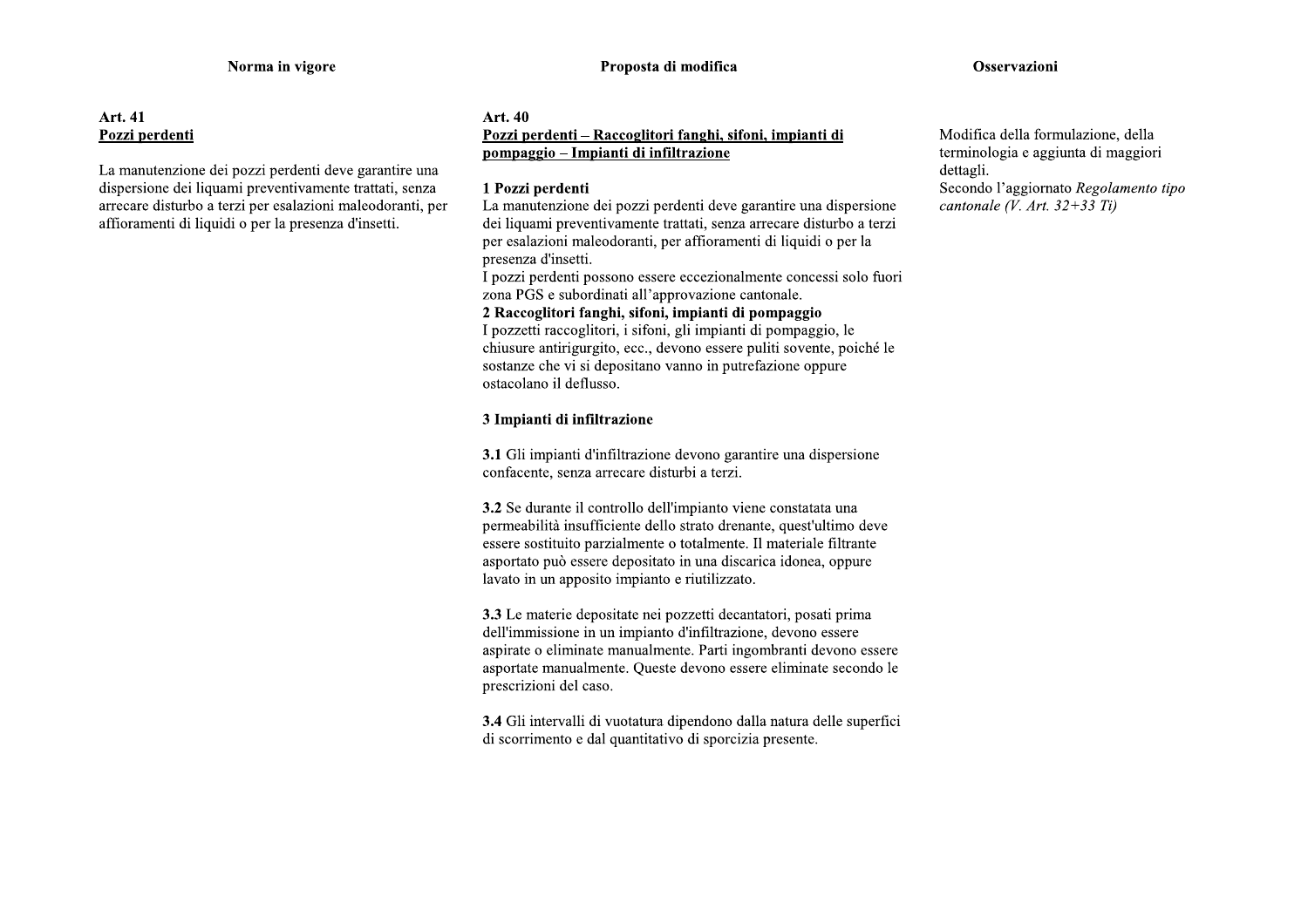# Art. 42 **Intervento del Municipio**

1 Il Municipio può obbligare i proprietari ad eseguire quelle opere di manutenzione o ripristino che si rendessero necessarie per la tutela dell'igiene, per la pubblica sicurezza ed incolumità ed in genere, per il buon funzionamento delle canalizzazioni e degli impianti privati, ecc.

2 In caso di rifiuto o di ritardo da parte dei proprietari, il Municipio, riservata l'applicazione delle penalità previste dalla legge e dal presente regolamento, provvede all'esecuzione delle opere necessarie a spese del proprietario.

# Art. 43 Soppressione canalizzazioni ed impianti

1 Canalizzazioni ed impianti messi fuori uso devono essere eliminati previa autorizzazione del Comune.

2 Se gli impianti vengono messi fuori uso a seguito dell'obbligo d'immissione delle acque di rifiuto nella pubblica canalizzazione, il Municipio fisserà un termine per la loro soppressione.

3 La soppressione o messa fuori esercizio delle opere deve avvenire in modo da non creare pericolo o disturbo per il vicinato.

4 Le fosse di decantazione, le fosse biologiche e le fosse meccanico biologiche, vanno vuotate e, se possibile, riempite con materiale inerte idoneo.

5 I pozzi perdenti prima di essere riempiti vanno disinfettati.

# Proposta di modifica

#### Osservazioni

#### Art. 41 Intervento del Municipio

1 Il Municipio può obbligare i proprietari ad eseguire quelle opere di manutenzione o ripristino che si rendessero necessarie per la tutela dell'igiene, per la pubblica sicurezza ed incolumità ed in genere, per il buon funzionamento delle canalizzazioni e degli impianti privati, ecc.

2 In caso di rifiuto o di ritardo da parte dei proprietari, il Municipio, riservata l'applicazione delle penalità previste dalla legge e dal presente regolamento, provvede all'esecuzione delle opere necessarie a spese del proprietario.

# Art. 42 Soppressione canalizzazioni ed impianti

Aggiunta par. 6.

1 Canalizzazioni ed impianti messi fuori uso devono essere eliminati previa autorizzazione del Comune.

2 Se gli impianti vengono messi fuori uso a seguito dell'obbligo d'immissione delle acque di rifiuto nella pubblica canalizzazione, il Municipio fisserà un termine per la loro soppressione.

3 La soppressione o messa fuori esercizio delle opere deve avvenire in modo da non creare pericolo o disturbo per il vicinato.

4 Le fosse di decantazione, le fosse biologiche e le fosse meccanico biologiche, vanno vuotate e, se possibile, riempite con materiale inerte idoneo.

5 I pozzi perdenti prima di essere riempiti vanno disinfettati.

6 Eventuali danni al sedime pubblico causati da allacciamenti privati, anche soppressi e/o in disuso, sono a carico del privato. Nessuna modifica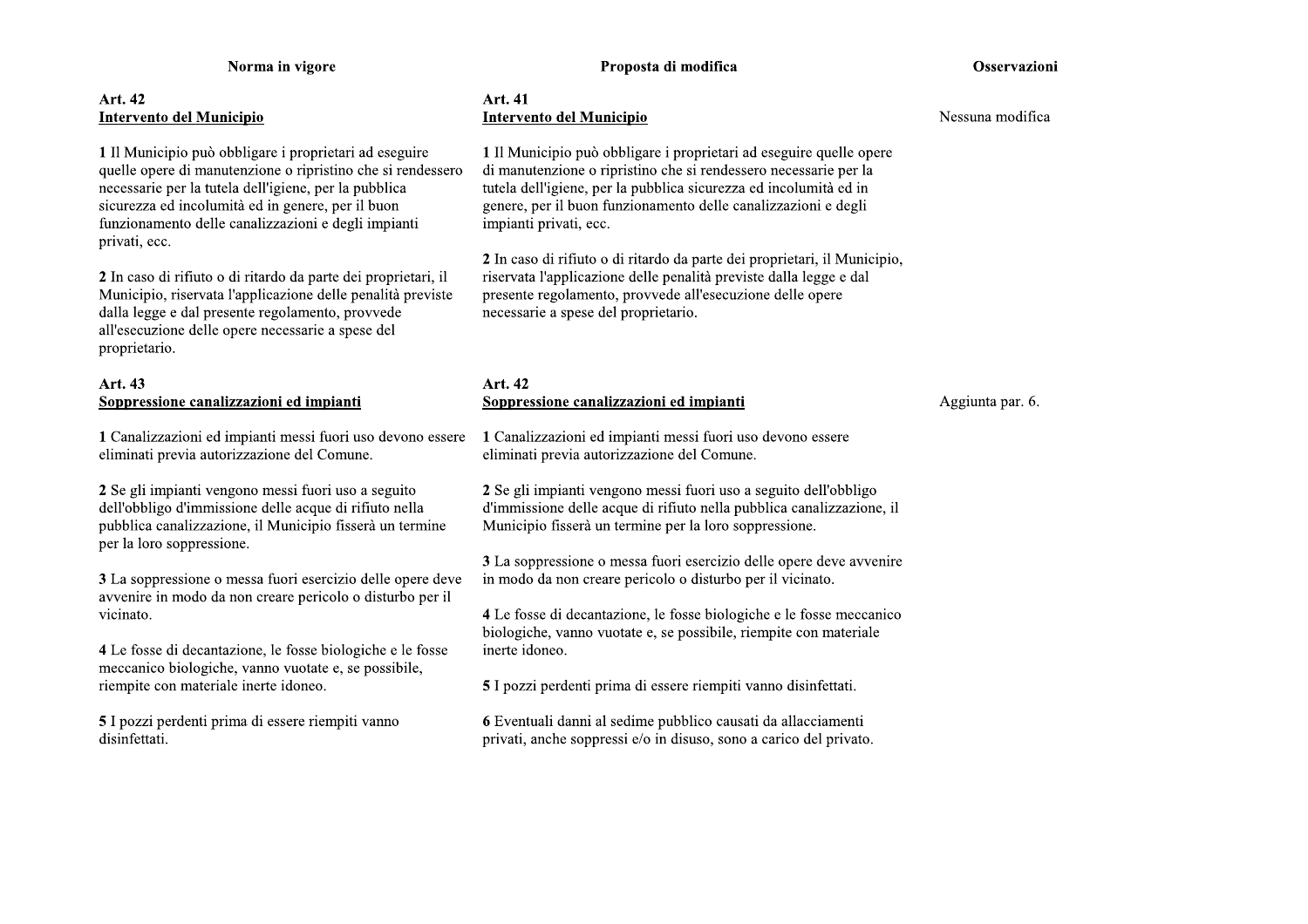#### E. CONTRIBUTI E TASSE

#### Art. 44 Contributo alla costruzione dell'opera

I contributi dei privati saranno prelevati a' sensi degli art.li 96 e segg. LALIA e relativo decreto esecutivo 3 febbraio 1977.

# Art. 45 Opere di allacciamento

1 L'esecuzione, la manutenzione e le spese di allacciamento sono a carico del proprietario. Le opere in sede stradale per allacciare alla canalizzazione comunale gli scarichi di uno stabile saranno eseguite direttamente dal Comune o per tramite di imprese da esso designate o autorizzate, ritenuto che la relativa spesa è integralmente a carico del proprietario interessato.

#### Art. 46 Tassa di allacciamento

Al momento dell'allacciamento è esigibile una tassa di allacciamento da fr. 10.- a fr. 500.- in base all'art. 109 LALIA.

#### E. CONTRIBUTI E TASSE

#### Art. 43 Contributi di costruzione

Il Comune preleva dal proprietario dei fondi serviti o che possono essere serviti dall'opera e/o dal titolare di diritti reali limitati che trae dall'opera un incremento di valore del suo diritto un contributo di costruzione conformemente agli art. 96 ss LALIA e del Decreto esecutivo 3 febbraio 1977 concernente il regolamento delle canalizzazioni, i contributi e le tasse.

#### Art. 44 Opere di allacciamento

L'esecuzione, la manutenzione e le spese di allacciamento sono a carico del proprietario. Le opere in sede stradale per allacciare alla canalizzazione comunale gli scarichi di uno stabile saranno eseguite direttamente dal Comune o per tramite di imprese da esso designate o autorizzate, ritenuto che la relativa spesa è integralmente a carico del proprietario interessato.

# Art. 45 Tassa di allacciamento

1 Al momento della richiesta della prova di collaudo per l'allacciamento alla pubblica canalizzazione o per l'immissione delle acque di scarico in un ricettore naturale, è esigibile una tassa amministrativa variabile secondo la seguente tabella: - case monofamiliari o bifamiliari fr. 400.--

- 
- case d'appartamento, fino a 5 app. fr. 800.—
- case d'appartamento, da 6 a 10 app. fr.  $1'500$ .
- case d'appartamento, da 11 a 25 app. fr.  $2'500$ .
- case d'appartamento, oltre i 26 app. fr. 5'000.— - capannoni industriali fino a 5000 mc di volume
- fr.  $2'000$ .--
- capannoni industriali oltre i 5000 mc di volume fr.  $3'000$ .

#### Osservazioni

Modifica della formulazione, della terminologia e aggiunta di maggiori dettagli secondo l'aggiornato Regolamento tipo cantonale. (V. Art. 34 Ti)

#### Nessuna modifica

#### Modifica del sistema di tassazione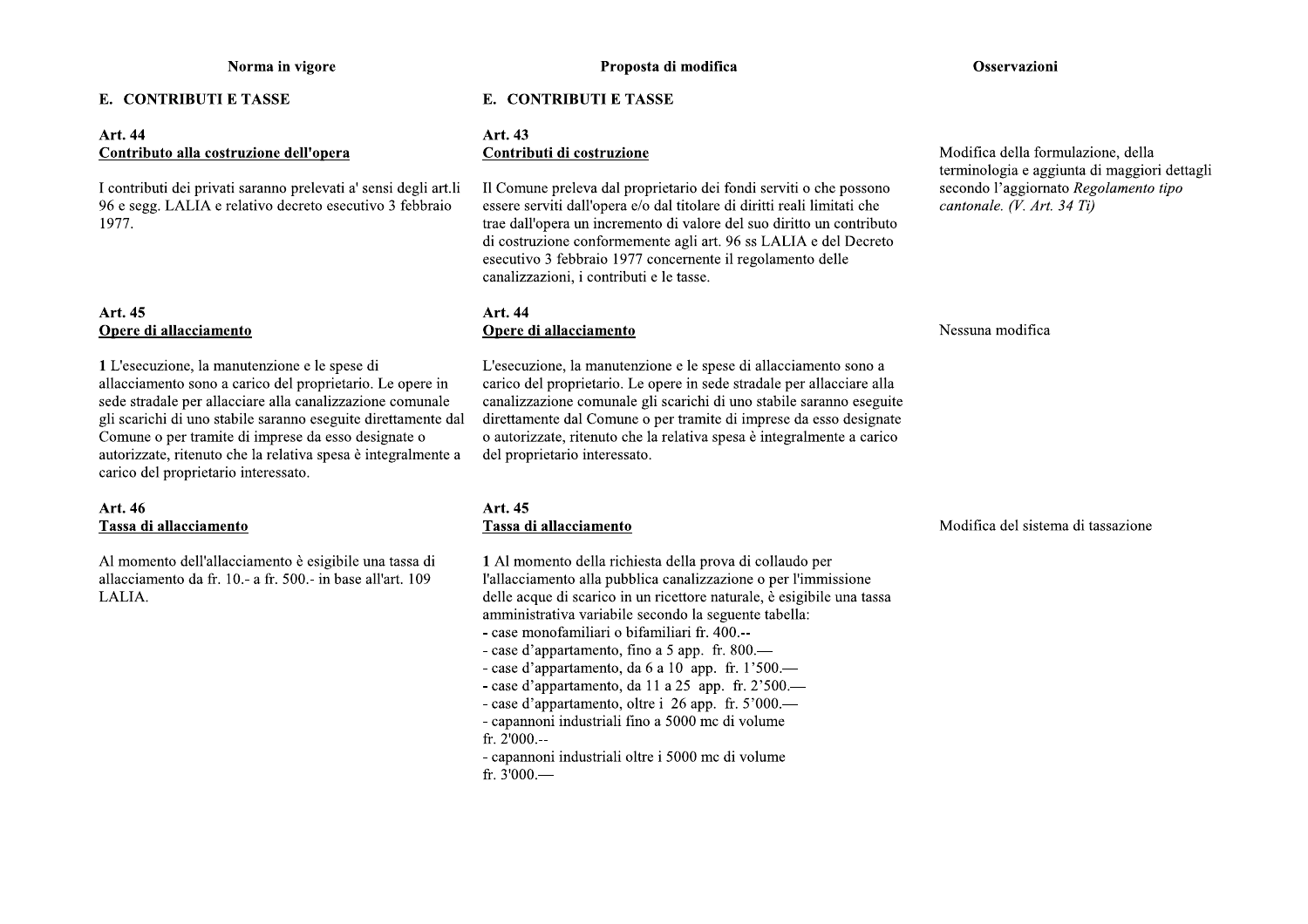# Art. 47 Tassa d'uso

1 Per la copertura dei costi di esercizio degli impianti di depurazione delle canalizzazioni, il Comune preleva in applicazione all'art. 110 LALIA una tassa annuale in base ai m3 d'acqua utilizzati.

2 Il costo del me d'acqua è calcolato sulla base di un preventivo delle spese di esercizio, ritenuto un importo compreso tra un minimo di fr. 0.70 e un massimo di fr. 1,50. L'importo è stabilito dal Municipio tramite ordinanza.

3 Nel preventivo delle spese d'esercizio è incluso l'ammortamento applicato dal Comune sugli impianti e sulle opere comunali di canalizzazione. E' pure inclusa una quota di accantonamento per la manutenzione straordinaria fino a un massimo del 2 % del costo a carico del Comune per l'esecuzione delle proprie opere, ritenuto un importo minimo di fr. 600'000.--La quota dell'accantonamento è annualmente devoluta ad un apposito fondo di rinnovamento.

#### Proposta di modifica

#### Osservazioni

2 La tassa è dovuta dal proprietario dell'elemento allacciato o dal titolare dei diritti reali limitati.

3 La decisione di imposizione dei contributi e tasse, cresciuta in giudicato, è parificata a sentenza ai fini della LEF.

#### Art. 46 Tassa d'uso

1 L'esercizio e la manutenzione delle canalizzazioni comunali e degli impianti di depurazione, compresi gli accantonamenti per la manutenzione straordinaria, è finanziato da una tassa d'uso prelevata annualmente conformemente all'art. 110 LALIA. Questa tassa é parificata a sentenza esecutiva ai sensi degli articoli 80 Legge federale sull'esecuzione e sul fallimento e 58 Legge cantonale di attuazione della Legge federale sull'esecuzione e sul fallimento.

2 La tassa è fissata per ordinanza del Municipio sulla base dei risultati d'esercizio previsti.

3 La tassa è stabilita sulla base dei me d'acqua consumata, ritenuto un minimo di fr. 0.50 e un massimo di fr. 1.50 per mc, secondo i conteggi di consumo rilevati dall'Azienda Acqua Potabile. Ouando il consumo d'acqua non è definibile, dallo 0.05 allo 0.15 % del valore di stima aggiornato dell'elemento allacciato alla canalizzazione.

4 Per stabilire i quantitativi d'acqua consumata valgono i dati rilevati dalla lettura dei contatori dell'AAP installati negli edifici. Per gli stabili privi di contatori, il Municipio si riserva di farli installare (a spese del Comune).

5 La tassa è dovuta dal proprietario dell'elemento allacciato o dal titolare di diritti reali limitati.

Eventuali cambiamenti devono essere annunciati, per iscritto, dal venditore o dal titolare di diritti reali limitati specificando la data della mutazione: sino al momento

della notifica, il vecchio e il nuovo titolare rispondono solidalmente per le tasse arretrate. Debitore di questa tassa è in ogni caso il proprietario del fondo.

# Sistema di tassazione attualizzato e ottimizzato.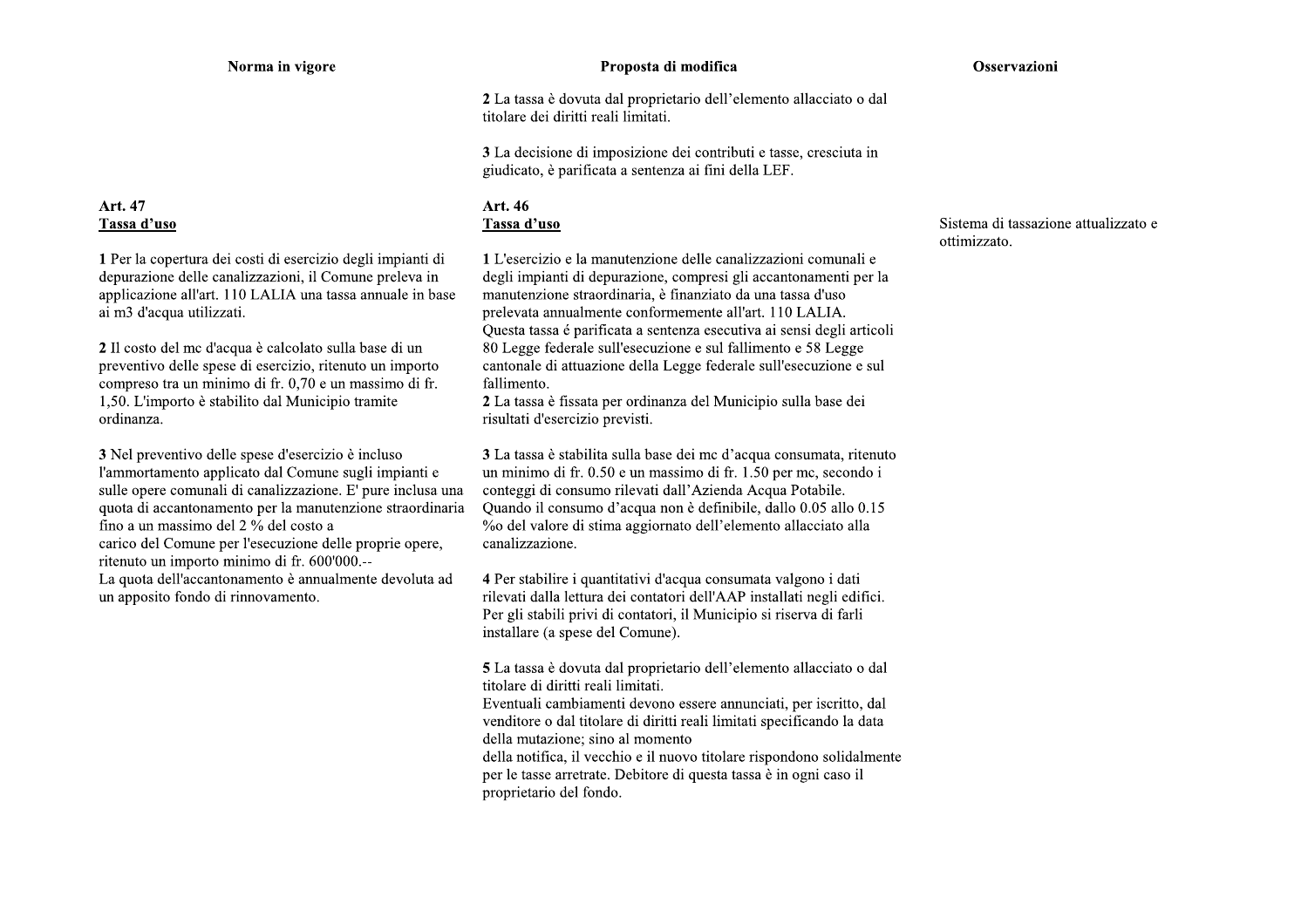#### Proposta di modifica

#### Osservazioni

6 Il consumo dell'acqua è riferito all'anno precedente, eccetto i casi di nuove costruzioni per le quali il conteggio avverrà "pro-rata" temporis" a decorrere dall'abitabilità o dall'agibilità sulla base del primo consumo accertato

7 Quando vi sia manifesta divergenza tra la tassa calcolata secondo i punti che precedono e l'intensità d'uso degli impianti, il Municipio deve aumentare o diminuire proporzionalmente la stessa.

8 Nel preventivo delle spese d'esercizio è incluso l'ammortamento applicato dal Comune sugli impianti e sulle opere comunali di canalizzazione. E' pure inclusa una quota di accantonamento per la manutenzione straordinaria fino a un massimo del 2 % del costo a carico del Comune per l'esecuzione delle proprie opere, ritenuto un importo minimo di fr. 600'000.--La quota dell'accantonamento è annualmente devoluta ad un apposito fondo di rinnovamento.

9 L'ordinanza di cui al cpv. 2 prescrive anche le modalità d'incasso.

#### Art. 46 bis

#### Tassa d'uso per acque industriali e artigianali

1 Le acque di tipo industriale e artigianale sono tassate con una quota corrispondente al carico derivato dall'attività. La tassa è applicata se:

- Il numero di abitanti equivalenti ponderati che l'industria immette (AEi) è superiore a 300 (definizione secondo le direttive VSA). La tassa per acque di tipo industriale e artigianale è calcolata dal consorzio depurazione acque del Locarnese (CDV) che è l'ente preposto al trattamento delle acque.

La tassa concernente le immissioni è fatturata dal consorzio al comune il quale si occupa di riversare detta tassa all'industria.

2 Per definire e disciplinare le modalità di acquisizione e di elaborazione dei dati, nonché il calcolo della quota di partecipazione ai costi del CDV dell'utente, il Comune, il CDL e l'utente con un carico inquinante pari o superiore a 300 AEi, stipulano una convenzione, previo preavviso da parte della SPAAS. Nuovo articolo. Aggiunta della tassa per acque industriali e artigianali.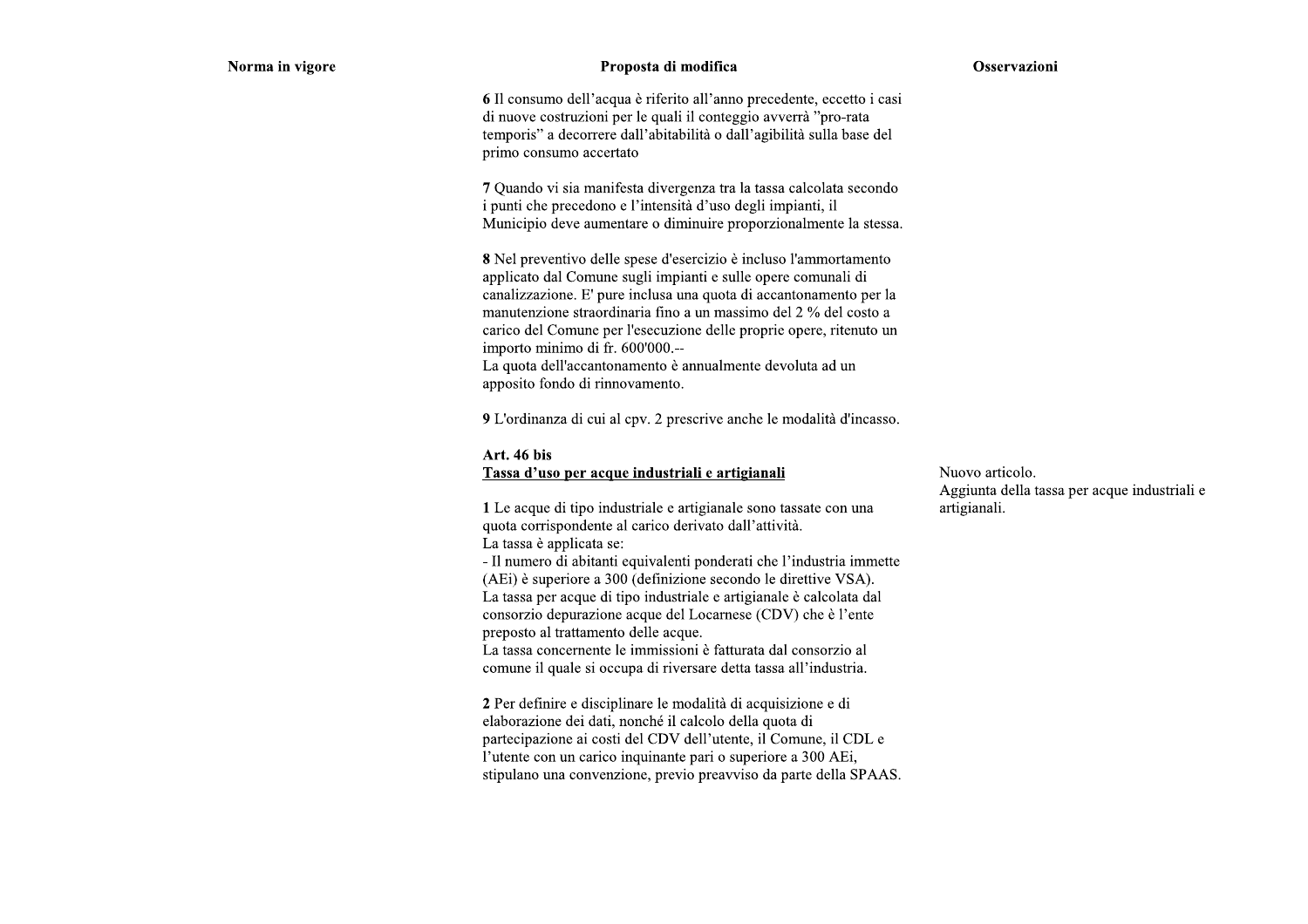# Art. 48 Partecipazione del Comune

1 Il Comune partecipa ai costi di esercizio in base ai m3 d'acqua consumati negli stabili comunali.

2 Dal preventivo verrà inoltre dedotto l'importo del 10% per il deflusso delle acque meteoriche e pubbliche.

#### Proposta di modifica

#### Art. 47

# Tassa di allacciamento provvisorio e tassa d'uso provvisorio immissioni di acque provenienti dai cantieri

1 L'immissione provvisoria di acque residuali provenienti da cantieri soggiace a permesso.

2 La domanda d'immissione deve essere accompagnata da una relazione tecnica che documenti la necessità di evacuazione delle acque e i provvedimenti adottati per il loro trattamento.

3 Le acque di rifiuto di cantieri (WC, mense, ecc.) vanno immesse nella canalizzazione pubblica.

Le acque di prosciugamento della falda freatica vanno immesse nella canalizzazione per acque meteoriche o chiare, in un ricettore superficiale o reimesse nel sottosuolo.

L'immissione nel collettore per sole acque luride o miste può avvenire solo eccezionalmente e con il permesso del Municipio.

4 Tutte le acque di rifiuto provenienti dai cantieri sono soggette, di regola, all'obbligo dell'allacciamento al collettore pubblico.

5 Le immissioni provvisorie sono soggette al pagamento, una volta tanto, di una tassa d'allacciamento e di una tassa d'uso, stabilite in base all'entità dell'opera e tenendo conto del carico idraulico.

6 Il Comune partecipa ai costi di esercizio in base ai m3 d'acqua consumati negli stabili comunali.

7 L'ammontare della tassa d'allacciamento è stabilita dal Municipio, ritenuto un minimo di fr. 200.-- ed un massimo di fr.  $1'000$ ...

8 La tassa d'uso per l'immissione di acque luride è stabilita sulla base dei mc d'acqua consumata, ritenuto un minimo di fr. 0.50 e un massimo di fr. 1.50 per me, secondo i conteggi di consumo rilevati dalla lettura dei contatori installati dall'Azienda Acqua Potabile.

9 La tassa d'uso per immissione di acque meteoriche, di falda o da pozzi captazione (pompaggio) è ritenuta un minimo di fr. 0.03 e un massimo di fr. 0.65 per mc, a dipendenza se le stesse vengono

#### Osservazioni

Pto. 1 dell'art. 48 in vigore, ripreso in parte nella revisione dell'art. 48. Pto. 2 dell'art. 48 in vigore annullato. Modifica del sistema di tassazione. Secondo l'aggiornato Regolamento tipo cantonale (V. Art. 37 Ti)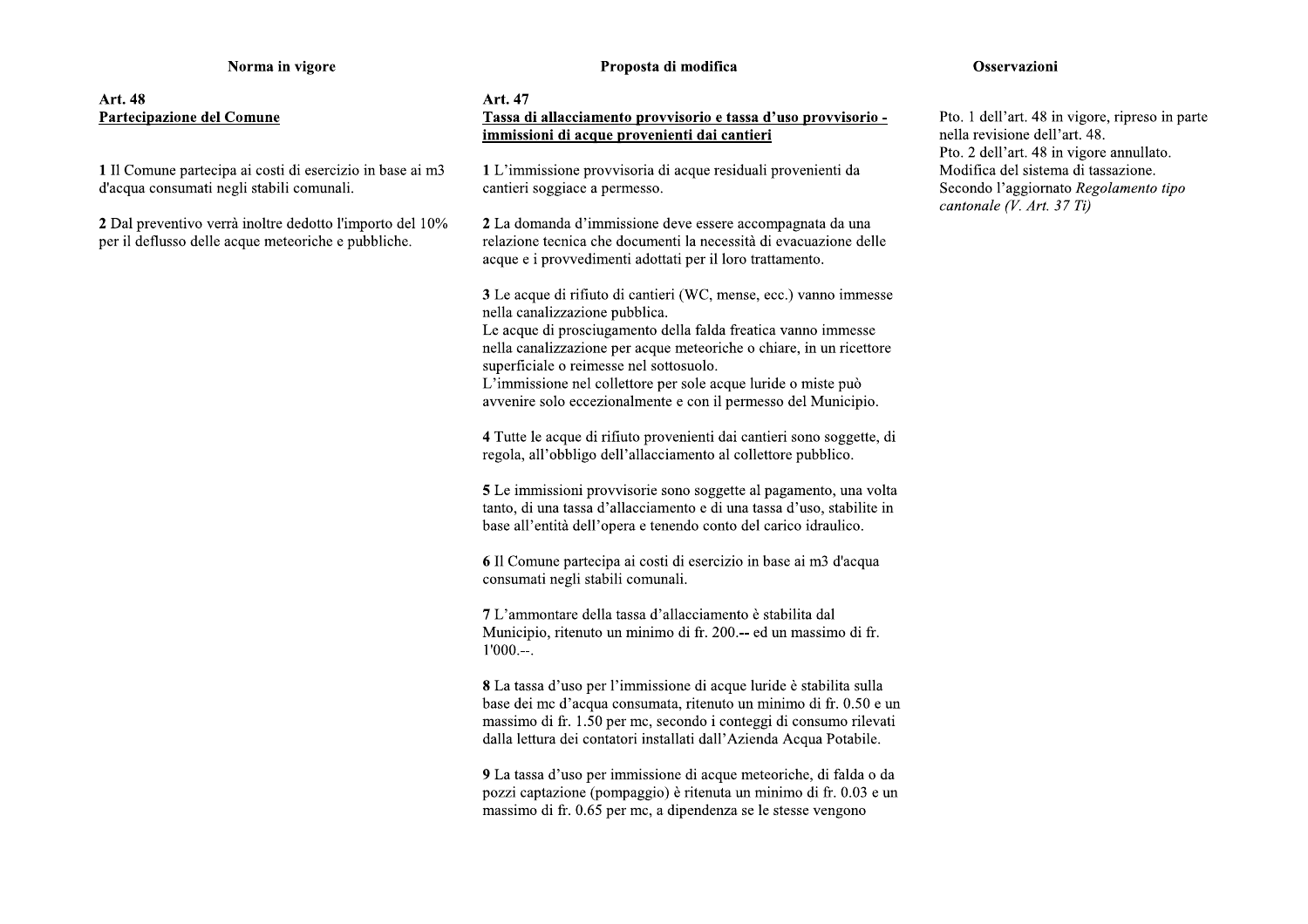# **Art. 49** Stabili senza contatore

1 Per gli stabili privi di contatore la tassa è dovuta in base al presumibile consumo d'acqua, tenuto conto del consumo medio per unità abitativa.

2 Il Municipio ha in ogni caso il diritto di istallare a sue spese un contatore negli stabili che ne fossero privi.

#### Art. 50 Riduzione e aumento della tassa

1 Quando vi sia una manifesta divergenza tra la tassa calcolata in base all'art. 47 e l'intensità dell'uso degli impianti, il Municipio aumenta o diminuisce proporzionalmente la tassa annua.

2 Una riduzione proporzionale può essere chiesta per consumo di acqua, che regolarmente e lecitamente non viene immessa nelle canalizzazioni in misura superiore al 50%.

3 Un aumento proporzionale deve essere imposto per le aziende commerciali, artigianali e industriali, il cui grado di inquinamento delle acque è superiore a quello di una normale economia domestica.

#### Proposta di modifica

Osservazioni

immesse nella canalizzazione per acque chiare, nella canalizzazione per acque luride o in un sistema misto. L'ammontare della tassa d'suo è inoltre stabilita in funzione della lunghezza dei tratti di canalizzazione utilizzati.

10 La decisione di imposizione dei contributi e tasse, cresciuta in giudicato, è parificata a sentenza ai fini della LEF.

#### **Art. 48** Esecutività dei contributi e tasse

La decisione di imposizione dei contributi e tasse, cresciuta in giudicato, è parificata a sentenza ai fini della LEF.

# Art. 49 Interessi di mora

Sui contributi di costruzione, le tasse d'allacciamento e d'uso scadute, è dovuto un interesse di mora del 5%.

Testi dell'art. 49 in vigore, ripresi nella revisione dell'art. 47. Nuovo testo secondo l'aggiornato Regolamento tipo cantonale. (V. Art. 38 Ti)

Testi dell'art. 50 in vigore, ripresi nella revisione dell'art. 47. Nuovo testo secondo l'aggiornato Regolamento tipo cantonale. (V. Art. 39 Ti)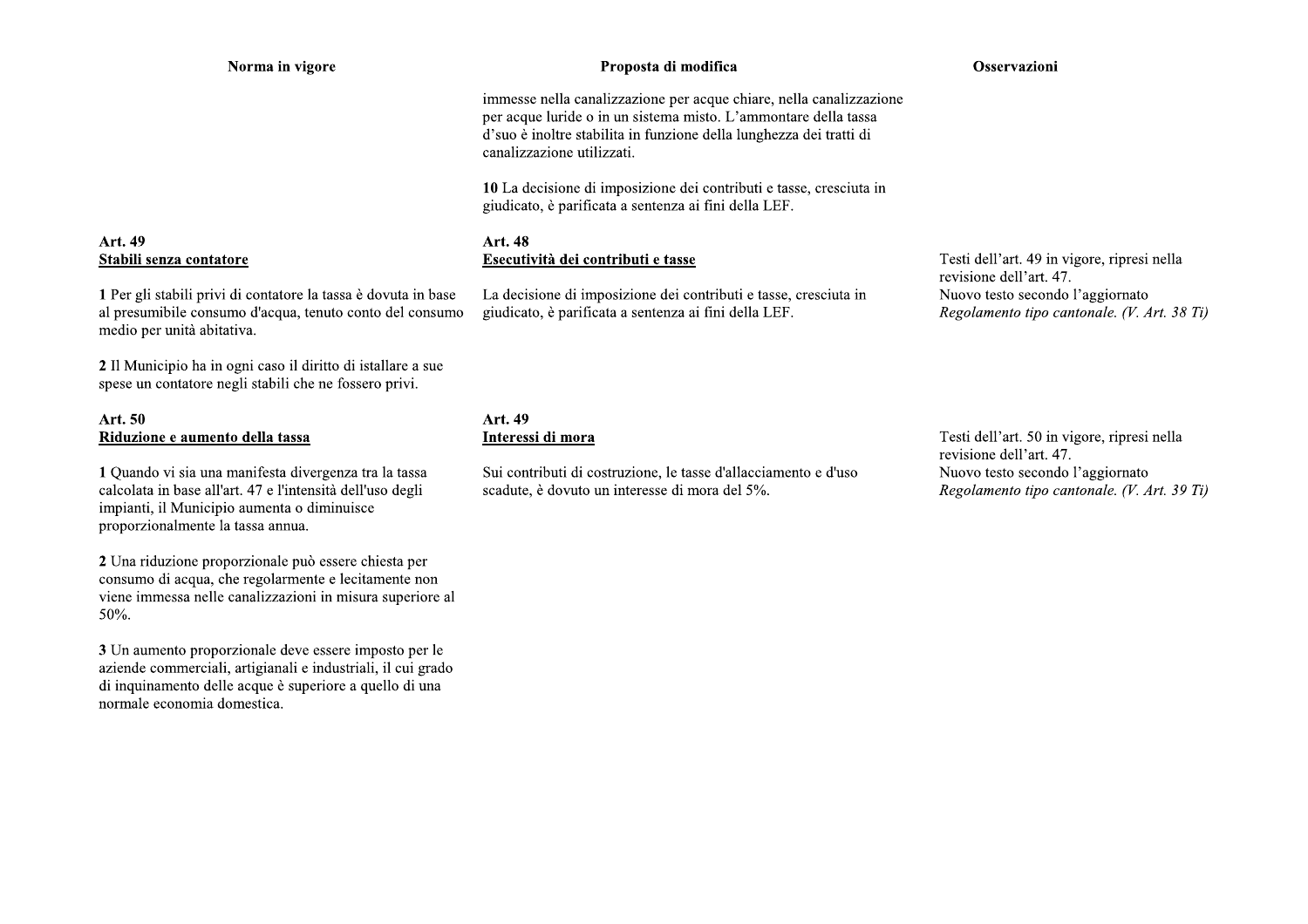# Art. 51 Aggiornamento del preventivo

1 Il Municipio è tenuto ad aggiornare periodicamente il preventivo.

2 Le modifiche della quota di accantonamento e della percentuale a carico del Comune dovranno essere approvate dal Consiglio comunale.

# Art. 52 Prelievo della tassa

1 Il Municipio pubblica annualmente il costo del m3 di acqua, sulla scorta del preventivo di spesa e del previsto consumo di acqua.

2 Trascorsi i termini di pubblicazione la tassa è immediatamente esigibile.

3 La determinazione della tassa è eseguita sulla base del consumo di acqua dell'anno in corso. La tassa è prelevata in due rate semestrali posticipate contemporaneamente alla tassa d'abbonamento e di consumo dell'acqua potabile.

4 Trascorsi 30 giorni dall'intimazione della tassa decorre automaticamente l'interesse di mora legale.

5 La notifica della tassa costituisce titolo esecutivo a' sensi dell'art. 80 LEF. Eventuali ricorsi non sospendono l'obbligo di pagamento.

Art. 52 bis Norme e direttive

Per tutto quanto non contemplato nelle presenti

#### **F. NORME TRANSITORIE E FINALI**

# Art. 50

#### Contravvenzioni

1 Le contravvenzioni alle disposizioni del presente regolamento sono punite dal Municipio ai sensi delle norme della LOC e vengono notificate al Dipartimento.

2 L'ammontare massimo della multa è di fr. 10'000.--.

3 Sono riservate eventuali azioni civili e/o penali.

# Art. 51 Provvedimenti coattivi

1 Non appena una decisione del Municipio è divenuta definitiva, lo stesso può imporre coattivamente l'esecuzione entro un congruo termine, con la comminatoria dell'applicazione delle sanzioni penali dell'art. 71 LPAc e dell'adempimento sostitutivo diretto o ad opera di un terzo, a spese dell'obbligato.

2 Se l'adempimento sostitutivo implica prevedibilmente spese rilevanti, il Municipio può imporre all'obbligato la prestazione preventiva di un'adeguata garanzia.

3 Per rimuovere un inquinamento esistente o incombente, nell'ambito delle sue competenze, il Municipio può eseguire direttamente o far eseguire i necessari provvedimenti d'urgenza.

#### Osservazioni

Nuovo capitolo

Testi dell'art. 51 in vigore, ripresi nella revisione dell'art. 47. Nuovo articolo concernente le contravvenzioni qui inserito secondo l'aggiornato Regolamento tipo cantonale. (V. vecchio art. 21 nostro regolamento abolito)

Testi dell'art. 52 in vigore, ripresi nella revisione dell'art. 47. Nuovo articolo con rimandi legali Secondo l'aggiornato Regolamento tipo cantonale (V. Art. 41 Ti)

Articolo eliminato, ripreso dall'art. 56 Vedi anche l'ALLEGATO: ELENCO **ABBREVIAZIONI - BASI GIURIDICHE E DIRETTIVE**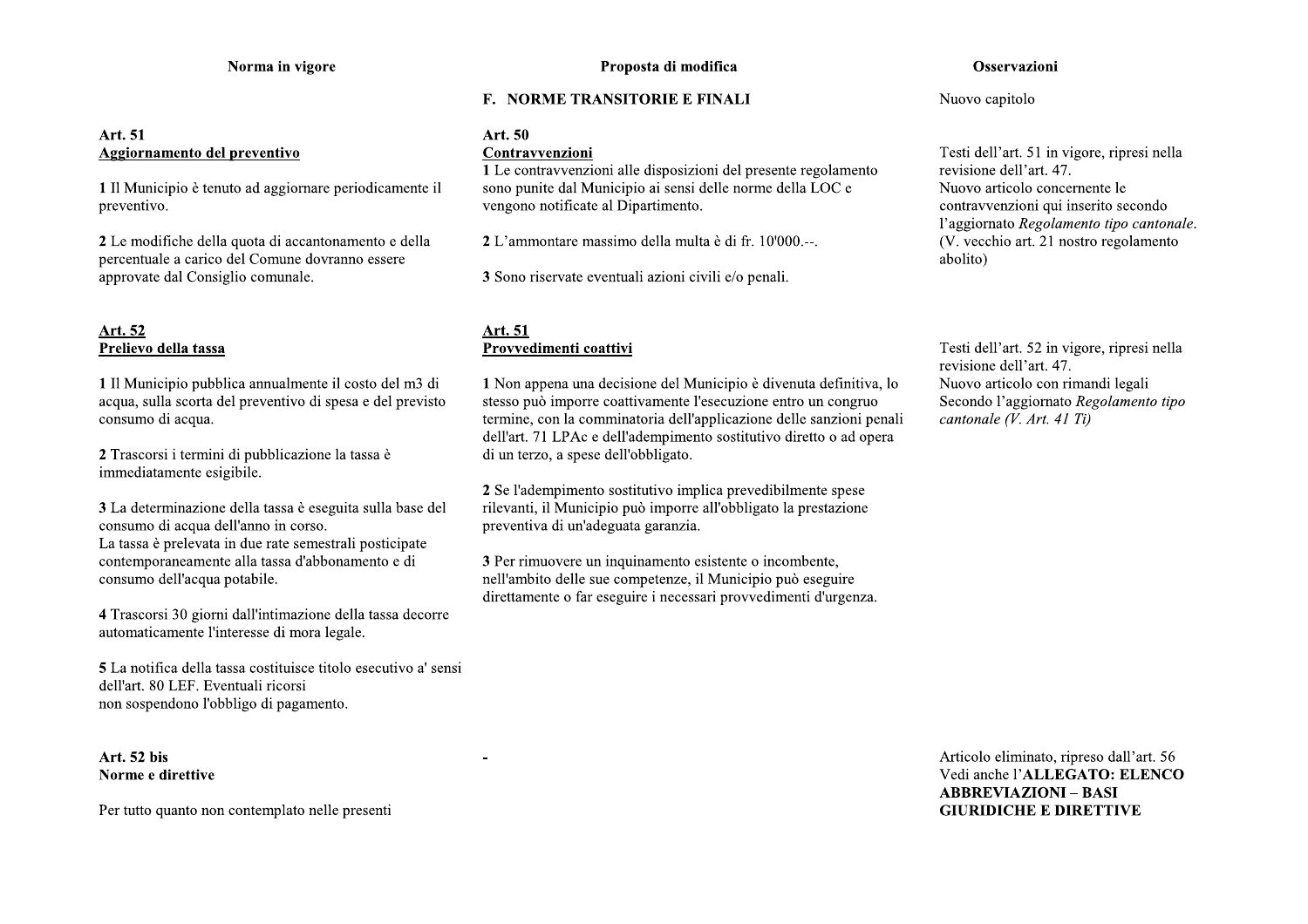disposizioni, fanno stato in particolare la norma SIA 190, le direttive VSA - ASPEE e le pubblicazioni del Cantone e della Confederazione.

# Art. 53 Entrata in vigore

1 Il presente regolamento abroga tutte le disposizioni comunali in vigore in materia di canalizzazioni e fognature ed entra in vigore con il 1. gennaio 1979.

2 La modifica degli articoli 21 e 47 entra in vigore il 10 gennaio 1993.

Approvato dal Consiglio comunale in data 11 gennaio 1979.

Approvato dal Consiglio di Stato con risoluzione no. 3818 del 2 maggio 1979.

1Ris. CC del 20.12.1982 App. Dipartimento dell'interno ris. no. 1938 dell'8.2.1983.

1 Modifica adottata dal Consiglio Comunale con risoluzione del 21 dicembre 1992. Approvata dal Dipartimento delle istituzioni con delega del Consiglio di Stato con risoluzione no. 130-RE-2692 del 14 gennaio 1994.

2 Modifica adottata dal Consiglio Comunale con risoluzione del 6 marzo 1995. Approvata dal Dipartimento delle istituzioni con delega del Consiglio di Stato con risoluzione no. 128-RE-3830 del 14 aprile 1995.

Proposta di modifica

#### Art. 52 Eliminazione di impianti difettosi

Il Municipio, nell'ambito delle competenze che il Regolamento e le leggi gli affidano, è tenuto ad imporre l'eliminazione e/o la sostituzione degli impianti non conformi alle presenti ed altre disposizioni ed a pretendere il risarcimento di eventuali danni causati agli impianti pubblici.

Il Municipio può procedere d'ufficio all'eliminazione degli impianti difettosi, addebitando all'interessato la relativa spesa. Art. 53 in vigore abrogato, ripreso dall'art. 58.

Nuovo testo secondo l'aggiornato Regolamento tipo cantonale. (V. Art. 42 Ti)

# Art. 53 Notifica all'autorità cantonale competente

Il Municipio notifica all'Autorità cantonale competente ogni violazione della legislazione sulla protezione delle acque.

Nuovo articolo secondo l'aggiornato Regolamento tipo cantonale. (V. Art. 43 Ti)

Osservazioni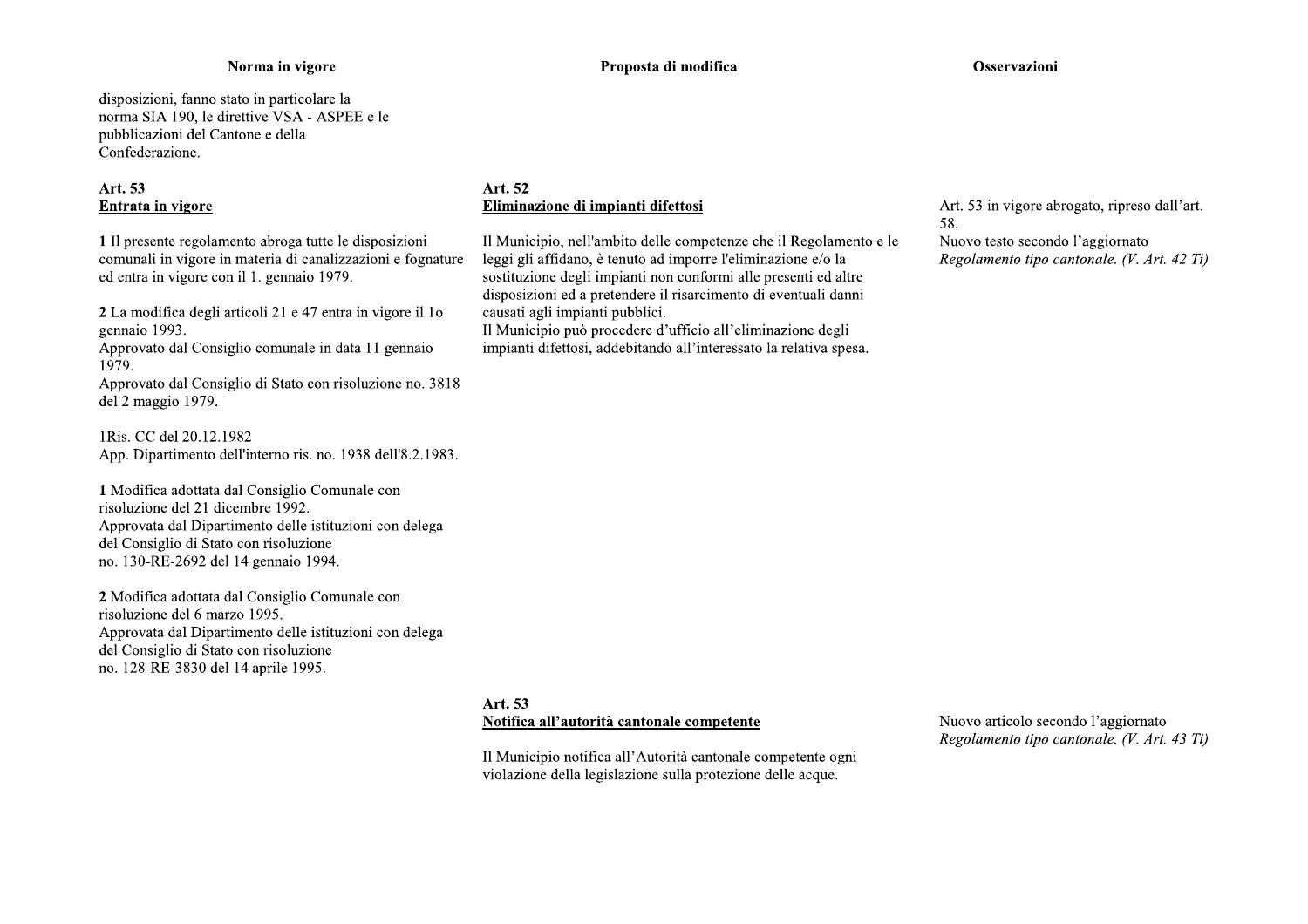#### **Osservazioni**

#### Art. 54 Contenzioso

Contro le decisioni dei Servizi dell'Amministrazione comunale è data facoltà di reclamo al Municipio entro il termine di 15 giorni. Contro le decisioni del Municipio è data facoltà di ricorso al Consiglio di Stato nei modi e nei termini definiti dalla LOC e dalla LPamm. Contro le decisioni del Consiglio di Stato è dato ricorso al Tribunale cantonale amministrativo.

#### Art. 55 Eliminazione degli impianti singoli

1 Con la messa in funzione dell'impianto di depurazione comunale o consortile le acque luride devono essere immesse direttamente, fatta eccezione per quelle che necessitano di un pretrattamento, nella canalizzazione pubblica.

2 Tutti gli impianti privati di depurazione delle costruzioni allacciabili direttamente alla canalizzazione pubblica devono essere eliminati entro un termine fissato dal Municipio con apposita ordinanza.

3 Gli impianti dovranno essere vuotati, trattati con calce viva, e riempiti con materiale idoneo. Gli stessi possono pure essere convenientemente trasformati in pozzetti, camere di ritenuta, ecc.

4 I pozzi perdenti, il cui utilizzo è ritenuto conforme alle istruzioni cantonali per l'infiltrazione e la ritenzione delle acque chiare e meteoriche dei fondi ed alla pertinente direttiva VSA, sono da mantenere regolarmente in funzione per l'evacuazione delle acque meteoriche e chiare.

5 Nel caso in cui l'allacciamento al collettore risultasse inutile (per esempio nel caso di demolizione della costruzione), esso deve essere integralmente eliminato. In particolare, l'innesto sul collettore deve essere sigillato e la tubazione su suolo pubblico eliminata o riempita con sistema adeguato approvato dai servizi tecnici. Le spese sono a carico del proprietario dell'allacciamento.

Nuovo articolo secondo l'aggiornato Regolamento tipo cantonale.

Nuovo articolo secondo l'aggiornato Regolamento tipo cantonale. (V. Art. 45 Ti)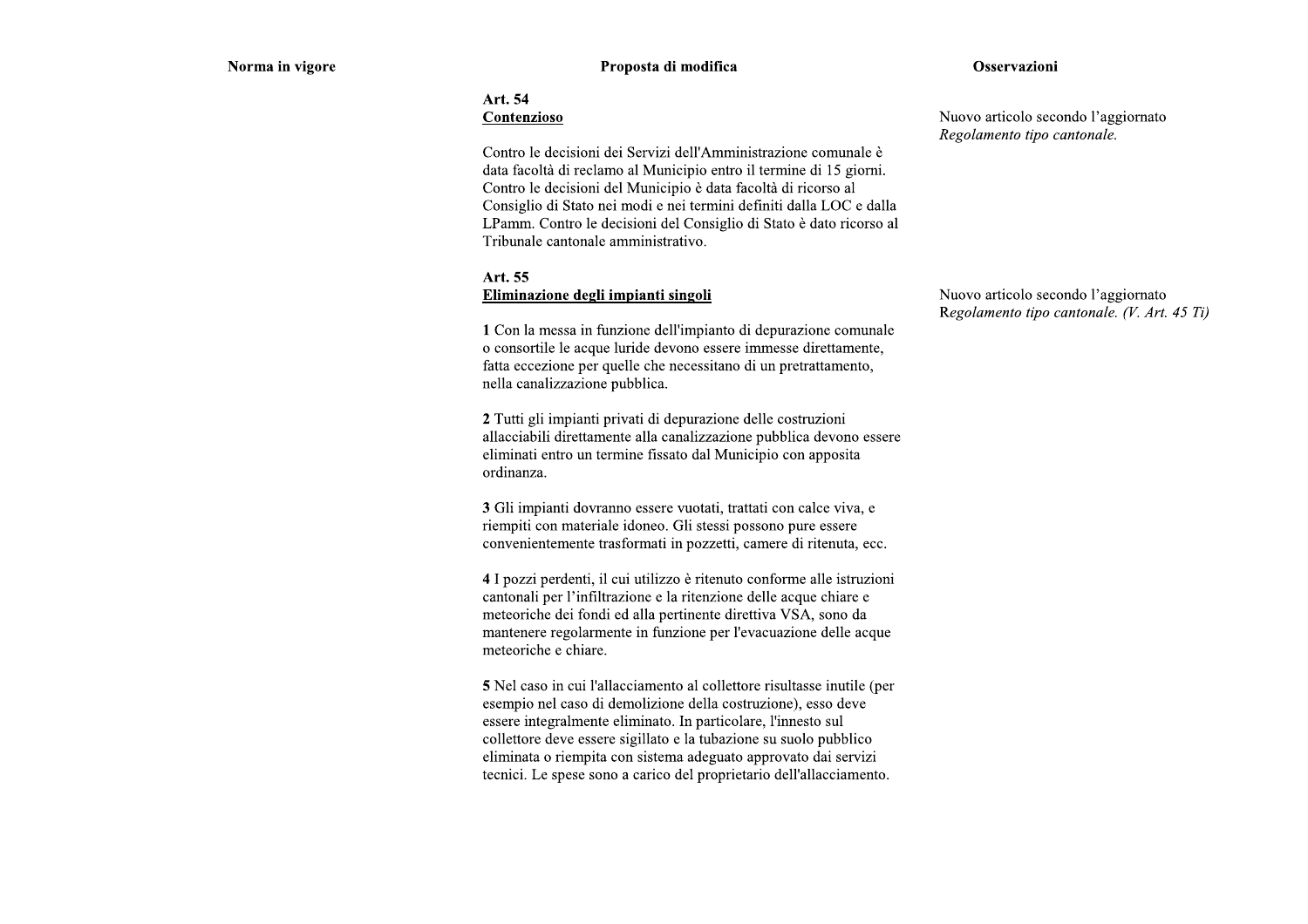# Proposta di modifica

#### Osservazioni

#### Art. 56 Rimando

Per tutto quanto non contemplato nelle presenti disposizioni, fanno in particolare stato le norme federali e cantonali in materia, le norme SIA, le direttive VSA, la norma SN 592 000, e le pertinenti pubblicazioni del Cantone e della Confederazione.

## Art. 57 Disposizioni abrogative

Con l'entrata in vigore del presente Regolamento sono abrogati il Regolamento delle canalizzazioni del 1º gennaio 1979 e ogni altra disposizione comunale in materia di impianti di smaltimento delle acque di scarico dei fondi in contrasto con lo stesso.

# Art. 58 Entrata in vigore

Il presente regolamento entra in vigore con l'approvazione del Consiglio di Stato.

# Nuovo articolo secondo l'aggiornato Regolamento tipo cantonale. (V. Art. 47 Ti)

#### PER IL CONSIGLIO COMUNALE

Il Presidente

Il Segretario

Adottato dal Consiglio comunale nella seduta del gg.mm.aaaa Esposto al pubblico nel periodo compreso tra il gg.mm.aaa e il gg.mm.aaa Approvato dalla Sezione degli Enti locali con ris. no. xxx del gg.mm.aaaa

Nuovo articolo secondo l'aggiornato Regolamento tipo cantonale. Si sconsiglia di introdurre riferimenti ad altre direttive, ritenuto che le stesse possono essere applicate se sono definibili quale "dottrina" e giurisprudenza più autorevoli" giusta l'art. 1 CCS. (V. Art. 46 Ti)

Nuovo articolo secondo l'aggiornato Regolamento tipo cantonale (V. Art. 48 Ti)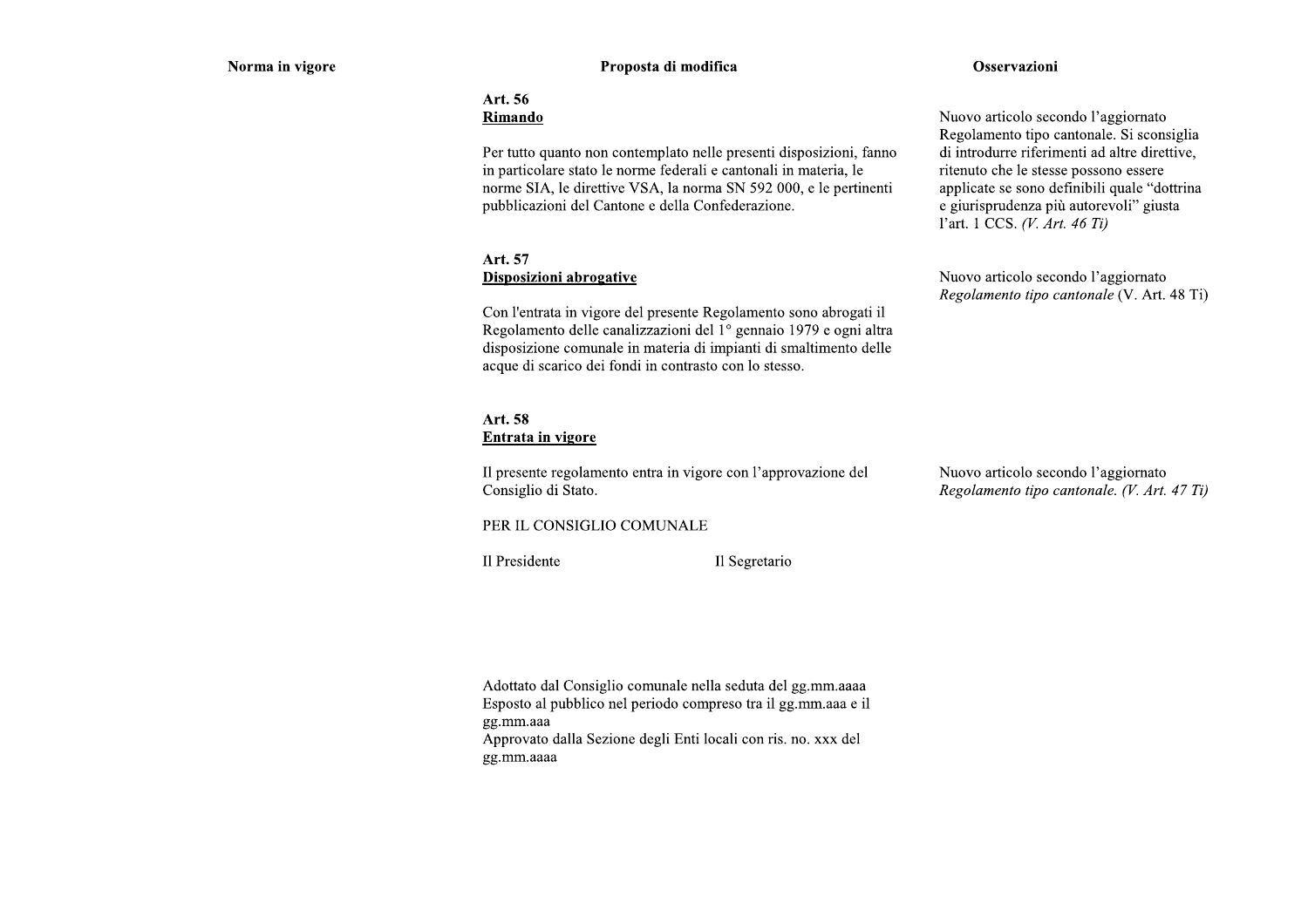#### Proposta di modifica

#### **Osservazioni**

**ALLEGATO:** 

# **ELENCO ABBREVIAZIONI - BASI GIURIDICHE E DIRETTIVE**

#### Elenco delle leggi e ordinanze federali

LPAc Legge sulla protezione delle acque del 24 gennaio 1991 OPAc Ordinanza sulla protezione delle acque del 28 novembre 1998

LEF Legge federale sull'esecuzione e sul fallimento dell'11 aprile 1889

CCS Codice civile svizzero del 10 dicembre 1907 (Stato 1<sup>°</sup> luglio  $2014)$ 

#### Elenco delle leggi e regolamenti cantonali

LALIA Legge d'applicazione della legge contro l'inquinamento delle acque dell'8 ottobre 1971 DE Decreto esecutivo concernente il Regolamento delle

canalizzazioni, i contributi e le tasse del 3 febbraio 1977

LE Legge edilizia cantonale del 13 marzo 1991

RLE Regolamento di applicazione della legge edilizia del 9 dicembre 1992

LPamm Legge sulla procedura amministrativa del 24 settembre 2013

LOC Legge organica comunale del 10 marzo 1987

#### Norme, direttive e istruzioni

SPAAS Istruzioni per l'infiltrazione e la ritenzione delle acque chiare e meteoriche dei fondi (edizione febbraio 2013, disponibili all'indirizzo www.ti.ch/acqua)

VSA Direttiva per la manutenzione delle canalizzazioni (2007) Norma SIA 190 della Società svizzera degli ingegneri e architetti  $(2017)$ 

Norma SIA 431 della Società svizzera degli ingegneri e architetti  $(1997)$ 

SN 592 000 Norma svizzera SN 592 000 (2012) della VSA (Associazione svizzera dei professionisti della protezione delle acque, Zurigo) e APSLI (Associazione padronale svizzera lattonieri ed installatori, Zurigo)

UFAFP Istruzioni pratiche per la protezione delle acque sotterranee dell'Ufficio federale dell'ambiente, delle foreste e del paesaggio  $(2004)$ 

Nuovo allegato

Si sconsiglia di introdurre riferimenti ad altre direttive, ritenuto che le stesse possono essere applicate se sono definibili quale "dottrina e giurisprudenza più autorevoli" giusta l'art. 1 CCS.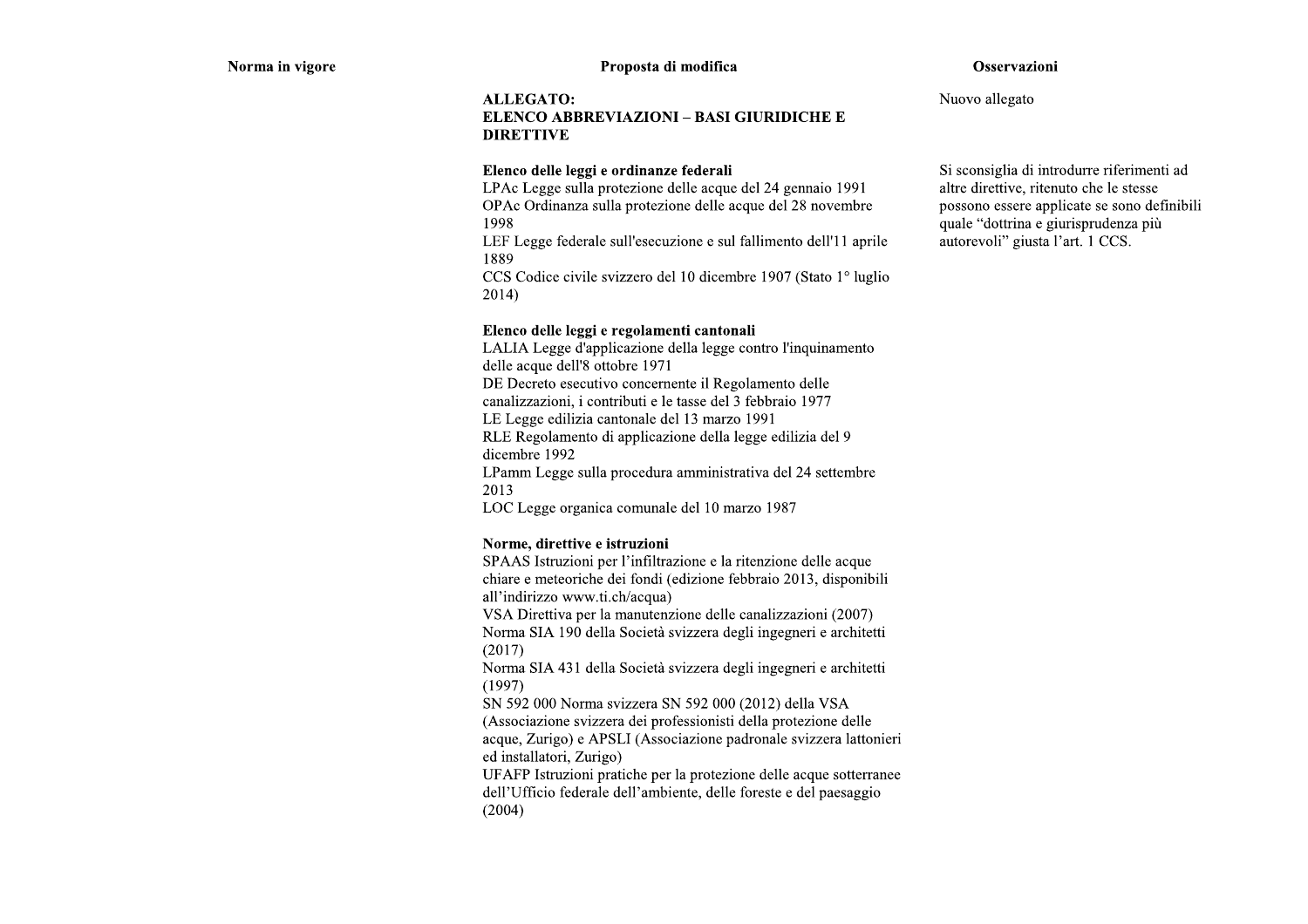# Proposta di modifica

# Osservazioni

Istr-TI Catasto delle canalizzazioni: Istruzioni inerenti al suo allestimento (1998) Dir-TI Direttive per l'allestimento dei piani di canalizzazione delle domande di costruzione (2000)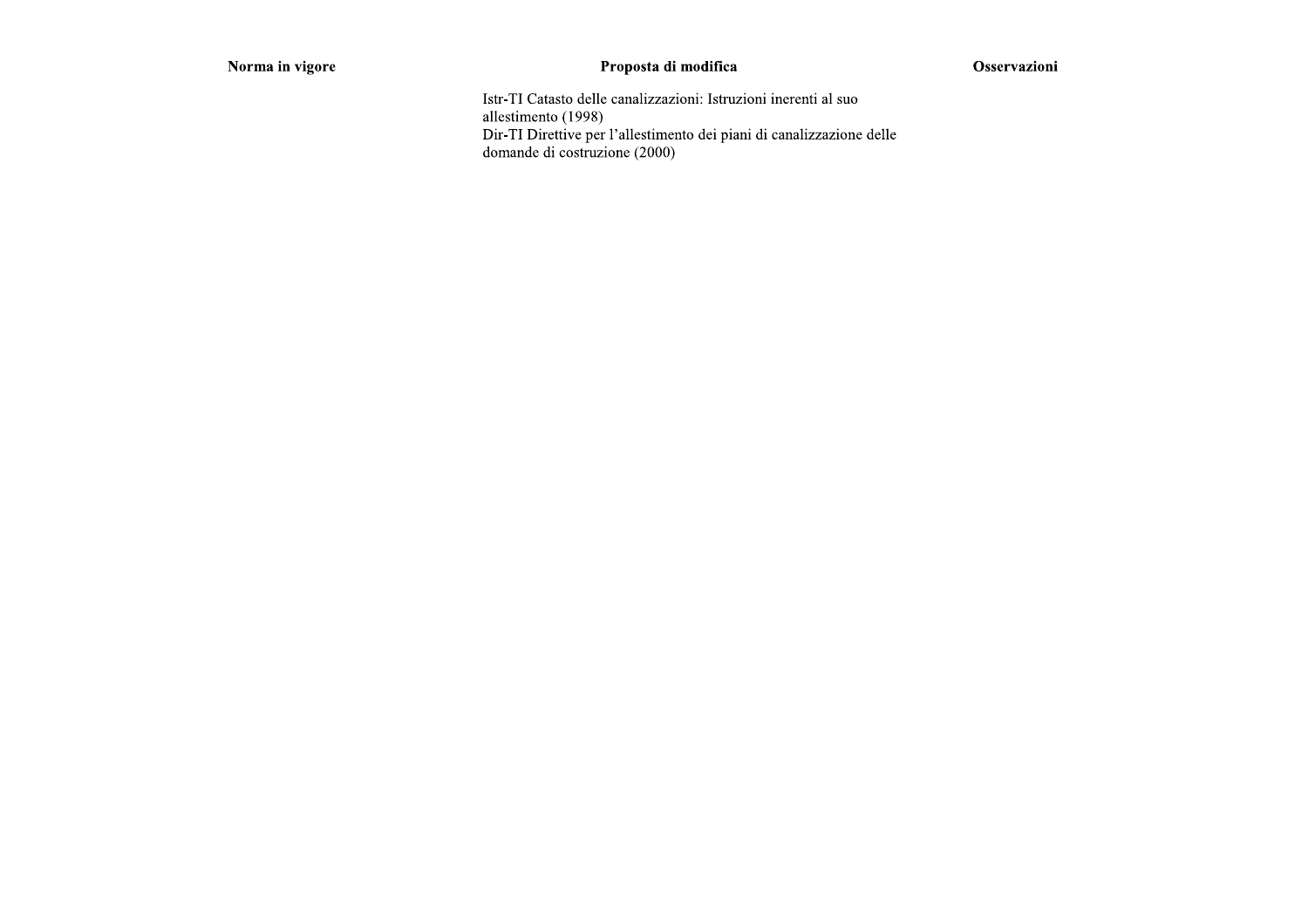# **INDICE**

#### Denominazione Art.

Acque di drenaggio 16 Acque di rifiuto 6 Aggiornamento del preventivo 51 Allacciamento alla pubblica canalizzazione 10 Applicazione 3 Basi legali 2 Canalizzazioni 37 Canalizzazioni pubbliche e private 4 Catasto degli impianti 20 Condotta d'allacciamento 28 Contributo alla costruzione dell'opera 44 Controllo e collaudo degli impianti 19 Diniego della licenza 17 Divieto d'immissione 8 Entrata in vigore 53 Evacuazione 22 Fondi non edificati 9 Fosse di decantazione - fosse biologiche 39 Immissione in un ricettore naturale 15 Impianti meccanico-biologici 40 Impianti privati 5 Impianti speciali 34 Intervento del Municipio 42 Materiali 25 Mulinelli sminuzzatori 18 Multe, azione penale, azione civile 21 Norme e direttive 52 bis Obbligo della licenza 11 Obbligo di immissione delle acque di rifiuto nelle pubbliche canalizzazioni 7 Obbligo di manutenzione 35 Opere di allacciamento 45 Partecipazione del Comune 48 Pendenze e diametri 24 Permessi per immissioni provvisorie 14 Pompe 31 Posa 26

Proposta di modifica

#### **INDICE**

#### Denominazione Art.

Acque di drenaggio 16 Acque di scarico 6 Acque di scarico di tipo industriale e artigianale 6 bis Allacciamento alla pubblica canalizzazione 10 Applicazione 3 Basi legali 2 Canalizzazioni 36 Contravvenzioni 50 Costruzione e manutenzione delle canalizzazioni comunali (e dell'impianto di depurazione delle acque) 4 Catasto delle canalizzazioni e degli impianti 20 Condotta d'allacciamento 27 Contenzioso 54 Contributi di costruzione 43 Controllo e collaudo delle canalizzazioni e degli impianti 19 Diniego della licenza 17 Disposizioni abrogative 57 Divieto d'immissione 8 Domanda 11 Eliminazione di impianti difettosi 52 Eliminazione degli impianti singoli 55 Entrata in vigore 58 Esecutività dei contributi e tasse 48 Fondi non edificati 9 Fosse di chiarificazione e biologiche 38 Immissione in un ricettore naturale 15 Impianti di depurazione meccanico-biologici 39 Impianti di pretrattamento 37 Impianti privati e impianti comuni 5 Impianti speciali 33 Interessi di mora 49 Intervento del Municipio 41 Materiali 24 Mulinelli sminuzzatori 18 Notifica all'autorità cantonale competente 53 Obbligo di allacciamento alla canalizzazione pubblica 7

#### Osservazioni

Aggiornato con proposta di modifica